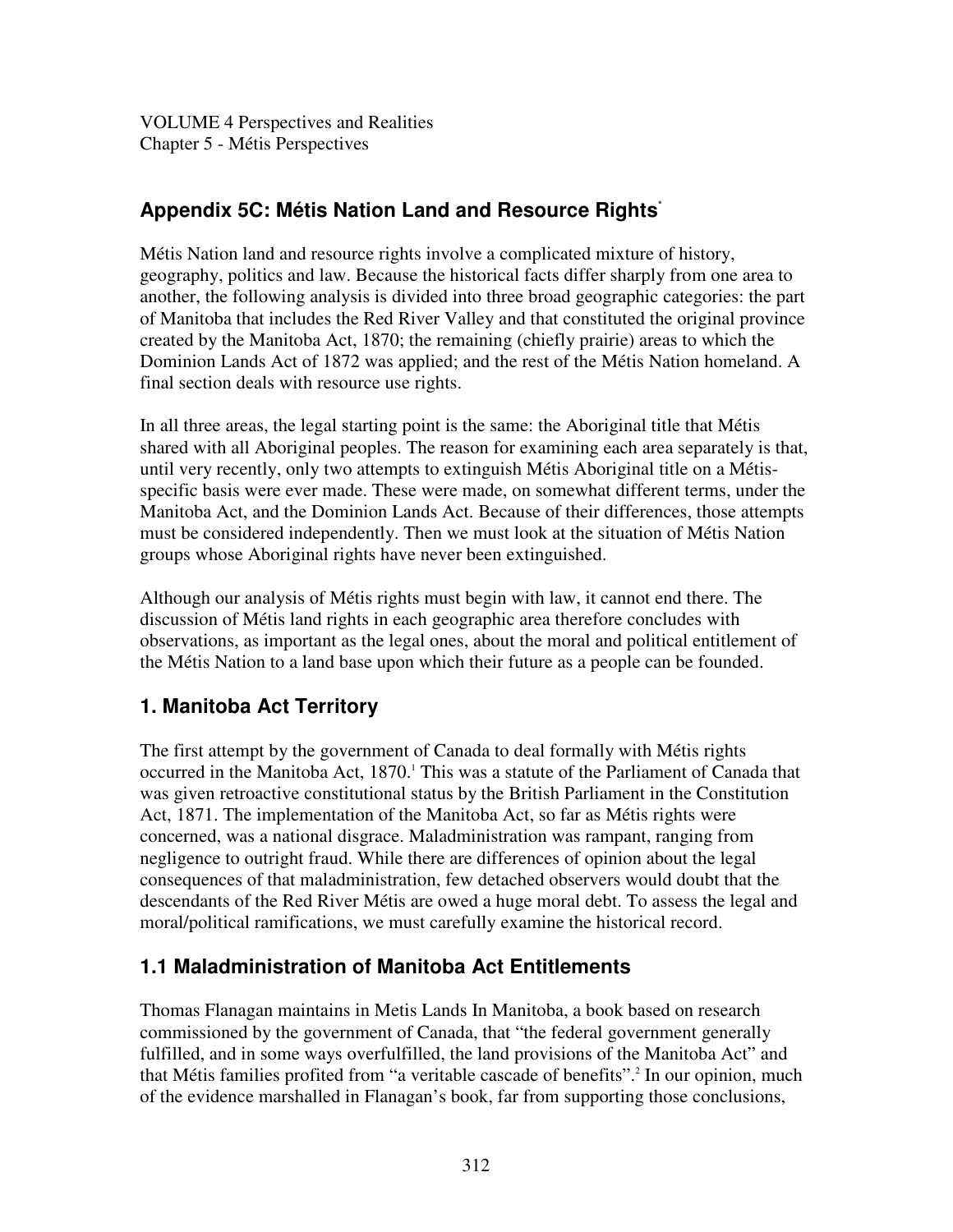lends strong support to the opposite view, advanced by D.N. Sprague, Paul Chartrand and others, that promises made to the Métis population of Manitoba were broken in many important respects.

#### General

Flanagan's book adopts a bottom-line approach. Acknowledging that many errors and other irregularities were committed in the course of implementing sections 31 and 32 of the Manitoba Act, he concludes that at the end of the day, the government of Canada acted with "generosity towards the Métis" (p. 228).

Because justice delayed is justice denied and because justice denied requires redress, an effective assessment of promise fulfilment must consider more than the bottom line of how much was done over a period of time. The assessment must also evaluate how procrastination and maladministration may have eroded or nullified the promises before they were kept. Flanagan's assessment pays little heed to such issues. Delay and its impact, as well as fraud and deception, are major elements of the story of western Métis rights and are discussed below. It will be seen that even from a bottom-line perspective, Thomas Flanagan's assessment of the thoroughness with which Canada kept its promises to Métis people is open to serious question.

#### Land for children

Flanagan states that the 1.4 million acres promised by section 31 for children of Métis heads of families were eventually all distributed, although it took from 1877 until 1900 to complete the process and more than 90 per cent of the land was diverted by sales of entitlement to persons other than Métis children (pp. 86, 121). Because the number of persons entitled to claim under section 31 was miscalculated, however, the size of each grant (240 acres) exhausted the 1.4 million acres before the claims of all Métis children could be accommodated. The result was that 993 claims were dealt with by issuing scrip worth \$240 each instead of by direct land grants (pp. 92-93). For at least those 993 surplus claims, then, Flanagan was clearly wrong to conclude that "the government complied exactly with the wording of section 31 of the Manitoba Act" (p. 94).

#### Allotment of children's grants

The Red River and Canadian negotiators agreed verbally that a committee whose members would be persons nominated locally, working under the supervision of the Manitoba legislature, would select the land from which the Métis children's grants would be made, and that the local people would also be in charge of the allotment of those grants. <sup>3</sup> When this promise was not reflected in the Manitoba Act, Abbé Ritchot and his colleagues complained and were assured by John A. Macdonald and George-Étienne Cartier that it would be "the same thing" in practice. Cartier's letter of May 1870, while not referring explicitly to these matters, was obviously designed, with other verbal undertakings, to reassure Ritchot about them and to encourage him to convey his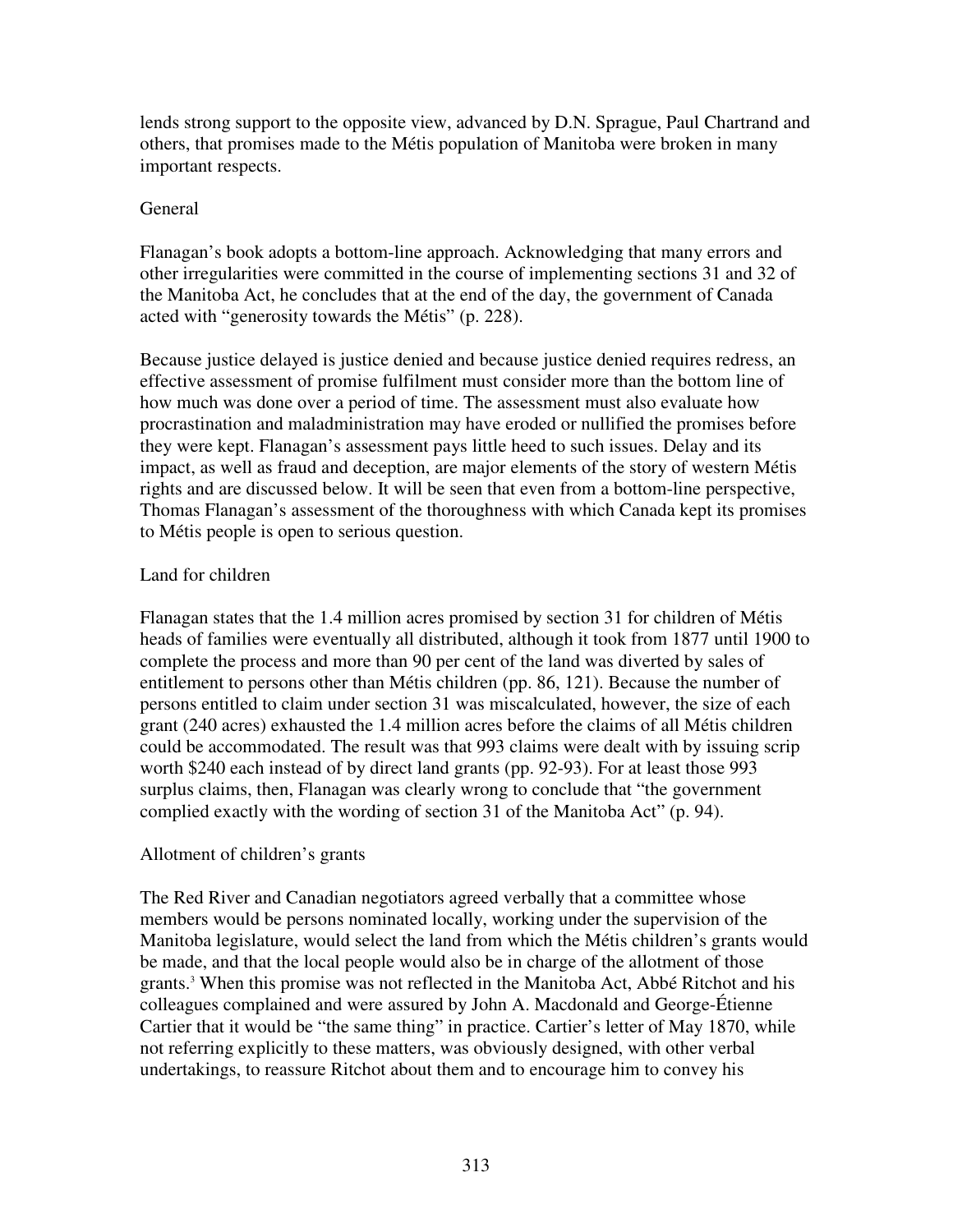satisfaction to the people of Red River. He did so, expecting the government's promises to be kept.

In actuality, however, the allocation of children's land grants under section 31 were determined, albeit with occasional local input, primarily by federal authorities. The constitutionally entrenched requirement of section 31 that the lieutenant governor play a personal role in the allocation was ignored. The distribution of allotments resulting from that broken promise created great dissatisfaction among the beneficiaries of the land grant. The most fundamental reason for dissatisfaction was that the grants were distributed in a way that resulted in a dispersal of Métis people throughout Manitoba. A homogenous Métis homeland would have been possible if the grants had been located closer to existing Métis river lots.

Instead of selecting the lands in places where the families might be expected to survive in community, the government sponsored a scheme of dispersal. Instead of securing the families in locations selected by them according to local custom, and according to the promises that accompanied acceptance of the federal union, the government confirmed the usurpation by immigrant settlers from the established portions of Canada, who brought with them the political power to suppress the province's original inhabitants. 4

Because its stated purpose was to benefit the families of the Métis, section 31 contained implied promises that the land granted would be appropriate to the social and economic circumstances ("reasonably fit to benefit the Métis") and suitable for the establishment of a permanent community (since "families" included future generations). The distribution did not observe the promise of either appropriateness or permanence; the consequence was to destroy the possibility of preserving a vibrant and cohesive Métis people on a coherent land base.

#### Scrip for parents

The extent to which section 31 of the Manitoba Act was intended to benefit and extinguish the Indian title of Métis heads of family has been a matter of controversy over the years. The language of section 31, read literally, appears to call for land grants only to children. But the statement that the 1.4 million acre allotment was "for the benefit of the families of the half-breed residents", coupled with the fact that parents are both members of families and children of their own parents, has led some to contend that section 31 was a guarantee of land benefits for all Métis residents. <sup>5</sup> Such evidence as exists concerning discussions between Canadian and Red River negotiators in 1870 may support the narrower interpretation as far as the grants were concerned. <sup>6</sup> The language used was far from clear, but the long-term benefit of all Manitoba Métis was certainly agreed to be the object of the grants.

The significance of excluding Métis parents from the ambit of section 31 (assuming that to have been the intent) was double-edged. If it denied them land grant benefits, it also left their Aboriginal title unextinguished. It was perhaps for that reason that the government decided, after much vacillation, that although Métis parents should not share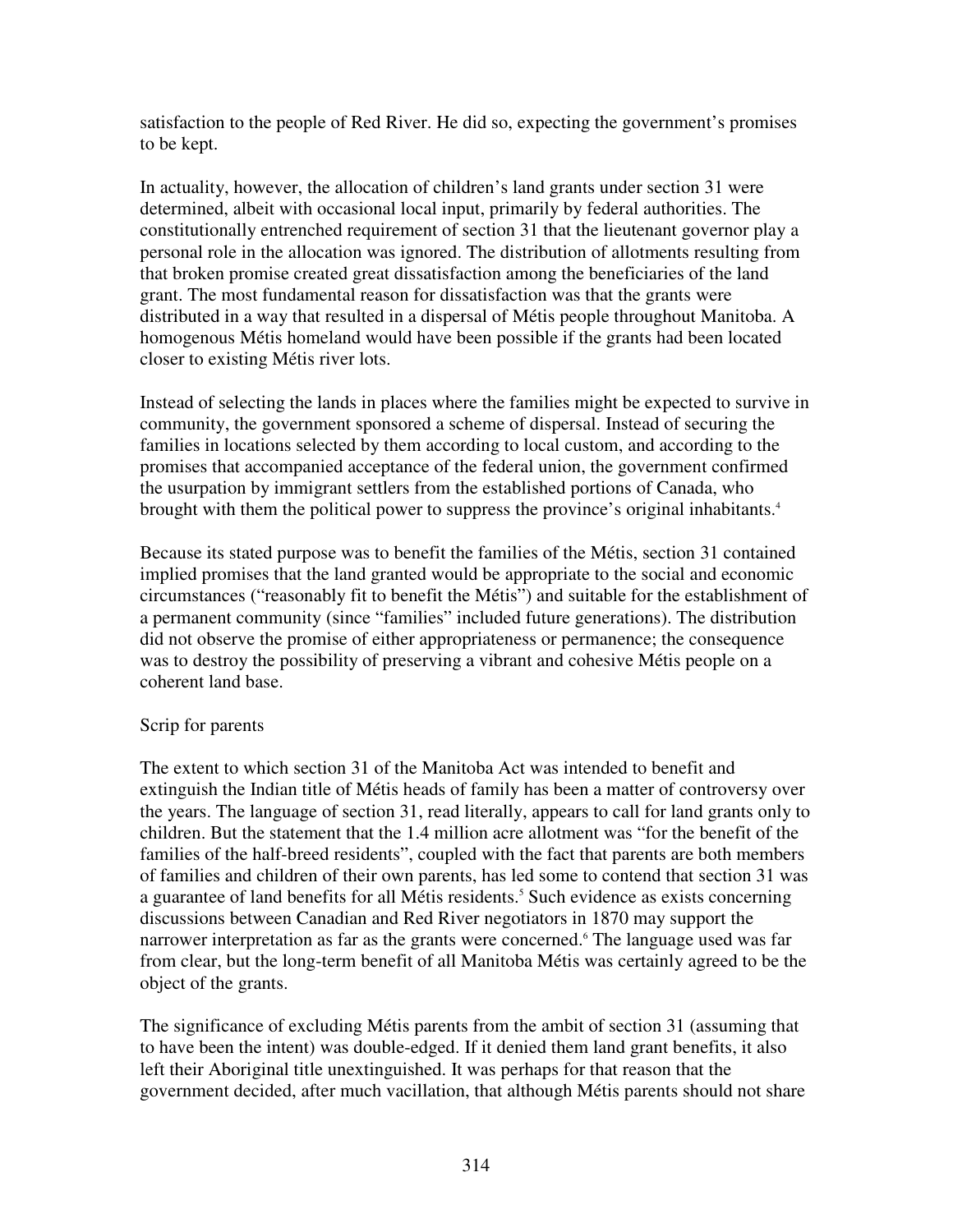in the 1.4 million acres, they should be issued scrip for 160 acres each toward extinguishment of their Indian title. A statute to that effect was enacted in 1874. <sup>7</sup> At the same time, however, an identical issue of scrip was authorized for long-time non-Métis settlers and their children in recognition of their contribution to the development of the area. <sup>8</sup> Explanations offered for the grants to non-Aboriginal settlers seldom claimed for them a unique contribution but rather that they were, in the words of John A. Macdonald, "as much pioneers of that country…as the half-breeds". That grant therefore appears either to have deprived the Métis parents of an equivalent reward for their equivalent role as "pioneers of that country" or, if the Métis parents' grant was intended to be such a reward, to have given them no compensation for extinguishment of their Indian title.

As far as grants to Manitoba Métis parents are concerned, then, the bottom line of promise fulfilment is that

• if they were entitled to share in section 31 benefits, the substitution of scrip for land and of 160 acres for 240 acres violated the Manitoba Act; and

• the fact that they received nothing more than other (non-Métis) long-time settlers either cheated them of an equivalent settlement award or meant that the extinguishment of their Indian title was without compensation.

#### Settled lands

Thomas Flanagan asserts that "the government did fulfil its obligations under section 32" (p. 157). D.N. Sprague strongly disagrees. <sup>9</sup> Regardless of whose interpretation one accepts, it is clear that the government of Canada did not altogether ignore its obligation under section 32 of the Manitoba Act to confirm the title of settlers (chiefly Métis because of their numerical predominance) who had "occupancy" or "peaceable possession" of Manitoba land before Manitoba was created. Nor, however, did it fulfil that promise completely.

Flanagan states (pp. 186-187) that within the inner parishes of the settlement belt at the junction of the Red and Assiniboine rivers, the areas closest to Upper Fort Garry and Winnipeg, 96.5 per cent of the river lots (1,562 out of 1,619) were eventually made the subject of patents issued under section 32 of the Manitoba Act. Flanagan admits (pp. 188- 189) that in the outer parishes of the settlement belt — areas further from the fork of the Red and Assiniboine and more heavily populated by Métis — and in other parts of the province, the section 32 patent rate was considerably lower (41 per cent and 54.8 per cent respectively) and that it was dramatically lower in some of the remoter areas (St. Malo, 27 per cent; Rat River, 7 per cent). He contends, however, that even in those parts of the province, patents were issued for most of the lots that had been settled substantially and that the rejected claims related to lots that had only been staked and not otherwise occupied. Flanagan says: "The very fact that patents were issued under the Manitoba Act demonstrates that the Dominion government recognized the occupancy of those who lived on the land prior to 1870." Furthermore, he writes (pp. 187, 189): "In all parishes Manitoba Act patents were granted where people really lived".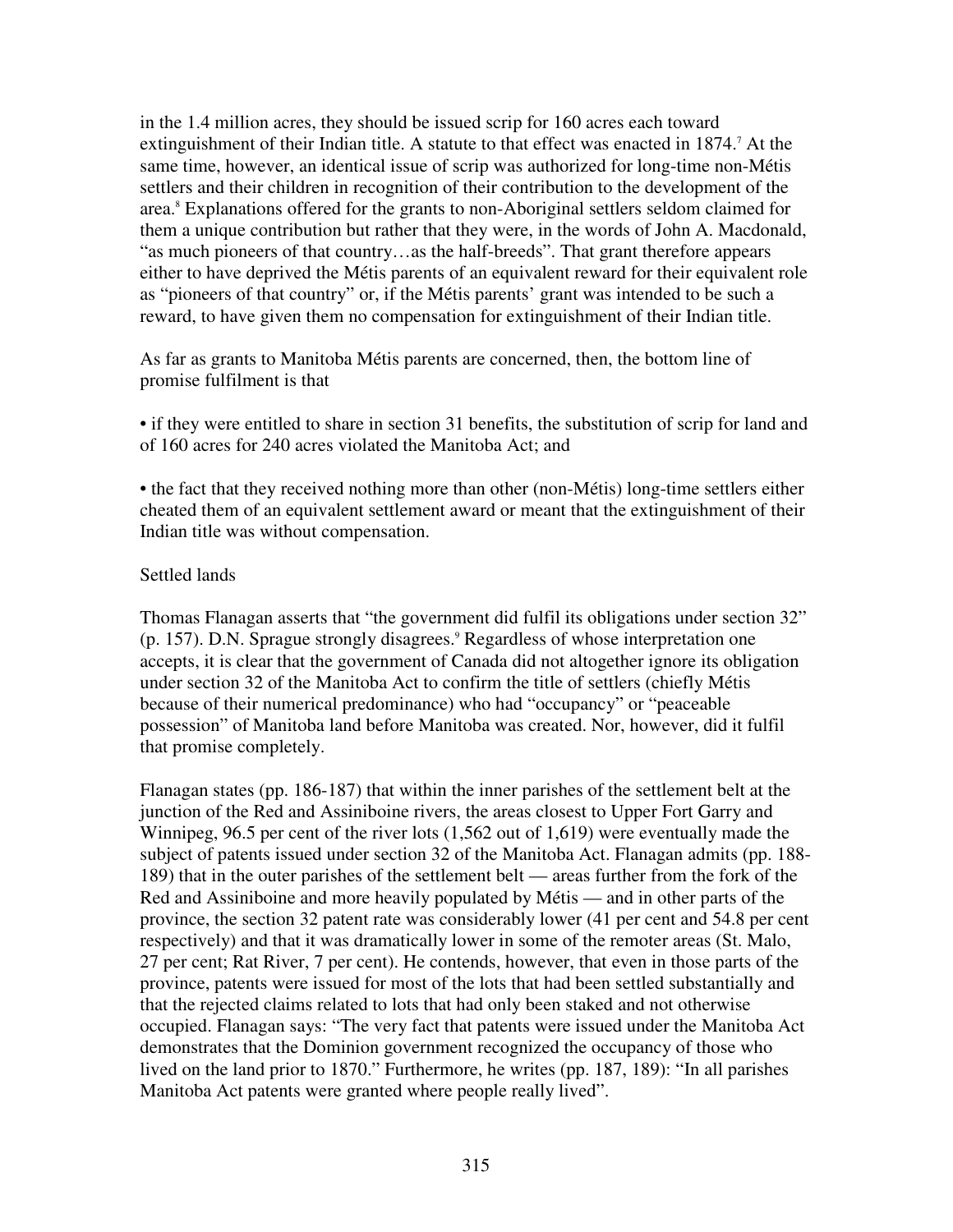From these statistics, Flanagan concludes that Sprague is wrong to attribute the large post-1870 Métis migration westward from Manitoba to Métis dispossession or their inability to obtain land patents (pp. 189-190). Flanagan's own figures show, however, that very few patents were issued until after the Métis migration was well under way. The first patents were not issued until 1874, and only two were granted that year (p. 167). Although the number increased sharply the following year, only 336 titles (12 per cent of the eventual total) were confirmed before 1877, by which time, according to Sprague, the flow of emigration had become "remarkable" (p. 139). Section 32 patents continued to be issued at a roughly constant annual rate until 1886, the final one being granted in 1929 (p. 167). Flanagan admits that "many, perhaps even most" of the patents he has documented "were not made to the original occupants" because the occupants' claims to title had been sold and they had moved away (p. 187). He does not speculate about the motivation of those who left.

Nor does Flanagan dispute Sprague's evidence that many individuals lost all or part of their claims to lands they occupied because of unjustifiably restrictive bureaucratic interpretations of peaceable possession, subsequently softened, but not before many claims had been denied or abandoned. Those definitions were especially damaging to staked claims made by Métis (and others) in outlying areas. Abbé Ritchot later reminded Macdonald that he had displayed a map of these areas and explained the staking process to Macdonald and Cartier during the 1870 negotiations. In July 1870, Ritchot, armed with the verbal assurances and the reinforcing letter of George-Étienne Cartier, personally led a Métis expedition to Rat River to stake claims before the land transfer to Canada took place. This action demonstrated that he firmly believed, on the basis of what he had been promised in Ottawa, that such claims would be recognized under section 32(4) of the Manitoba Act. By his words and example, others were encouraged to do likewise. A high proportion of those last-minute claims were rejected by federal officials, who took the position that substantial improvements had to be made to the land to satisfy the requirement of peaceable possession. Although Flanagan describes the staked claims problem as a "marginal issue" (p. 157), he affirms that it was surrounded by "great controversy", which was examined eventually by a royal commission (p. 177). Overall, while patents were ultimately issued for the great bulk of river lots that had been occupied before 1870, the promise of section 32 was never completely kept, even in the fullness of time.

#### Hay and common lands

The controversy over hay lands, which usually lay contiguous to the rear of settled river lots, was rooted in long-standing patterns of land use that dominion authorities ignored, despite their recognition by section 32(5) of the Manitoba Act, until considerable harm had been done to the rights of Métis and other old settlers.

Flanagan's book devotes considerable attention to the question of hay lands and common lands. Because the problem was not Métis-specific (although more Métis than others were affected, because of their greater numbers), we will not dwell on it at length. We do, however, wish to make one observation about Flanagan's conclusion that "the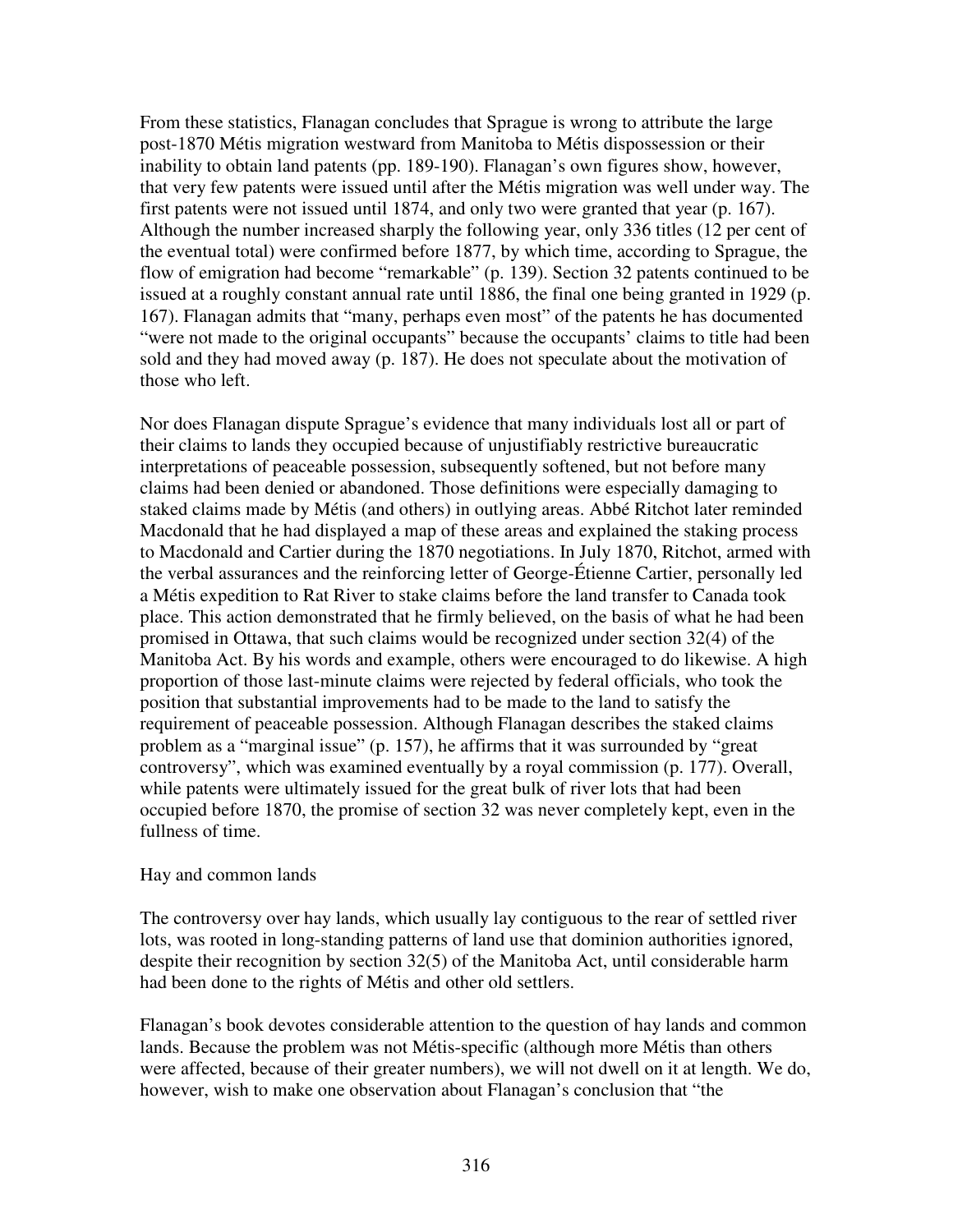government's commutation of the rights of hay and common produced reasonable satisfaction among the old settlers" (p. 219). While acknowledging the absence of evidence for that statement, he suggests that it is plausible to draw such a conclusion from the fact that by 1886 the "melancholy chorus of earlier years" had been

reduced to "scattered complaints" (p. 220). In the face of Flanagan's own evidence about homestead claims pre-empting hay lands claims and about substitutions of scrip for land, it is difficult to credit his conclusion that the hay question had been settled satisfactorily by 1886 simply because the volume of complaints had subsided. The world was a very different place for the western Métis in 1886, after the Northwest rebellion, than it had been in 1870. The migration from Manitoba was largely over, and Métis dreams of a western homeland lay shattered in the ruins of Batoche.

#### Justice delayed

To look only at promise fulfilment, as Flanagan does, without regard to the effect of the passage of time, is to ignore an important aspect of Métis rights — the fact that many of the promises were spoiled by delay, like meat left out in the prairie sun. The accompanying time line, based on the dates provided in Flanagan's book, shows how long it took for the federal government to fulfil its Manitoba Act promises (Figure 5C.1).

Except for parental scrip, the bulk of which was issued in 1876, six years after the promises were first made, it took 11 years before even half the commitments made in 1870 were met. For the first six years, absolutely nothing of value was provided to the Métis except confirmation of a handful of the least controvertible river lot titles. For the first decade, there was also uncertainty about the likelihood of promise fulfilment because of bewildering shifts in government policy.

During that long period of inaction and confusion, the demographic composition of Manitoba changed radically. The tidal wave of non-Aboriginal immigration, against which the Manitoba Act guarantees had been intended to provide economic and cultural protection, arrived before the safeguards were in place and overwhelmed the Métis long before these safeguards were even half implemented. The Métis population of Manitoba, which constituted a majority of almost 80 per cent in 1870, became a minority within a few years. The loss of majority status was in part a result of Métis migration westward. According to Sprague, more than 4,000 Métis left Manitoba: migration took place slowly between 1871 and 1876, rapidly between 1877 and 1880, and in a rush between 1881 and 1884. 10

The importance of the Métis exodus has possibly been exaggerated by some commentators. A majority of the Métis population had remained in Manitoba, after all, and even if no one had left, Métis people would soon have been outnumbered by newcomers. The migration was nonetheless a major demographic and cultural event. Sprague argues that it is compelling evidence of the harsh impact on the western Métis of delays and non-fulfilment of Manitoba Act promises.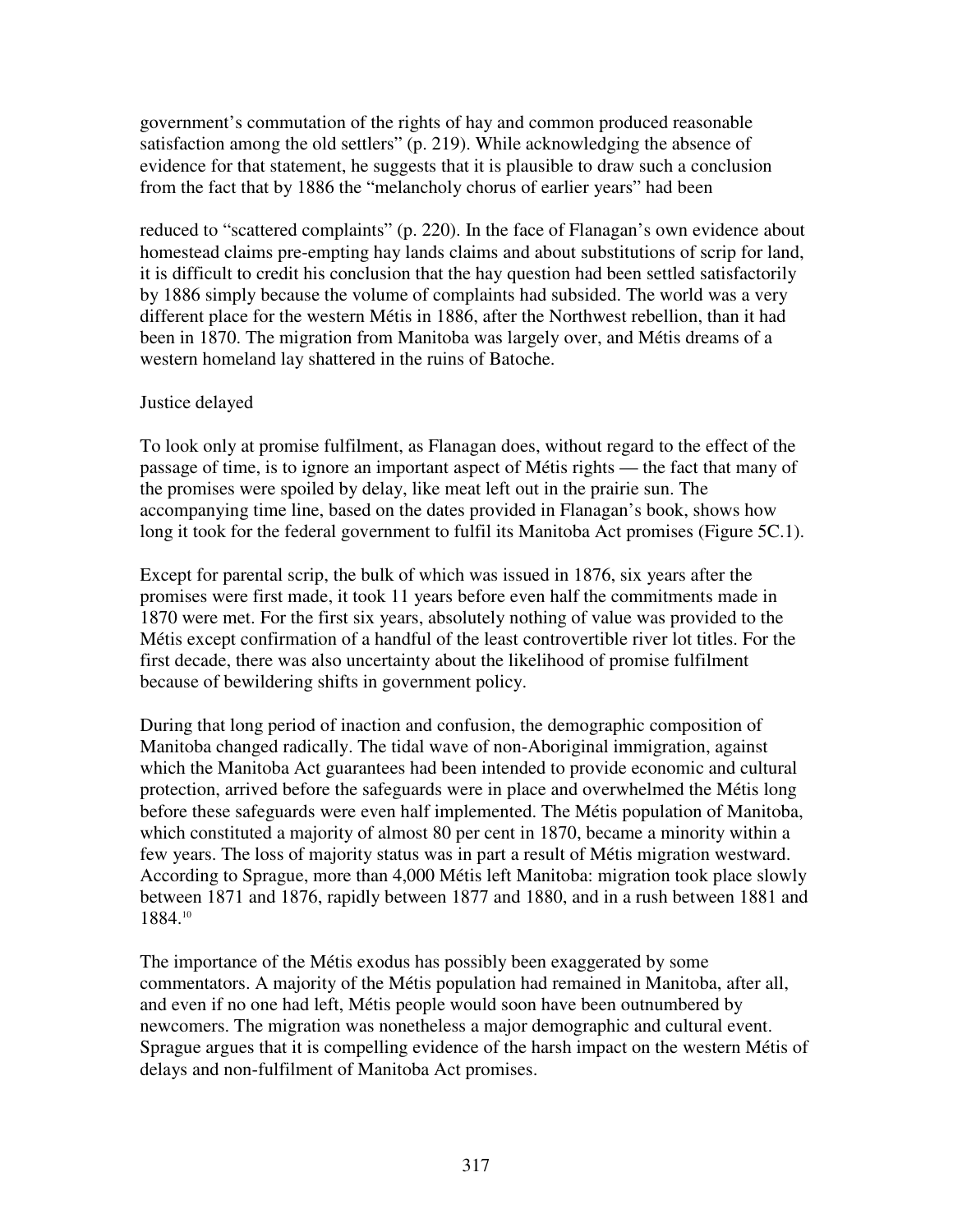Flanagan rejects any linkage between the exodus and broken promises: "The evidence is overwhelming that Sprague's theory about Métis emigration — that they left Manitoba because they were dispossessed of their lands — is simply wrong" (p. 189). Instead, he suggests, "the departing Métis were drawn by a plains economy that had been moving westward since the 1850s" (p. 190). What he fails to consider is the possibility that Métis who left were drawn to the plains economy because more than a decade of governmental dithering and denials had destroyed their confidence in their own economic or cultural survival in Manitoba.

Flanagan's bottom-line approach leads him to some curious conclusions. He claims, for example, that delay in implementation of children's grants was "not wholly prejudicial", in that it "amounted to a compulsory savings program for the Métis children" (p. 225). At another point, after acknowledging that "perfect justice was not done", he writes that "in the end, almost everyone got something" (p. 179). The latter comment illuminates Flanagan's other conclusions and demonstrates the gulf that separates his understanding of the purpose of the Manitoba Act guarantees from that of most Métis people. For the Métis, sections 31 and 32 of the Manitoba Act and the attendant verbal promises were not measures to ensure that almost everyone would eventually get something. They were designed to assure the economic and cultural survival of a unique people. They recognized that Métis people were about to experience severe economic disruption and that their homeland would soon be inundated by people of an alien culture. Even if the government of Canada had ultimately complied with every one of the guarantees, the inexcusable delay ensured that compliance was too late to serve the guarantees' intended purpose.

#### Justice debauched

Incomplete and delayed compliance with promises was only part of the Manitoba Act tragedy. <sup>11</sup> Métis land entitlements and scrip quickly became the subject of speculative trading by land agents, many of whom were woefully short of scruples. The lengthy delays, far from creating the compulsory savings program Flanagan imagines, provided a strong incentive to sell out early and cheap. 12 Instances of sharp dealing and fraud were common, although the full extent of such practices will never be known. Children of tender years were particularly vulnerable targets, and constitutionally questionable legislation dissolving or weakening normal legal protections for children aided and abetted their exploitation.

While most of the fraudulent and predatory practices by which individual Métis were cheated of their constitutional legacy were perpetrated by private operators, there are documented instances of bribery and fraud even on the part of government employees. One of the most notorious involved a key department of the interior official named Robert Lang, who extracted bribes from Manitoba Act claimants in return for expediting the claims process. Lang's activities were known to government authorities, including Prime Minister Macdonald, as early as April 1883, but he was allowed to remain on the job until early 1885. His salary continued until April 1885, by which time he had fled,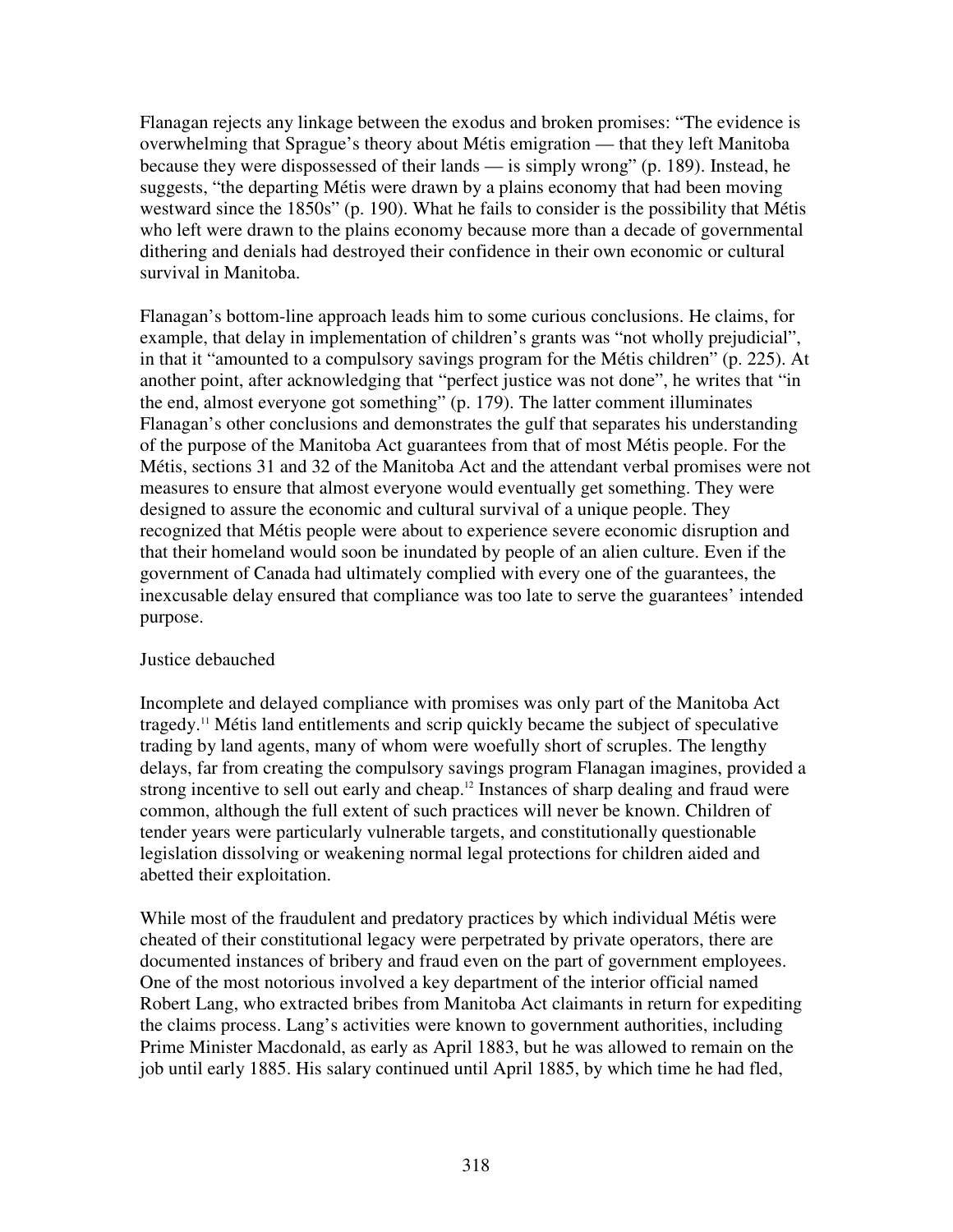with his ill-gotten assets, to the United States. He was not formally dismissed until 1887, and he was never prosecuted or sued for his activities.<sup>13</sup>

The government of Canada owed a fiduciary duty to the Manitoba Métis as an Aboriginal people. While the government itself may not have been involved directly in commercial exploitation of their Manitoba Act benefits, it was aware of much of the exploitation and, as a fiduciary, should have taken effective steps to stop it.



#### Conclusion

A 1991 study of the implementation of section 31 of the Manitoba Act found the government of Canada to have breached its constitutional obligations in fourteen respects. <sup>14</sup> Merely listing the subject headings of that analysis indicates the sweeping nature of the indictment:

- 1. Delay
- 2. Failure to Attach Settlement Conditions
- 3. Failure to Enact Laws to Protect Section 31 Interests
- 4. Failure to Exercise a Crown Discretion in Each Case
- 5. Failure to Maintain Crown Supervision Over the Intended Regulated Scheme
- 6. Failure to Provide Lands by Giving Scrip as a Substitute
- 7. Failure to Select the Lands Ahead of Incoming Settlement
- 8. Failure to Consider the Choice of the Beneficiaries in Respect of Land Selection
- 9. Failure to Distribute Lands Fit for the Purposes of Section 31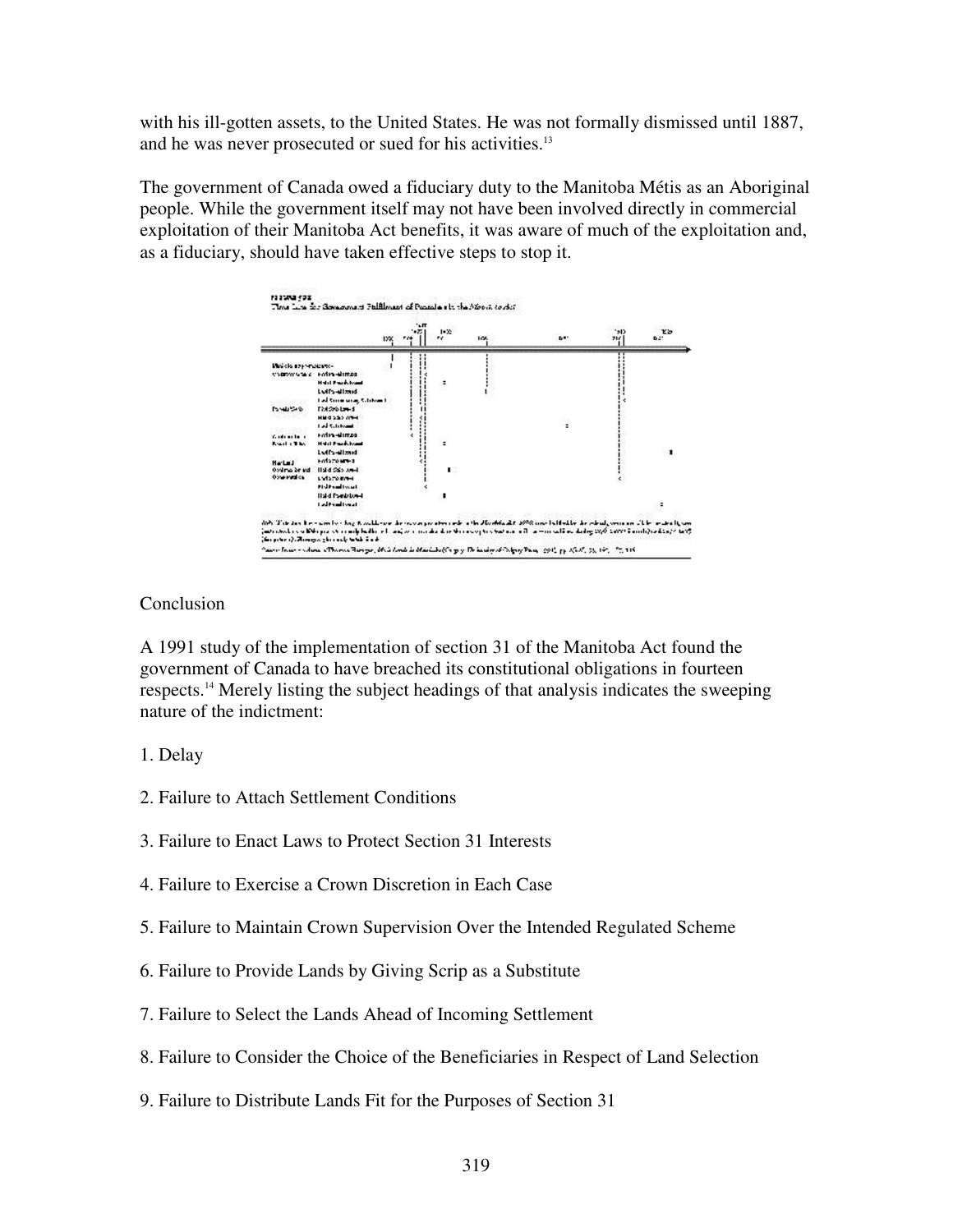10.Failure to Give Lands to All the Children of Heads of Families

11.Failure to Provide a Benefit to Heads of Families

12.Failure to Grant the Lands for Purposes of Settlement Only

13.Setting a Time Limit for Section 31 Claims

14.Appropriating for the Purposes of the Dominion a Portion of the Lands Selected for Section 31 Purposes.

This long list of governmental transgressions does not even attempt to address the breaches that occurred in relation to section 32 of the Manitoba Act.

The promises made to the Métis population of Manitoba in return for their concurrence in the creation of the new province in 1870 were violated or ignored (or their implementation delayed) on a massive scale. If the unfair treatment of Métis rights in the Manitoba Act, the Dominion Lands Act, and the Constitution Act, 1930 were ever the subject of a play, it might appropriately be called a tragedy in three acts. It is certainly no exaggeration to describe it as a national disgrace.

## **1.2 Contemporary Consequences**

The land allotments called for by section 31 of the Manitoba Act were made "towards the extinguishment of the Indian Title". The process by which that provision was implemented was so flawed, so drawn out, and so contaminated by sharp practice and fraud that its basic purpose — to give the Métis people of Manitoba a satisfactory land base upon which their community and culture could flourish — was frustrated. Although ultimately only the Supreme Court of Canada can determine the legal significance of that fact, a strong case can be made for the view that the process nullified the extinguishment of Indian title contemplated by section 31. If that view is correct, the remedy is obvious: the government of Canada has a legal obligation to begin land settlement negotiations as soon as possible with representatives of the descendants of the Métis people of that area.

It can also be argued persuasively that the government's informed tolerance of the widespread chicanery that accompanied implementation of section 31, along with its own incomplete and delayed compliance with section 31, constituted serious breaches of its fiduciary duty. Fiduciary breaches may also have occurred in the implementation of section 32, which, although designed to protect all old settlers, was expected to be of importance in preserving the Métis community in the Red River Valley. The government of Canada had a fiduciary duty in the administration of section 32 to the extent that it had an impact on the Métis population of Manitoba. That impact was considerable. If there were violations of fiduciary duty in the implementation of section 32, the remedial ramifications are again clear. Breaches of the Crown's fiduciary duty to protect Métis interests would create an entitlement to compensation, and if the breaches were as serious as they seem to have been, appropriate amount of the compensation would be high.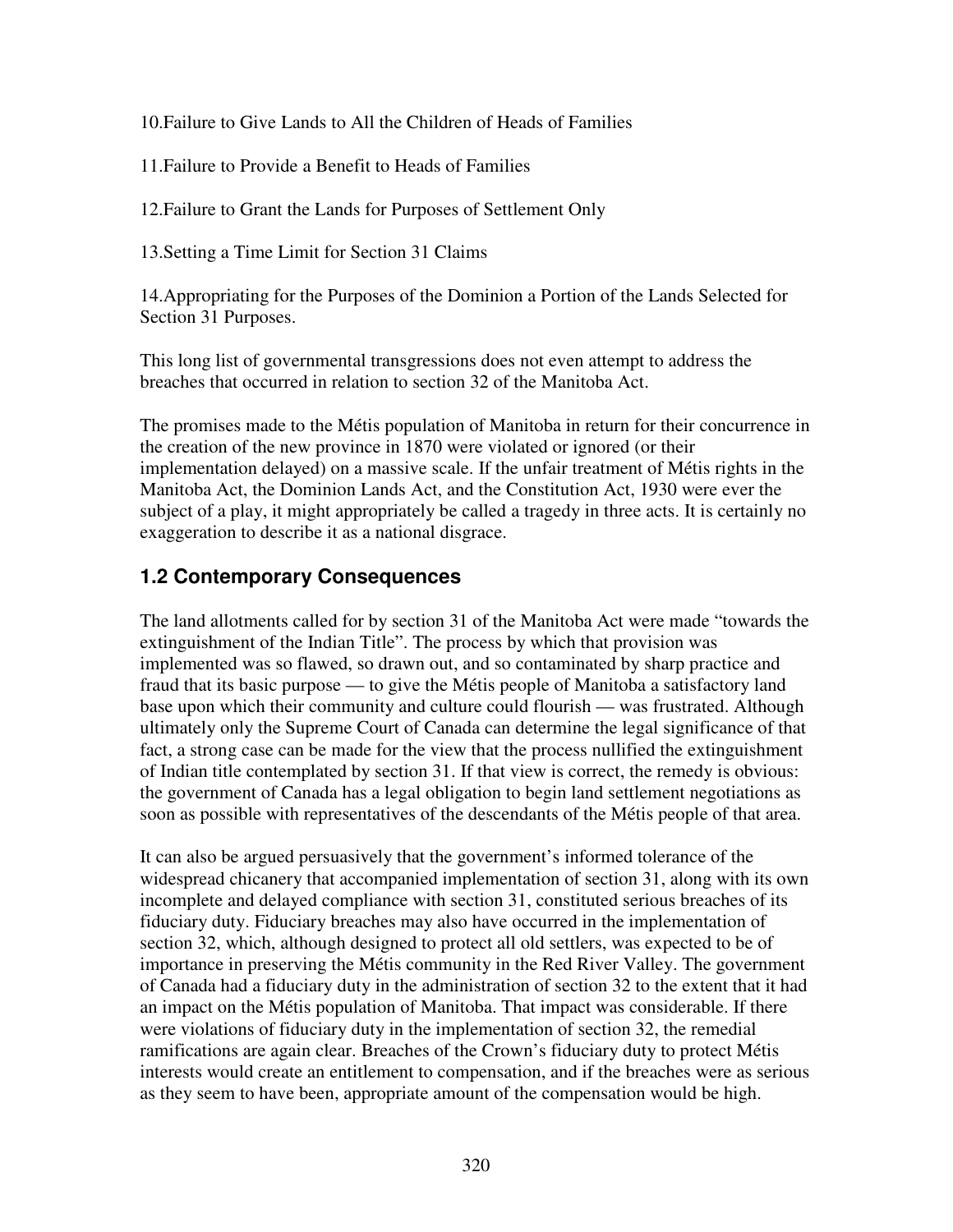This assessment of legal issues is not authoritative. Only the Supreme Court of Canada can settle them conclusively. Important as they are to understanding the Métis Nation's historical situation, the answers to these legal questions are outside the scope of the Commission, which is to recommend measures by which the grave historical wrongs suffered by Aboriginal peoples, including Métis, can be put right. Whatever the ultimate judicial solutions to the legal puzzles we have examined, there is no room for reasonable doubt on the moral and political plane: the Métis residents of Manitoba did not receive anything resembling what they were promised in 1870 as compensation for the extinguishment of their Indian title, and the government of Canada fell inexcusably short of its moral obligation to treat Manitoba Métis equitably. Regardless of the legal case, the government of Canada is morally obliged to enter negotiations with Métis representatives to correct this injustice.

# **2. Dominion Lands Act Territory**

The Manitoba Act did not purport to resolve the issue of Métis title completely. Although an agreement was reached between the Métis and the Canadian government regarding the territory of the original 'postage stamp' province of Manitoba, no such agreement was reached with Métis people from other parts of the Métis homeland.

We now examine how the Dominion Lands Act 1879 affected Métis Aboriginal title in the rest of the area that now makes up most of the prairie provinces. <sup>15</sup> There is serious doubt about the capacity of the Dominion Lands Act to extinguish the Métis interest in land in the territory to which the act applied. If it did extinguish the Aboriginal title of the Métis, a second question concerns whether the Métis received fair and just compensation for such extinguishment. The evidence is conclusive that the Métis of the west were denied fair compensation.

## **2.1 Dubious Extinguishment**

As noted earlier, section 31 of the Manitoba Act recognized the existence of the Indian title of the Métis. Section 125 of the Dominion Lands Act 1879 extended this recognition to the rest of the Northwest Territories: 16

125. The following powers are hereby delegated to the Governor in Council:…

(e) To satisfy any claims existing in connection with extinguishment of the Indian title, preferred by half-breeds resident in the North-West Territories outside of the limits of Manitoba, on the fifteenth day of July, one thousand eight hundred and seventy, by granting land to such persons, to such extent and on such terms and conditions, as may be deemed expedient.

Another provision, relating to the confirmation of title to settled lands outside Manitoba, was, like section 32 of the Manitoba Act, important for Métis settlers even though it did not apply exclusively to them: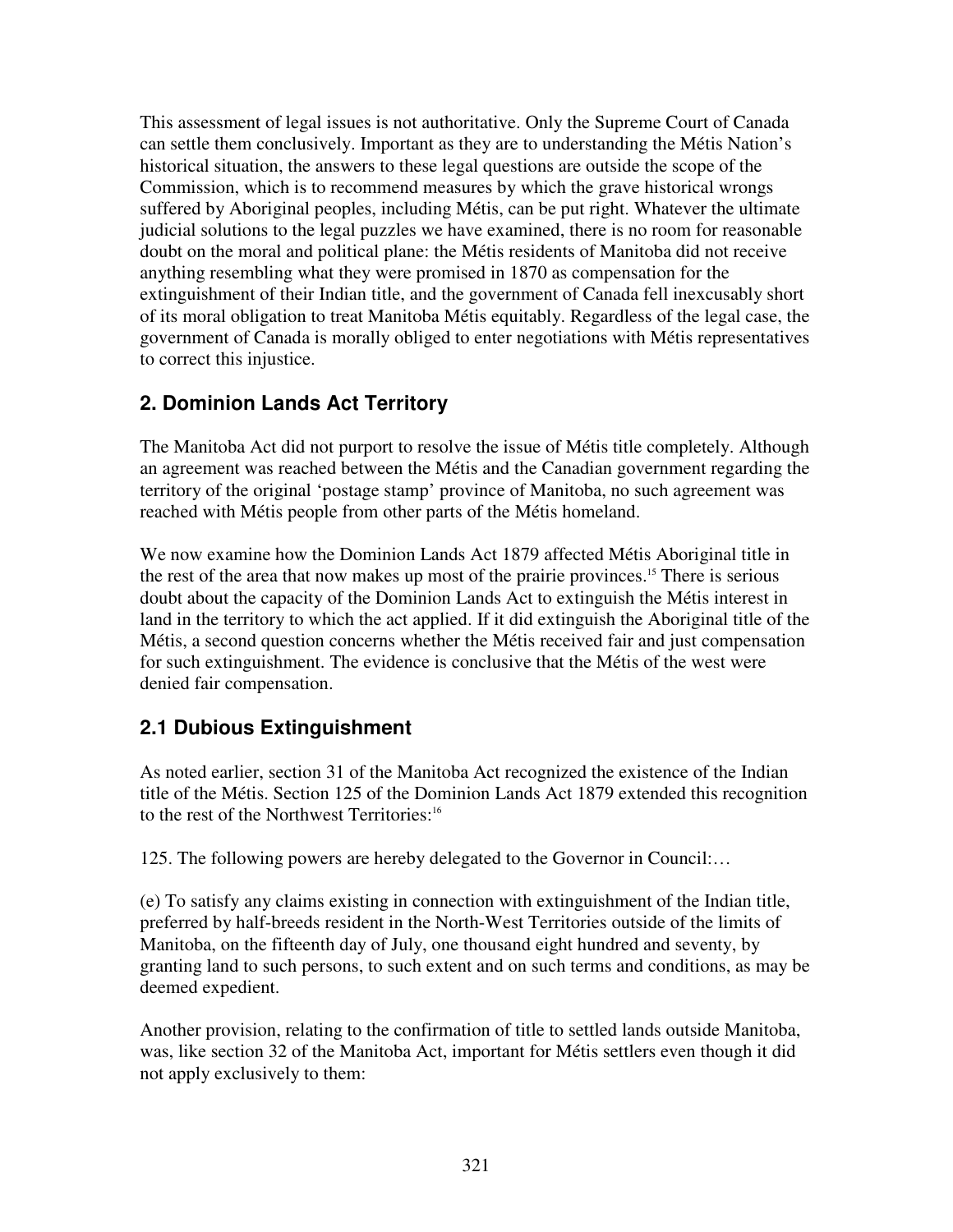f. To investigate and adjust claims preferred to Dominion land situate outside of the Province of Manitoba, alleged to have been taken up and settled on previous to the fifteenth day of July, eighteen hundred and seventy, and to grant to persons satisfactorily

establishing undisturbed occupation of any such lands, prior to, and, being by themselves or their servants, tenants or agents, or those through whom they claim, in actual peaceable possession thereof at the said date, so much land in connection with and in satisfaction of such claims, as may be considered fair and reasonable.

Although section 125 of the Dominion Lands Act was enacted in 1879, it was not until an order in council of 31 March 1885 that it was finally implemented. <sup>17</sup> The order allowed for the issuance of either land scrip or money scrip:

1. To each halfbreed head of family resident in NwT…the lot or portion of land of which he is at present time in bona fide and undisputed occupation…to the extent of 160 acres; if said land he is in bona fide occupation of is less than 160 acres, the difference to be made up by an issue of scrip redeemable in land at the rate of \$1 per acre; those halfbreeds not in bona fide occupation of any land shall be issued scrip for \$160 redeemable in land.

2. To each child of a halfbreed head of family…the lands he is at present in bona fide and undisputed occupation…to the extent of 240 acres; any [difference] to be made up by an issue of scrip redeemable in land…if not in bona fide occupation of any land, such child to be issued scrip redeemable in land for \$240. 18

If Métis residents satisfied the requirements of occupation of land, (which were ethnocentric and unduly restrictive given the traditional nature of Métis land use patterns), they were entitled to land scrip; if not, they were entitled to money scrip redeemable for land. 19

The implications of the Dominion Lands Act have been the focus of a number of legal studies.<sup>20</sup> The concern has stemmed from the fact that despite the statute's express provision of land grants to all Métis heads of family and children, only a small percentage of Métis ever received and retained land. 21

The Dominion Lands Act was not, as the Manitoba Act had been, the product of a negotiated settlement. Although the Dominion Lands Act recognized the existence of Métis Indian title, Métis people had no opportunity to negotiate the terms of surrender of that title. By enacting the Dominion Lands Act, Parliament attempted to extinguish Métis title unilaterally and to deny Métis peoples any say in how they would be compensated for their title. This failure to deal with Métis people in the northwest as Aboriginal collectivities capable of deciding their own best interests was not only an insensitive and immoral act of disregard, it was arguably unconstitutional.

The Crown had promised, in the Rupert's Land and North-Western Territory Order of 1870, that its actions regarding Aboriginal interests in land would conform with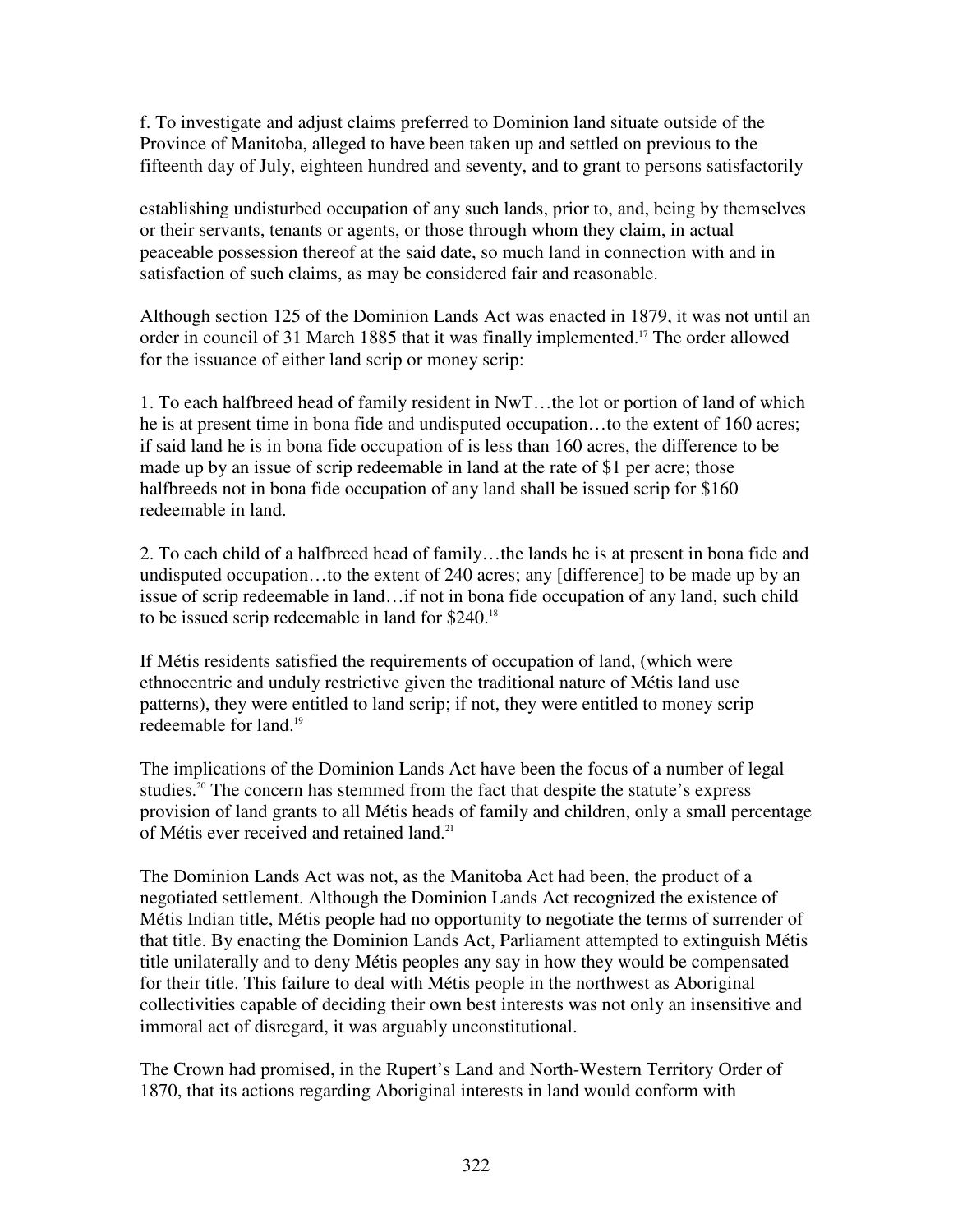"equitable principles which have uniformly governed the British Crown in its dealings with the aborigines". Similar protections were enunciated in the Royal Proclamation of 1763. Of particular importance was the requirement for Aboriginal consent to extinguish Aboriginal title, which was a necessary prerequisite for opening the Northwestern territory to general settlement because, according to Justice Morrow in Re Paulette, the Rupert's Land Order and attached schedules are part of the constitution of Canada.<sup>22</sup> The federal government was thus under a positive constitutional obligation to deal equitably with the Aboriginal peoples of Rupert's Land and the Northwest Territories. Thus, if one defines Métis as Indians or Aboriginal people under the Rupert's Land Order, then as a group they had a constitutional right to participate in negotiations concerning whether and on what terms their Aboriginal title should be extinguished.

The arguments applicable to the issue of whether Métis are Indians under section 91(24) of the Constitution Act, 1867 are equally applicable to the interpretation that should be given the Rupert's Land Order. The order and the Constitution Act, 1867 were drafted in the same period.

We have suggested elsewhere that the weight of the arguments strongly supports the conclusion that the term Indians in section 91(24) must be given a broad definition that includes Métis. It seems likely that if a court were asked the question directly, it would find that the Métis are Indians within the meaning of the Rupert's Land and North-Western Territory Order as well. In any event, the Supreme Court of Canada pointed out in Guerin that Aboriginal rights exist independently of royal ordinances.<sup>23</sup>

In unilaterally enacting section 125(e) of the Dominion Lands Act without acquiring the consent of the Métis, Parliament violated the equitable principles it was obligated to respect. As a result, the constitutional capacity of section 125 to extinguish Métis Aboriginal title may be in doubt. If the doubt is justified, Métis Aboriginal title persists in much of western Canada and has been constitutionally entrenched by section 35 of the Constitution Act, 1982.

Even if section 125 was within Parliament's constitutional jurisdiction, questions arise as to its effect. The phrase "in connection with the extinguishment" could be interpreted to mean that the grants are to be only a part of a larger extinguishment process and would not, in themselves, affect Aboriginal title until some more direct act of extinguishment occurred (which never happened). It is also possible that even if the grants were intended to bring about extinguishment directly, they had that effect only for Métis who actually became land owners under the scheme. Finally, the mere granting of scrip may not have constituted granting land under section 125.

## **2.2 Fiduciary Duty**

Even if doubts about the constitutional validity and legal effect of section 125(e) are not justified, it is unquestionable that the equitable principles the government of Canada was obliged to respect in its relations with Indians included the fiduciary duty, described in Appendix 5A, to act in the best interests of Aboriginal people. One aspect of that duty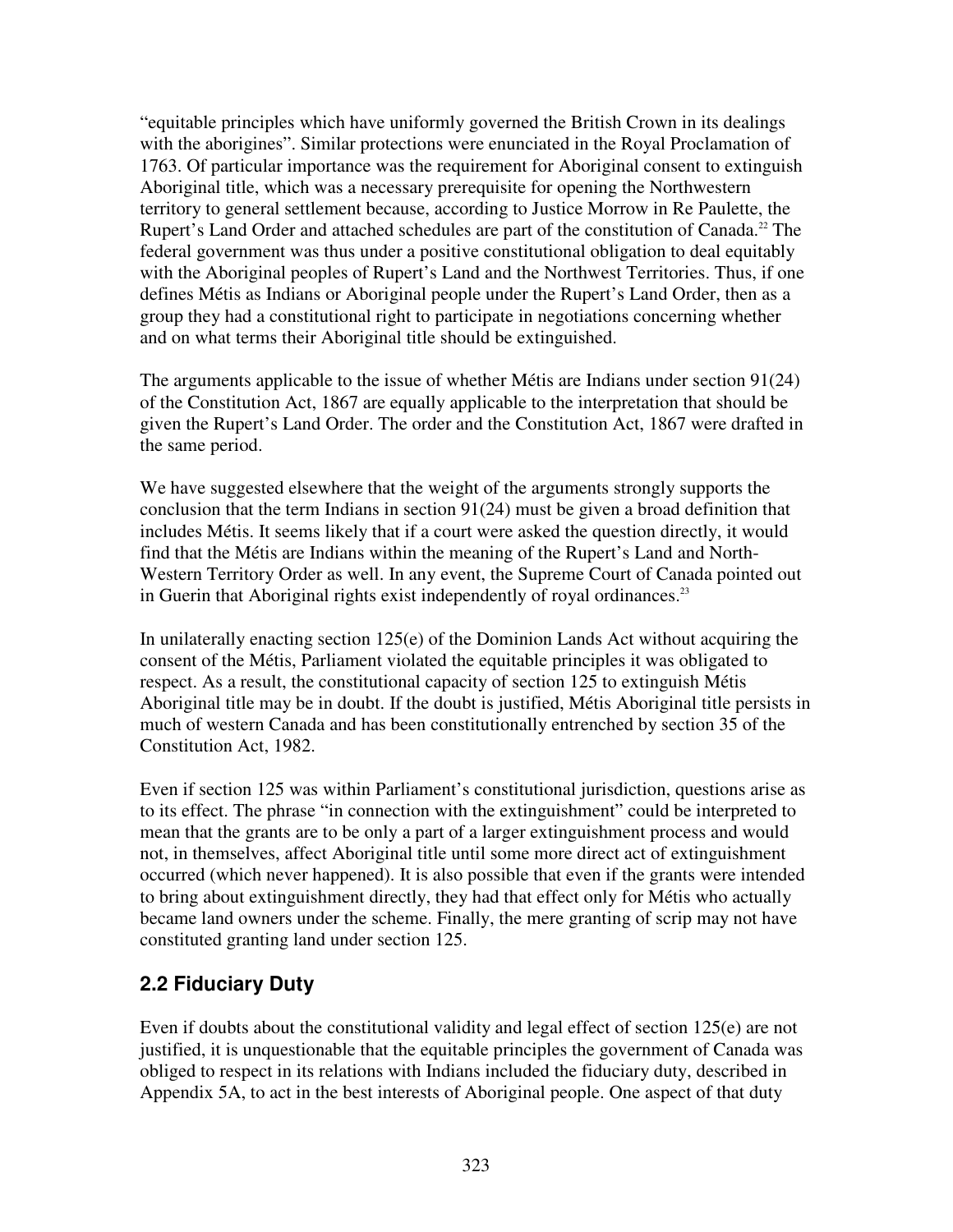required the government to proceed, where possible, by negotiation rather than by unilateral legislation when dealing with Aboriginal title. There were other obligations too; the government of Canada was duty-bound in everything it did affecting the Métis to act in the best interests of Métis people.

In assessing whether the Crown fulfilled that fiduciary duty, the following questions must be addressed:

• Was it in the best interests of Métis people for Parliament to substitute individual grants for the collective entitlements of Métis communities?

• Was it in the best interests of Métis people to be given compensation with no guarantees of hunting, fishing or other rights that would enable them to make a living and ensure the survival of their way of life?

• Was it in the best interests of Métis people to be given compensation in a form that benefitted speculators, not the Métis?

• Was it in the best interests of Métis people to be allotted scrip for homesteads in lands hundreds of miles from their home communities?

• Was it in the best interests of Métis people to have to deal with land title offices hundreds of miles away to acquire the land promised?

• Was it in the best interests of Métis people that dominion land agents interpreted 'occupation' of the land to require cultivation rather than traditional Métis activities of hunting, fishing and trapping?

• Was it in the best interests of Métis people for the federal government, when the failure of the scrip program became clear, to ignore the problem?

• Was it in the best interests of Métis people for the federal government to ignore and facilitate abuses by speculators and government officials?

The foregoing are only some of the issues that arise from the administration and implementation of the Dominion Lands Act. To answer some of these questions, Frank Tough and Leah Dorion conducted research on the scrip process in northern Saskatchewan and northern Manitoba, which paralleled the Treaty 5 and Treaty 10 commissions that occurred from 1906 to 1910. The researchers reconstructed the paper trail associated with scrip certificates: application, assessment of claim and transactions. They concluded that the scrip scheme program was based on "one of the most convoluted policies ever created by the Canadian nation state". Their description reveals that Métis people were largely irrelevant to the process:

At a few points in the process, the Métis play a brief part. They stand before a Commissioner and provide some information. They assign their scrip to a scrip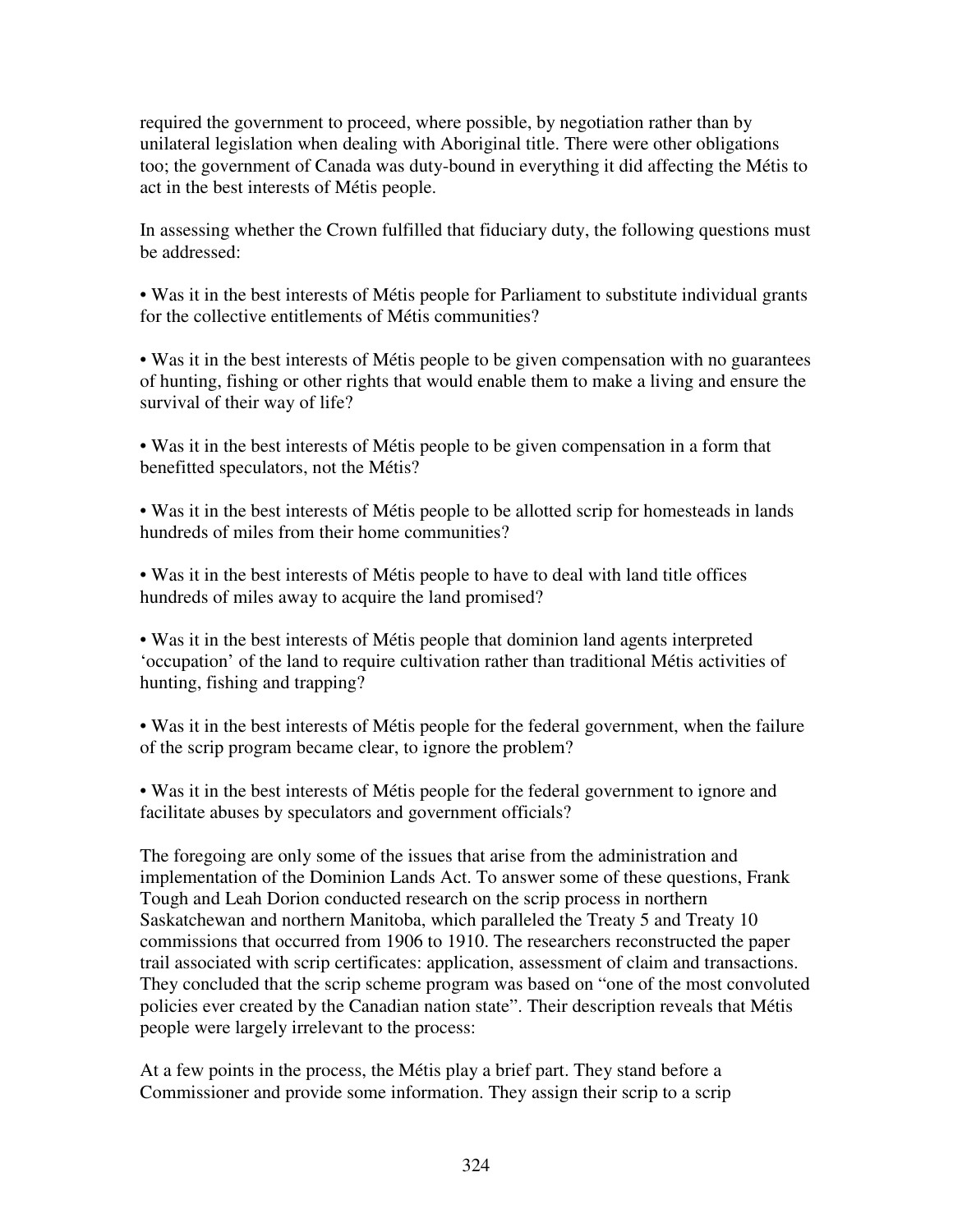middleman…Some Xs are attached to paper, a power of attorney, a scrip receipt, a quit claim deed. If the case is complicated by guardianship of a minor or the estate of a deceased claimant, more papers are signed. A few may have entered a Dominion Lands Office and played a part in locating land in their name, after which the land was assigned to a scrip middleman or small purchaser. If the scrip needed to be redbacked, then perhaps more signatures and Xs were attached to another set of documents. Some of these documents are executed in blank. 24

Tough and Dorion report that the department of the interior was aware of the lack of benefit accruing to the Métis in exchange for their Aboriginal title, in particular, the problem of Métis being forced to locate their entitlements in surveyed homestead lands. In northern Saskatchewan and Manitoba, for example, no Métis were able to claim land unless they relocated to the homestead belt, far from their communities. This meant moving hundreds of miles from their homes, their families and their economic pursuits.

Exploiting the Métis dilemma were the scrip speculators. Métis people who were not willing to leave their homes, identity and families had only to go to the scrip commissioner's tent to find ready buyers. In most cases, they had no choice but to sell the land they were entitled to at a fraction of its value. An official of the department of interior named Semmens complained about the failure of the scrip policies for Métis people in the northern and unsurveyed lands:

The claim of half-breeds of Keewatin [northern Manitoba] is based upon adhesions made in that territory. Why not give them land on their own soil instead of allowing them to claim valuable Alberta or Saskatchewan lands which they will not improve. They sell to white men as soon as they receive a settlement and these white men pay but little and gain much and grow wealthy quick on advantages intended for the half-breed only if it were determined that only Keewatin Lands would be given it would dampen the ardour of Buyers and lands good enough for the Halfbreed might be given for their use in their own territory. My experience goes to show that nine-tenths of these people will not settle on the land given to them. 25

Despite these concerns, nothing was done to change the scrip program.

The government of Canada apparently did not want the Métis occupying large contiguous areas, analogous to Indian reserves, perhaps fearing that such occupation would discourage immigration to the west. In Manitoba, an order in council recommended "'in view of the great dissatisfaction which has been caused in Manitoba by the locking up of large and valuable tracts of land for distribution among Half-breeds' that only scrip be issued to satisfy the claims". 26

The Crown's underlying policy of preventing the Manitoba Métis from getting land in large tracts was revealed by Adams George Archibald, lieutenant governor of Manitoba, in a memo to the secretary of state, Joseph Howe. After quoting the memo, a report prepared for the Metis Association of Alberta concludes: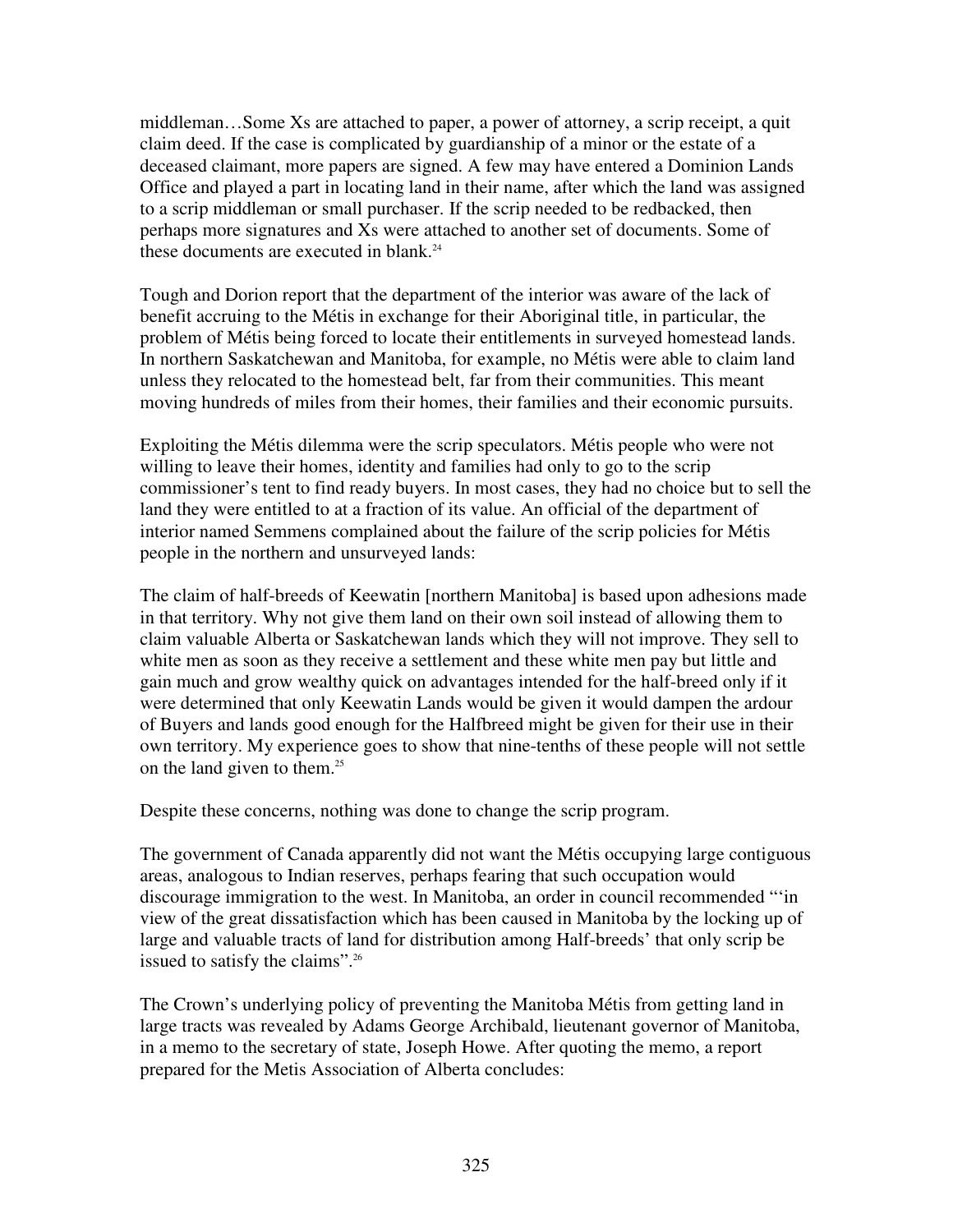The government wanted to establish a situation where potential settlers and developers would have as much freedom as possible in choosing sites for development. It was felt that if the Métis lands were made inalienable, as the Indian reserves were, that this would completely block an orderly settlement of land. (p. 110)

Archibald's original plans were for a good faith implementation of section 31 of the Manitoba Act, which would have been much more direct, taking only two years. However, that policy was rejected by the secretary of state.

Howe said that they could not condone 'giving countenance to the wholesale appropriation of large tracts of country by half-breeds.' Archibald was told to back away from his…recommendations, 'to leave the land department and the Dominion Government to carry out their policy without volunteering any interference'.

The policy appears to have been applied to the Northwest Territories as well as to Manitoba.

To further this policy, the lands promised to Métis people were to be administered under a system that would facilitate both non-Aboriginal settlement and the appropriation of Métis land. If this was the objective of the Crown, it conflicted with its fiduciary obligation to ensure that the best interests of the Métis were served. Métis provisions in the Dominion Lands Act were certainly contrary to the best interests of Métis people.

If the Crown did have a fiduciary duty to act in good faith in regard to Métis Nation lands — which seems likely, even if the courts have not yet expressly decided the issue there can be little doubt that the duty was breached. Research shows that the scrip program benefitted speculators at the expense of the Métis with the Crown's knowledge and sometimes its assistance.<sup>27</sup> One of the most flagrant acts was the 1921 amendment to the Criminal Code that imposed a very short time limitation of three years on anyone wanting to press criminal charges regarding Métis scrip entitlements. The scheme employed to implement section 125 of the Dominion Lands Act almost completely prevented Métis from patenting land. The research conducted by Frank Tough and Leah Dorion illustrates the nature and extent of Métis frustration.

In the Guerin decision, the Supreme Court of Canada described the fiduciary duty owed to Aboriginal peoples by the Crown as follows:

Equity will not countenance unconscionable behaviour in a fiduciary, whose duty is that of utmost loyalty to his principal.

The government of Canada claimed to be protecting the Métis by enactment and implementation of legislation, but the measures were, for the most part, protective only in theory. The Crown, aware that most Métis were not benefitting from the scrip program, should have taken remedial steps in the best interests of the Métis. In our opinion, its failure to do so constitutes a grave breach of fiduciary duty. If that failure did not nullify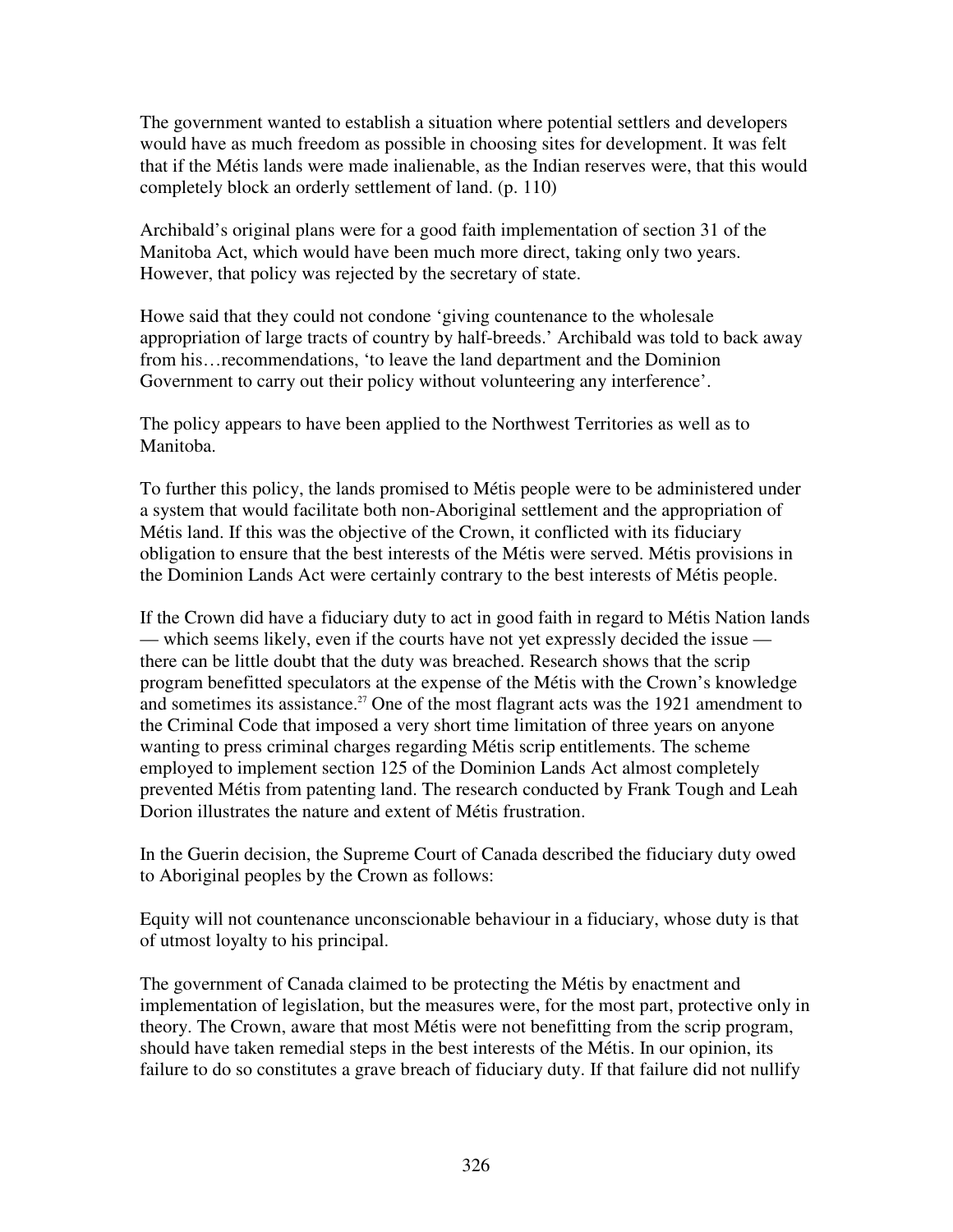the extinguishment provisions of the Dominion Lands Act altogether, it at least entitled the victims of the breach to fair reparation.

## **2.3 Lack of Uniform Treatment**

The Crown promised in the Rupert's Land Order, 1870 that its actions regarding Aboriginal interests in land would conform with equitable principles that uniformly governed its dealings with Aboriginal people. In a research study conducted for the Commission, Joseph Magnet observed that in the North-West Territories, the federal government acted unilaterally to extinguish Métis Aboriginal title, contrary to the practice of negotiating treaties which had been used with Indian tribes since [early contact]. In doing so, the federal government discriminated against the Métis. Indian tribes negotiated the surrender of their Aboriginal title through treaty. In return, they received reserve lands, perpetual annuities, farm implements, livestock, schools, instructors, etc. Indians retained their hunting and fishing rights on surrendered lands. Indians came under the protection of the federal government. Their reserve lands, which became collective homelands, were held in trust by the Crown until such time as they were voluntarily surrendered. In stark contrast, each Métis received at most a grant of 240 acres of land as a once-and-for-all settlement of his or her claim to Aboriginal title.<sup>28</sup>

Such discriminatory treatment does not comply with the policy of uniform treatment for the Aboriginal peoples of the west implied in the Rupert's Land Order.

Furthermore, the Métis did not have the same protection as First Nations had with the requirement that reserve land could be surrendered or sold only to the Crown. The Crown holds Indian lands in trust for their benefit and protects the lands from unscrupulous third-party purchasers. The Métis were not given equivalent protection. This discriminatory policy is hard to reconcile with the uniformity of treatment promised in the Rupert's Land Order and with the Crown's fiduciary duty to Métis people.

## **2.4 Conclusion**

To a person unfamiliar with Métis rights and how they were dealt with under the Dominion Lands Act, the fact that huge tracts of prairie land were distributed in the name of Métis individuals outside Manitoba suggests that fair and just compensation was received for extinguishment of Métis Aboriginal title. The reality, however, was that the extinguishment process was fundamentally flawed:

• The Métis were neither consulted about nor given an opportunity to negotiate the terms under which their Aboriginal title was to be extinguished.

• Compensation to individuals was substituted for the collective right of Aboriginal title.

• The land allocated was usually located so far from their homes as to be useless to the Métis, except for the token sums offered by land speculators. In some cases, they received only cash grants.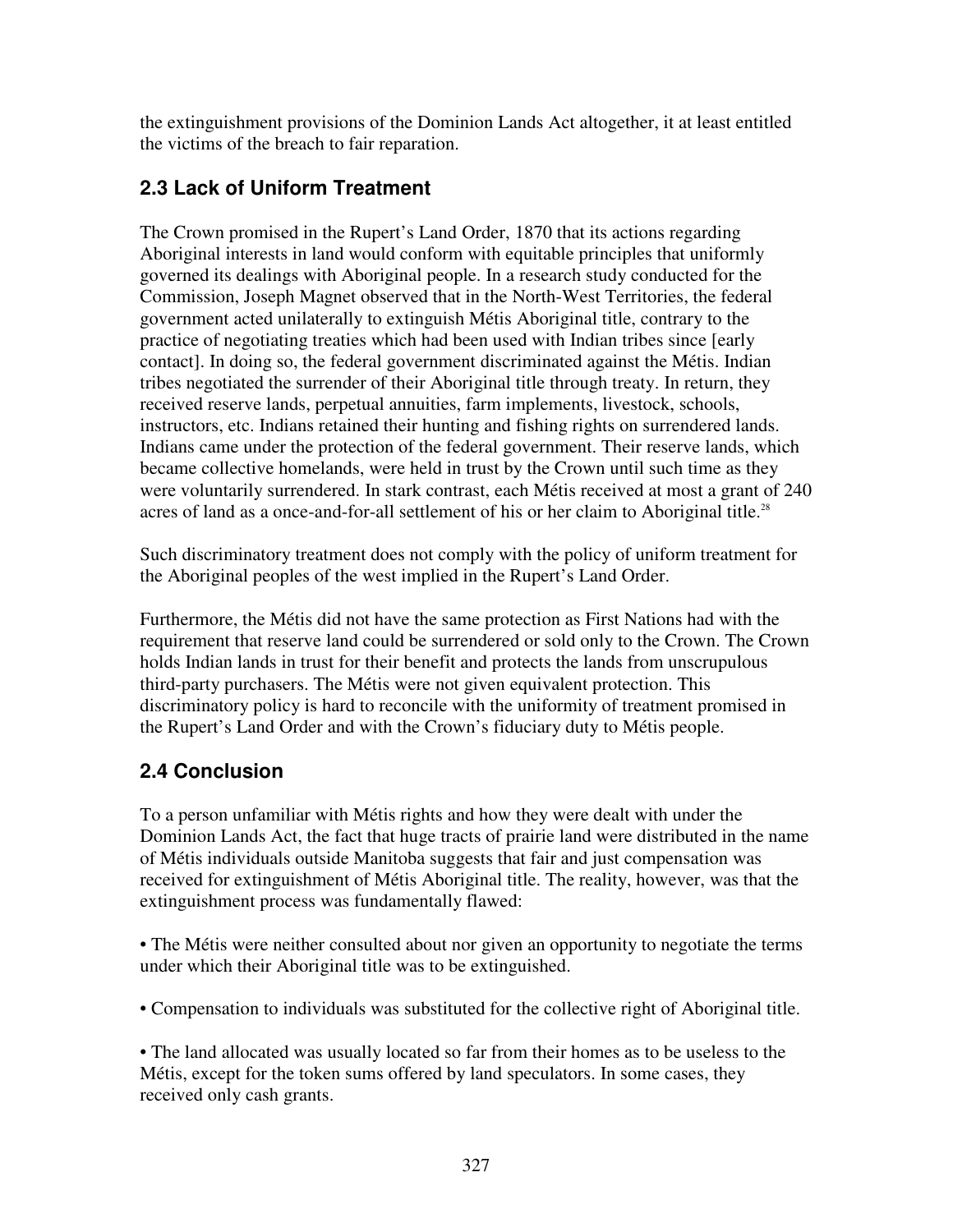• The compensation, far from reflecting equitable principles in dealings with Aboriginal people, was discriminatory. It did not treat Métis as well as Indian peoples, in that the land provided was unnegotiated, arbitrary, individualized, non-contiguous, far from the recipients' homes, without protection against non-Aboriginals, and without the other benefits accorded Indians. It did not treat the Métis affected as well as the Métis of Manitoba, since the latter had an opportunity to negotiate the terms of their compensation and were in some cases offered land grants in addition to the land on which they had already settled.

• Sharp dealing and fraud, to which the government of Canada usually turned a blind eye, robbed many Métis individuals of the compensation they were offered.

These flaws were so basic and so flagrant that they deprived the extinguishment process of all legitimacy. Even if that were not the case legally, it was most certainly the case morally. The attempted extinguishment of Métis Aboriginal rights under the Dominion Lands Act cannot be reconciled with the Crown's fiduciary obligations, the equitable principles referred to in the Rupert's Land Order, or the dictates of common decency.

## **3. Other Métis Nation Territory**

This part of the appendix addresses some issues relating to the parts of the Métis Nation homeland not dealt with under the Manitoba Act or the Dominion Lands Act or by policies and orders in council under those acts.

## **3.1 British Columbia**

The colony of British Columbia became a province of the Dominion of Canada on 20 July 1871. It was excluded from the purview of the Dominion Lands Act, which received assent on 14 April 1872. In the absence of separate legislation, orders in council, policy or treaties, the Métis in the province of British Columbia would not have been affected or involved in settling their Aboriginal title or other Aboriginal rights.

The only legislative provisions that might have bearing on Aboriginal rights are the terms and conditions embodied in the Order of Her Majesty in Council Admitting British Columbia into the Union, dated 16 May 1871. Term 13 provides:

The charge of Indians, and the trusteeship and management of the lands reserved for their use and benefit, shall be assumed by the Dominion Government, and a policy as liberal as that hitherto pursued by the British Columbia Government shall be continued by the Dominion Government after the Union. 29

Acting under this provision in 1889, the federal government entered into Treaty 8 with the Indian people of the Northwest Territories and northeastern British Columbia. The Métis in the Northwest Territories were dealt with through half-breed scrip commissions. The Métis within that portion of Treaty 8 that fell within British Columbia were not. A good example of this is the Métis community of Kelly Lake, close to the Alberta border.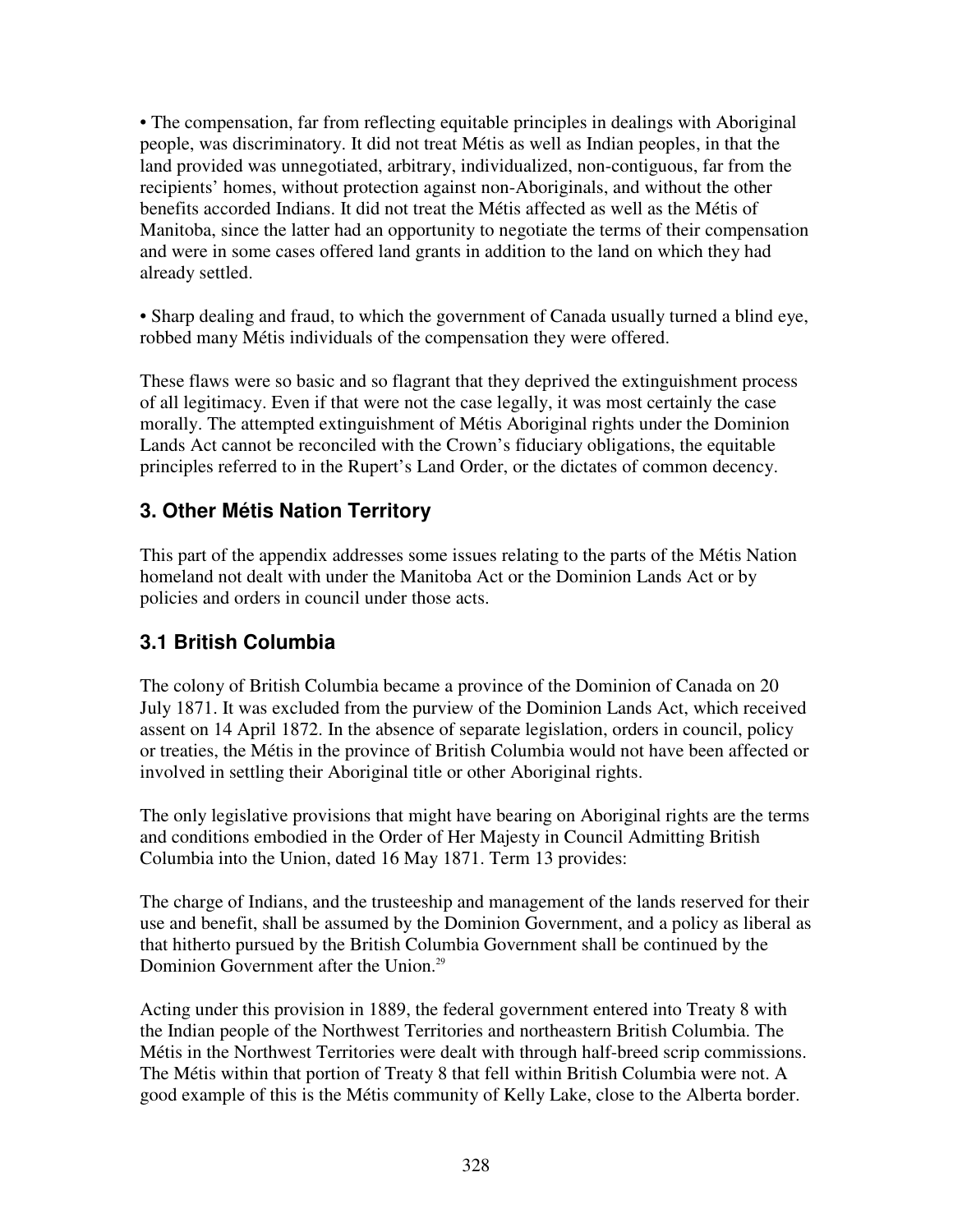As well, a number of Métis are believed to have moved to other parts of British Columbia prior to 1871. In the hearings of the Select Committee on the Hudson's Bay Company of 1857, Alexander Isbister, a Métis, testified that some Métis crossed the Rocky Mountains to Vancouver:

There were a number of emigrants, amounting to about 200, who left Red River the very spring I left it myself to come to England; they went across the country from Red River with their cattle and carts, and went right down to Fort Vancouver with all their property. 30

Although they are not referred to as Métis, it can be assumed that most of those persons were in fact Métis. There was certainly some migration by Métis people to B.C., but research is needed to determine how many of them did so prior to its becoming a province. The Aboriginal title of those Métis people, of course, could not be dealt with unless they returned to areas covered by the acts in question.

Some Métis people who were covered by the Manitoba Act and the Dominion Lands Act later moved to British Columbia. If those acts did not extinguish Métis Aboriginal title to land, then whether or not post-1870 Métis migrants to B.C. can claim title must be determined. If they do not have Aboriginal title to these lands, what accommodations are necessary to satisfy their moral and political rights to lands and resources?

# **3.2 The North and Ontario**

Apart from the province of British Columbia, the traditional territories of the Métis Nation largely fell within the province of Manitoba and the Northwest Territories.<sup>31</sup> The Northwest Territories, which included the entire drainage basin of Hudson Bay, covered the majority of the land mass of Canada, including approximately three-quarters of what is now Ontario, two-thirds of what is now Quebec, and half of what is now Labrador. Although the provinces of Ontario and Quebec (like British Columbia) were excluded from coverage, much of the vast northern area that is now part of Ontario and Quebec at that time fell within the Northwest Territories, to which the Dominion Lands Act did apply.

In practice, however, the government of Canada made little effort to apply the Dominion Lands Act east of Manitoba. There appears to be no legal reason why the government limited the distribution of Métis scrip to what are now the three prairie provinces and the Mackenzie Valley of the Northwest Territories. The Métis of Rainy River, for example, who concluded the ill-fated adhesion to Treaty 3 in 1875, ought to have had their rights safeguarded by the 1870 order. Since the Rainy River area was still part of the Northwest Territories in 1883, they could have been dealt with by virtue of section 125. So could Métis people in Moose Factory and other portions of the Northwest Territories that became part of Ontario a few years later. Even after those parts of the Northwest Territories became part of Ontario, pre-existing Métis rights should have been dealt with by the federal and Ontario governments.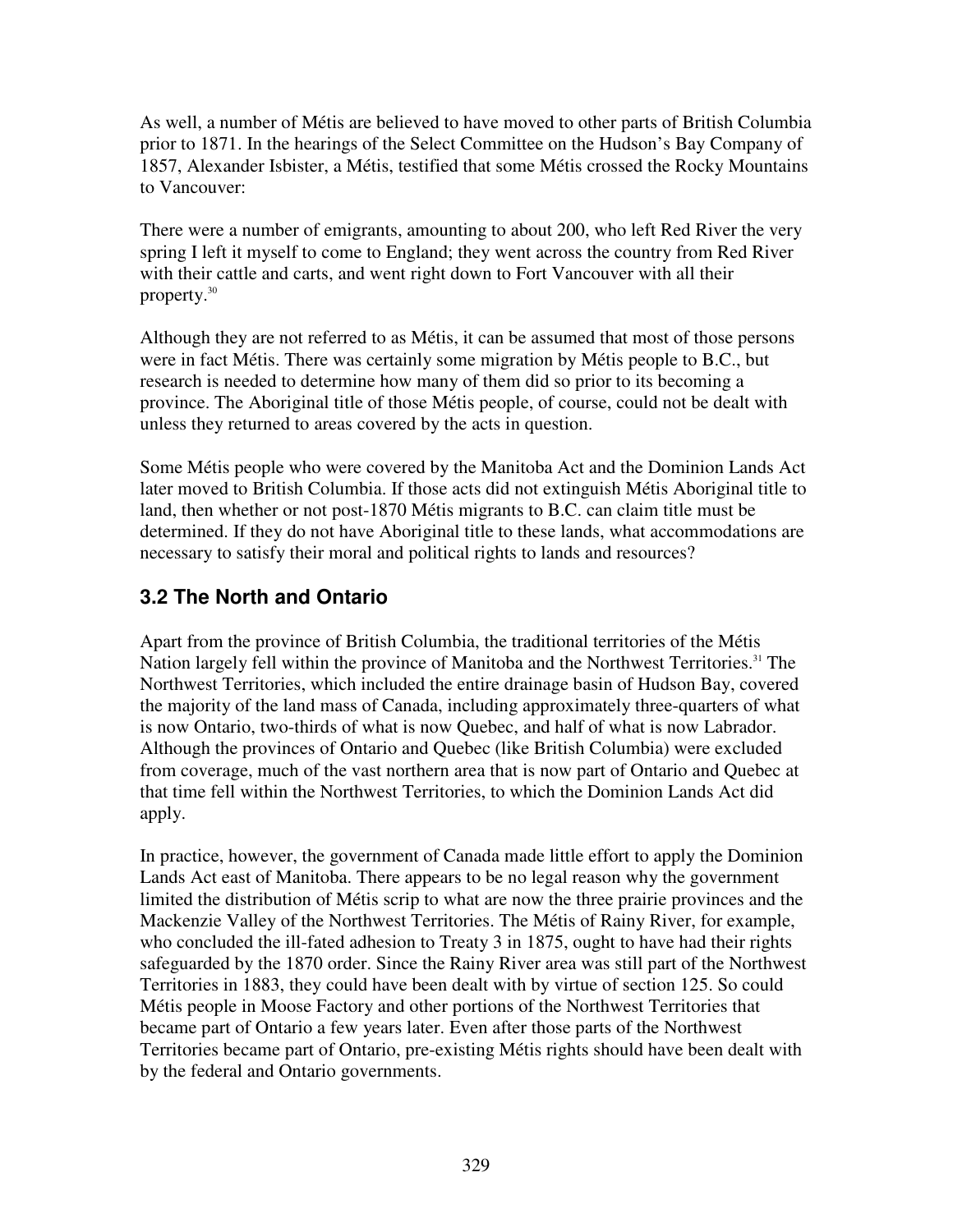The same holds true for those parts of the Métis Nation homeland in Ontario that fell outside the purview of the Dominion Lands Act. In the absence of treaties by which their Aboriginal rights were surrendered, Métis people within the original boundaries of the province of Ontario, like their counterparts in British Columbia, possessed the same rights as Métis people covered by the Manitoba Act and the Dominion Lands Act. Those rights have never, however, been recognized, much less respected.

## **4. Resource Uses**

The report of the Northern Fur Conservation Area Trappers Association describes the importance of resources to Métis people:

For over two hundred years now, the Métis of Northern Saskatchewan have lived in harmony with our land and its resources. We have made use of the land, the trees, the wild plants, the waters, the fish and the game, taking what we needed for our livelihood. During this time we built strong values, strong families, and strong communities.

These communities…were not just a small patch of land defined by some bureaucrat…it includes the trap lines of our families, it includes the lakes and the fish which support our people, it includes the wild game which feeds our people, it includes the wild fruits which we harvest, it includes the wild rice which we harvest both commercially and for our own use, it includes the trees which we use to build our homes and which we also harvest commercially, and most important, it included the people and that spirit of the Métis community that can't really be described in [the English] words we learn in school.

The spirit, the community soul that probably can only really be described in Cree…is not past. It is true that in recent years the soul of [communities]…has dimmed and the spirit of some of our people has been covered over, covered but not lost.

We are fortunate, you see, because we have not been removed from our traditions for several generations, as has happened to many of our people who have lived in the cities of the south for several generations. Many of us, who live in Northern Métis communities, still make our living in the traditional ways, and almost all of us remember the days when we used our resources for our needs and processed these resources in our own communities. Today most of us remember, today we understand.

But in two or three generations who will understand, if we don't regain control over our own lives? What will become of our people and our way of life, if governments are allowed to continue to take control of our traditional sources of livelihood, then give control of these resources to the big companies and the mining companies? 32

This passage captures the essence of the need to affirm and recognize the rights of Métis people to use natural resources. The presentation describes the daily connection of the Métis of Northern Saskatchewan with the resources of the area. The fact that urban Métis may not have this same relationship does not diminish their right to preserve their traditional links to the land.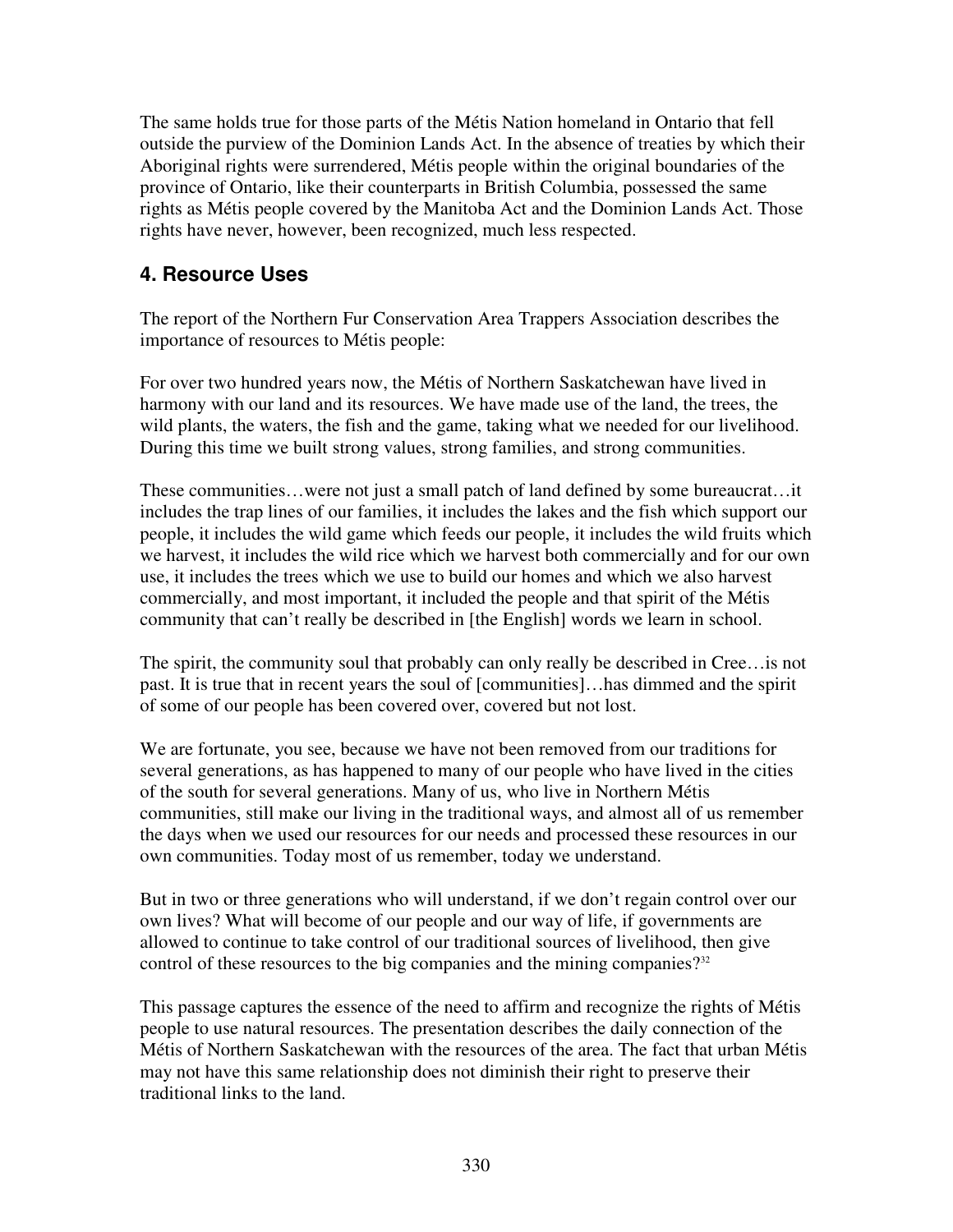This analysis must look beyond rights and traditions, however, to recognize the economic and social implications of resource ownership and use. A main foundational attribute of Métis society, indeed all Aboriginal societies, is the harvesting of natural resources. Hunting and trapping remain an important part of life for many Métis. Beyond that, there is a valid claim to other resource ownership and use on a scale sufficient to provide spiritual and material support for Métis aspirations.

## **4.1 Harvesting and Other Traditional Use Rights**

In terms of traditional harvesting rights, the primary area of importance to many Métis is wildlife. Included here are the right to hunt game and fowl, to trap furbearing animals, and to take fish. This is important because many Métis are actively involved, to varying degrees, in these activities today. In addition, Métis also gather berries and other edible plant life, use plants and roots for medicines, use wood for cooking and warmth, and collect materials for handicrafts.

Resource harvesting is undertaken for both individual consumption and commercial purposes. Many Métis harvest big game and fowl in the autumn. Those living a subsistence or traditional lifestyle hunt and trap throughout the year. A large number of Canadian wild fur trappers are Métis. This continuing practice is based on the traditional way of life of the Métis throughout the Métis homelands. Historically, the Métis were an integral part of the fur trade and were directly connected to the buffalo hunt. This way of life has been recognized by governments in legislation, orders in council and policies.

Archival and court documents

On 27 May 1927 Special Fisheries Regulations for the Provinces of Saskatchewan and Alberta and The Territories North Thereof were adopted by order in council. Under the authority of the federal department of marine and fisheries the regulations provided that

3. Any Indian or half-breed resident in either of these provinces shall be eligible for an annual fishing permit, which shall entitle him or a member of his family to fish with not more than sixty yards of gill-net for domestic use, but not for sale or barter….Such permit shall be issued free. 33

In the Northwest Territories, there has been a long-standing tradition of recognizing the Métis people's harvesting practices and reliance upon wildlife. This tradition was recognized in an order in

council passed on 14 January 1931 concerning the permission granted to Indians and Métis to trap beaver during a three-year closed season:

That because of a serious epidemic of influenza which broke out among the natives in 1928, making it difficult to secure food, Treaty Indians and half-breeds were permitted under the authority of P.C. 2146, dated 28th November, 1928, to take a limited number of beaver;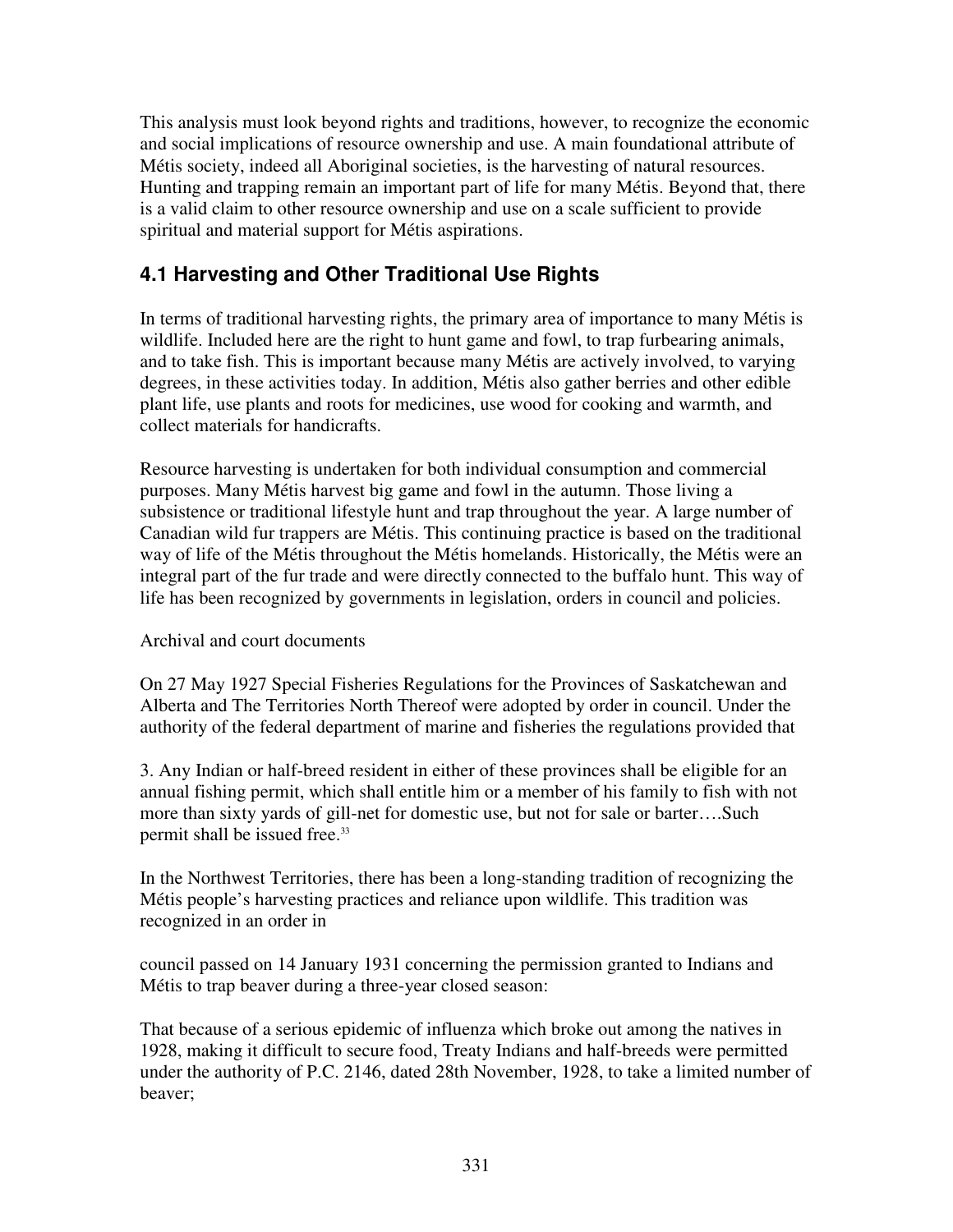That representations have now been made that because of the scarcity of fur-bearing animals in the Mackenzie District the natives have not been able to secure adequate returns from their trapping operations to enable them to purchase sufficient food for themselves and their families.

Therefore…the Royal Canadian Mounted Police as game officers…be empowered to issue a permit to one member of each Indian family or each half-breed family leading the life of Indians...where the needs of such family warrant such an exception being made.<sup>34</sup>

On 3 July 1947 an order in council was issued to deal with an unnecessary slaughter of caribou "upon which many of the native residents are dependent for food and clothing".<sup>35</sup> By this order in council, P.C. 786 of 10 May 1924 was revoked, and regulations for the protection of game in the Northwest Territories, established by P.C. 1925 of 22 July 1939, were amended. Section 14 of the regulations was revoked and replaced by the following:

14 (1) Subject to the provisions of these regulations, or of any ordinance of the Northwest Territories, the holder of a hunting and trapping licence may: (a) hunt, kill, take or trap game during the open season;

(b) have in his possession at all times the pelts and skins of such game as he has legally trapped or killed;

(c) sell, trade, ship or remove such pelts and skins.

(2) The rights of a holder of a hunting and trapping licence, as specified in this section, may be exercised, without the issue of a licence, by the following: every native-born Indian or native-born half-breed leading the life of an Indian; every native-born Eskimo, or native-born half-breed leading the life of an Eskimo.<sup>36</sup>

More recently, the courts in the Northwest Territories were asked to decide whether the fisheries regulations violated the Canadian Bill of Rights on the basis of race since they exempted Indians, Inuit and persons of mixed blood from licensing that applied to the accused, who was not an Aboriginal person. <sup>37</sup> At trial, Justice Ayotte dismissed the preliminary objection on the basis that Parliament, by virtue of section 91(24) of the Constitution Act, 1867, had jurisdiction to pass the challenged regulatory scheme. On appeal, the Northwest Territories Supreme Court overturned the conviction. However, in the judgement, Justice de Weerdt stated that "persons of mixed blood" are "commonly called 'Métis' in the Mackenzie Valley area". He noted in regard to the regulations that the "federal objective presumably in mind when section 22 of the Regulations was enacted was the preservation of aboriginal rights and freedoms in relation to domestic fishing by 'Indians' in the widest sense of that term".

The Crown appealed, and the Court of Appeal reinstated the conviction on the basis that section 22 was a method by which "natives, or persons of native descent or native blood"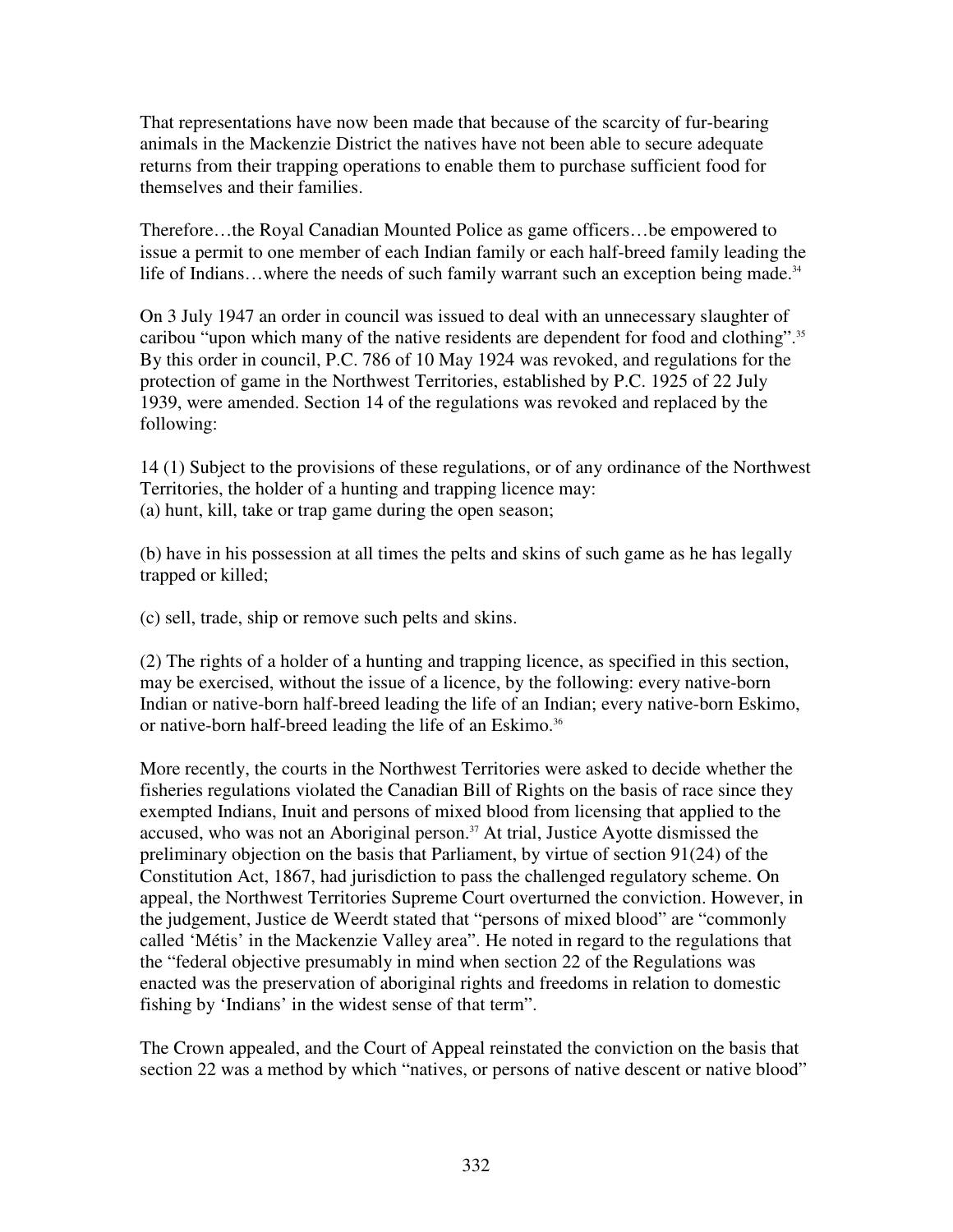are accorded priority for food purposes, for a restricted resource and for the objective of conservation. According to Justice Stevenson, the

Governor in Council concluded that a limited priority was to be given to natives. The rationale for according native persons priority for food is clear. Their needs are a primary responsibility of Canada under the Constitution, a responsibility confirmed, in many cases, by treaty. 38

In a 1936 presentation, "What Canada is Doing for the Hunting Indians", prepared for the North American Wildlife Conference in Washington, D.C., T.R.L. MacInnes of the department of Indian affairs outlined federal and provincial initiatives in setting aside Indian hunting areas in Ontario:

As far as possible it is the object to retain the Northern Section for the Indians living in that area and other residents living north of the Grand Trunk Pacific Railway line that would be eligible for the same privileges as granted to Treaty Indians and half-breeds, with the understanding, however, that as far as the white trappers are concerned their trapping grounds will be limited to a certain given area in close proximity to their respective homes. 39

In the 1930s, the government of Alberta established a royal commission to investigate the conditions of the 'half-breed' population of Alberta. Their report was released in 1936 by the department of lands and mines. That commission recommended a colonization scheme providing lands to 'half-breeds' that were conducive to hunting and fishing. In this regard, the commission was of the opinion that the Métis would get food from hunting and fishing:

In the earlier stages the whole of their living would come from these sources. It is to be hoped that they would, in time, come to rely more and more on their farming and stock raising operations. 40

The commissioners viewed the Métis as having a definite prior and valid claim to harvesting rights and as relying on traditional hunting and fishing practices to support themselves:

The Commission is of opinion that as the Métis were the original inhabitants of these great unsettled areas and are dependent on wildlife and fish for their livelihood, they should be given the preference over non-residents in respect of fur, game and fish….They should, however, be given free permits under proper regulations, both for fishing and hunting, and if any area was in danger of depletion, that particular area should be protected for the Métis who should be given preferred rights. We are firmly of opinion that non-resident commercial operators have no right to deplete the fish, the game and fur-bearing animals in any district and leave the native inhabitants to be a charge on the country.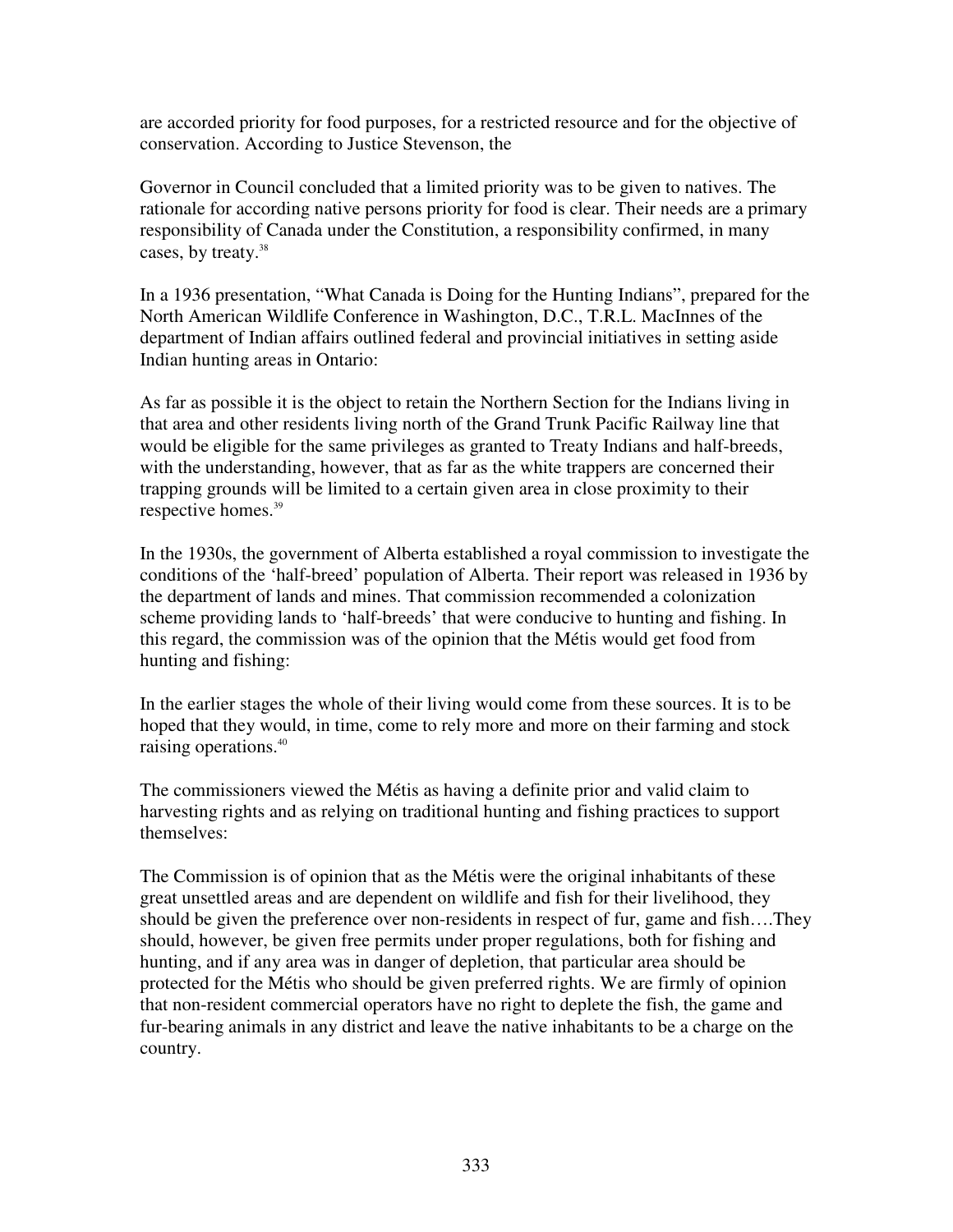The perspective of the Saskatchewan government at the time is shown in a letter from T.C. Davis, attorney general for Saskatchewan, to T.A. Crerar, federal minister of the interior, mines, immigration and superintendent general of Indian Affairs, dated 11 December 1935. The letter followed a conversation between the two about "the problem of the half-breed in Saskatchewan". The problem and solution, according to Davis, were as follows:

These non-treaty half-breeds constitute a considerable problem. The Indian strain predominates and they are to all intents and purposes Indians in their habits and their outlook upon life. They are unable to compete with the white man and therefore have to receive assistance from the state. They would be infinitely better off if they were under the direction of the Department of Indian Affairs and put on the Indian Reserves.

We would therefore suggest that they be given the opportunity of becoming Treaty Indians, moving onto the Indian Reserves and coming under the jurisdiction of the Indian Department.

In discussing the proposed fur conservation blocks in Saskatchewan, Field Officer W.G. Tunstead of Ile-a-la-Crosse proposed:

Since the treaty indian are already in bands, areas can be blocked off to accommodate the entire band. Believe that the halfbreed, or at least the great majority of them should likewise be handled in this way. They like the treaty indian have been nomads for so many generations that staying put in any one particular spot just can't be done. Having large areas where they would have ample room to move around within its boundaries should prove more to the point.<sup>41</sup>

Wildlife conservation and the welfare of the Métis remained important issues in Saskatchewan. In a 1961 letter to a lawyer dealing with the Métis people about compensation for the Primrose Air Weapons Range, Premier Tommy Douglas said: "My understanding has always been that the Métis had certain traditional rights in the matter of trapping and fishing". <sup>42</sup> Douglas's sentiments are in accord with the Métis view that they have an Aboriginal right under section 35 of the Constitution Act, 1982 to harvest wildlife. In this connection, the issue of extinguishment will have a bearing on whether or not the rights have survived.

The Natural Resources Transfer Agreements of 1930 provide protection for the continuing right of 'Indians' to hunt, trap and fish for food in the provinces of Manitoba, Saskatchewan and Alberta. This legal issue has not been settled; it has, however, received some judicial attention, which we consider below.

#### Judicial decisions

The continuing right of Métis people to hunt and fish has not been settled by the courts at this time. The leading case in this area was R. v. Laprise in which the Saskatchewan Court of Appeal ruled in 1978 that non-treaty Indians were not covered by paragraph 12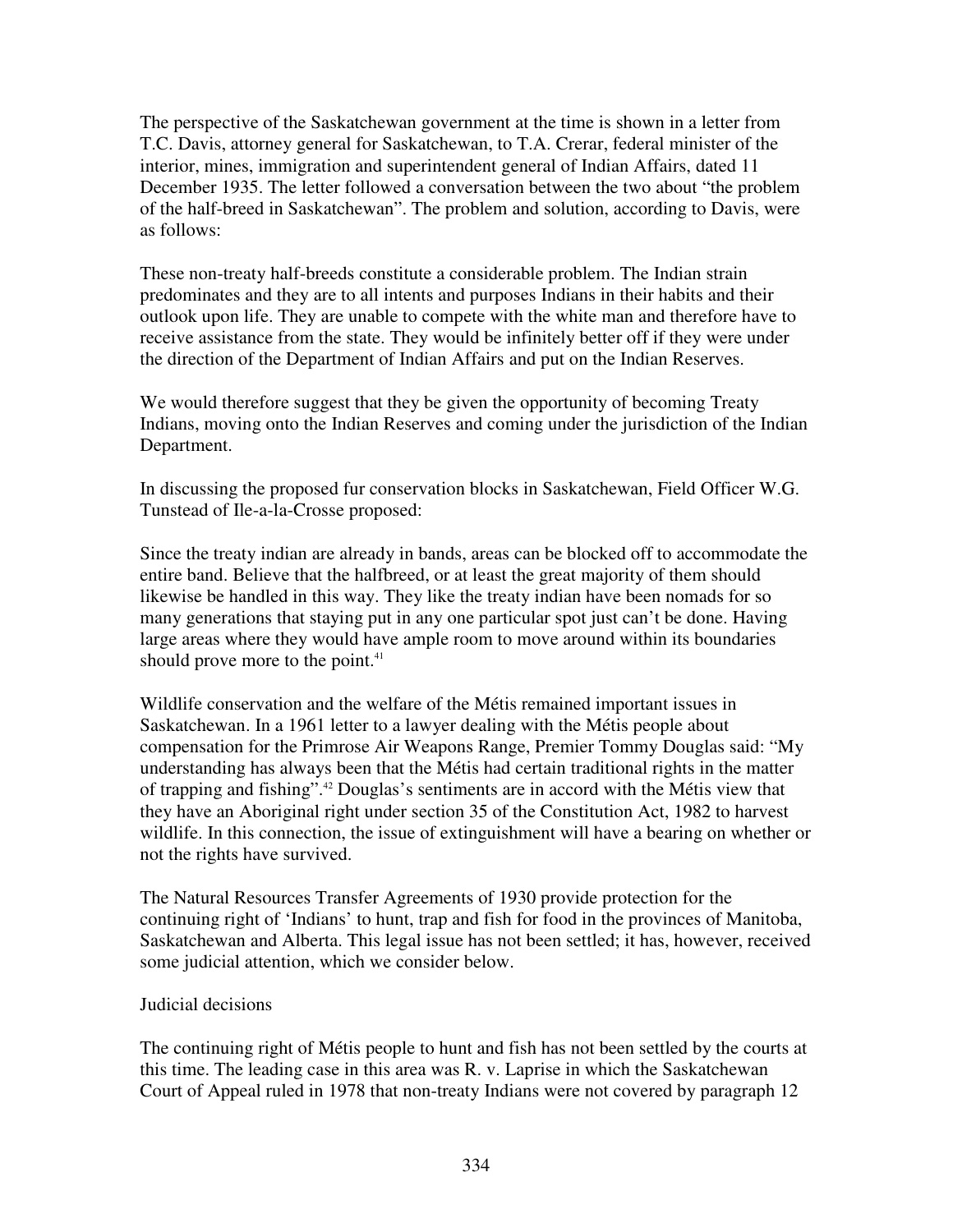of the Natural Resources Transfer Agreement (Constitution Act, 1930). <sup>43</sup> The court ruled that persons not entitled to registration under the Indian Act were also not covered. George Laprise stated in his testimony that his mother was a treaty Indian and his father a non-treaty Indian. (Since the passage of Bill C-31 in 1985, Laprise has gained Indian status.) He wasn't sure whether his father or his grandfather had received scrip. Review of records indicate that his paternal grandfather and grandmother did receive it.

Two recent cases, which have not proceeded past the Court of Queen's Bench, have given hope to the Métis that their rights will be recognized and protected by the courts. In Manitoba two Métis men were charged with hunting out of season. As a defence, they argued that they had a common law Aboriginal right to do so by virtue of section 35 of the Constitution Act, 1982. <sup>44</sup> They did not rely on the Natural Resources Transfer Agreement. In Alberta a Métis man was charged with hunting without a licence and with possessing wildlife contrary to the Wildlife Act, that is, he did not have a licence to kill moose. As a defence, he argued that he had the right to hunt moose because he was an Indian within the meaning of the Natural Resources Transfer Agreement. <sup>45</sup> He did not rely on section 35 of the Constitution Act, 1982. We address the Manitoba case first.

#### *McPherson case*

This case raises several issues, including extinguishment — that is, whether the right is an existing one — and whether the right is limited only to Métis living a subsistence lifestyle. On the issue of extinguishment, the trial judge concluded that

some Metis historically may have given up their Aboriginal rights by the acceptance of [scrip] and their families and descendants may be bound by that decision of their ancestor. Other individuals, who consider themselves Metis people may have lost their Aboriginal right to hunt by reason of the fact that for an extended period of time, they have no longer participated actively in the traditional hunting, fishing and gathering way of life but rather have become molded into the mainstream lifestyle. The evidence was that hunting should be firstly reserved for those who truly require hunting as a means of subsistence.... The court agrees with that proposition.<sup>46</sup>

While the decision supports Métis hunting rights in some ways, its suggestion that those rights may have been extinguished for some Métis because their ancestors accepted scrip or they had abandoned a traditional lifestyle is questionable. As the Supreme Court of Canada said in Sparrow, "the test of extinguishment to be adopted, in our opinion, is that the Sovereign's intention must be clear and plain if it is to extinguish an aboriginal right". 47

In the case of the Métis, the legislation dealing with Métis land rights is set out earlier in this appendix. Even if the courts found that Métis Aboriginal title had been extinguished validly (which we believe is not the case), the extinguishment of Métis Aboriginal rights to hunt and fish is far from certain, since those rights were never mentioned in any document that claimed to extinguish Métis Aboriginal title.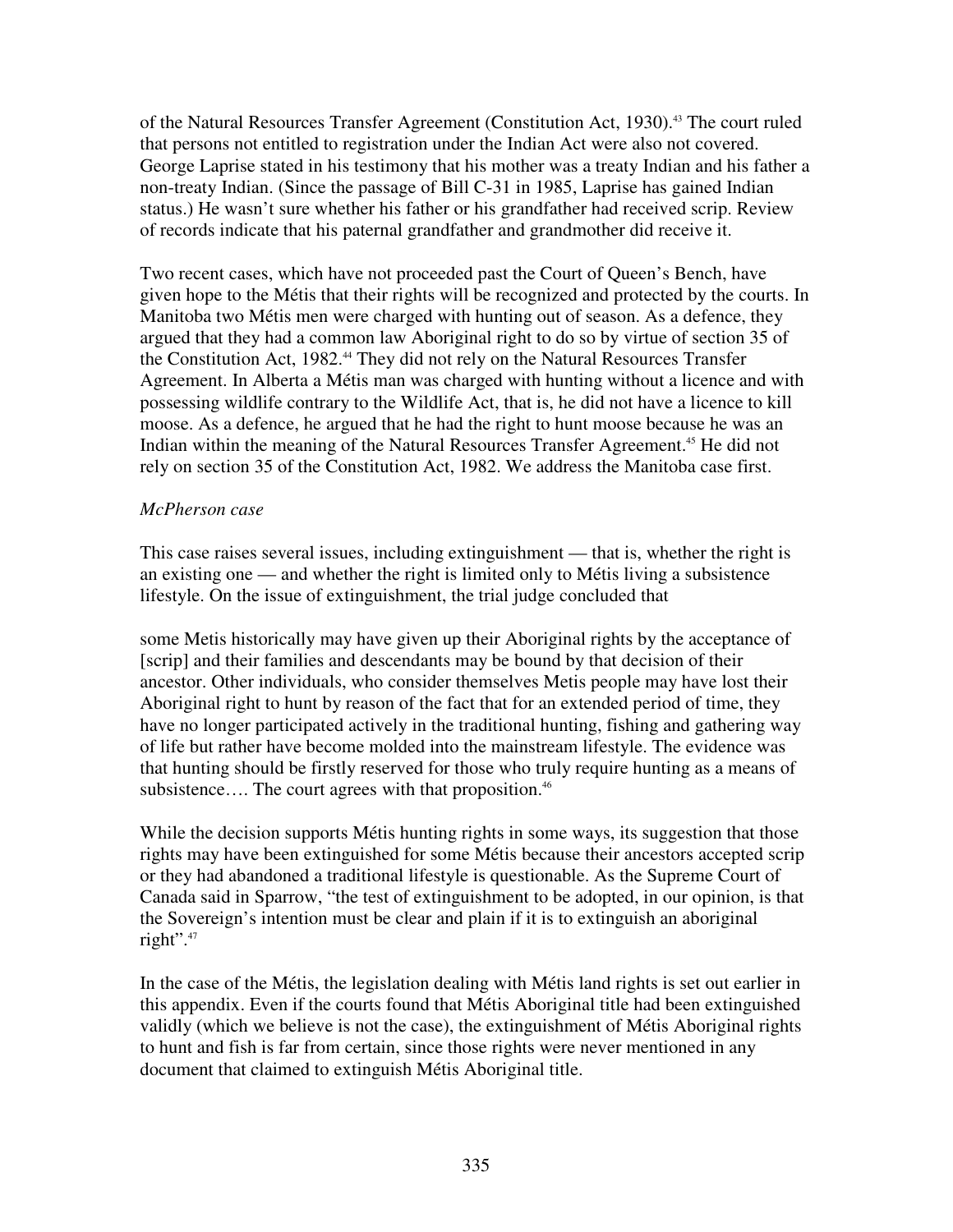Historically, when successive governments intended to effect extinguishment, clear and plain words to that effect were used. For example, in dealing with the surrender by the Hudson's Bay Company of its territory, the surrender was very explicit:

4. Upon the Acceptance by Her Majesty of such Surrender all Rights of Government and Proprietary Rights, and all other Privileges, Liberties, Franchises, Powers, and Authorities whatsoever, granted or purported to be granted by the said Letters Patent to the said Governor and Company within Rupert's Land, and which shall have been so surrendered, shall be absolutely extinguished.<sup>48</sup>

With respect to Indian peoples and treaties, there was specific language when extinguishment was being intended. Treaty No. 10, for example, states clearly:

Now therefore the said Indians do hereby cede, release, surrender and yield up to the government of the Dominion of Canada for His Majesty the King and His successors for ever all their rights, titles and privileges whatsoever to the lands included within the following limits…. 49

The order in council authorizing Treaty 10 provided that the treaty would include the setting aside of reserves or land in severalty, the payment of monies to each Indian, educational provisions and assistance for farming or other work. <sup>50</sup> For Métis people, the order in council provided only for the issuing of money scrip in the amount of \$240 for purchase of Crown land or land scrip for 240 acres of Crown land.

There was no mention in the order in council of hunting and fishing rights for either the Indian or Métis peoples. In fact, as a result of the negotiations, Treaty 10 provided for the continuation of the Indian right "to pursue their usual vocations of hunting, trapping and fishing throughout the territory surrendered". These rights were provided in other treaties, and there was no other way for most Indian people to survive.

There is evidence that the scrip commissioner, Mr. McKenna (who also happened to be the treaty commissioner) assured the Métis in the area covered by Treaty 10 that their way of life would not be affected by accepting scrip. Most Métis, like their Indian relations and neighbours, had no other way to survive, a point supported by the commissioner in his report:

The Indians dealt with are in character, habit and manner of dress and mode of living similar to the Chipewyans and Crees of the Athabaska country. It is difficult to draw a line of demarcation between those who classed themselves as Indians and those who elected to be treated with as half-breeds. Both dress alike and follow the same mode of life. It struck me that the one group was on, the whole, as well able to provide for selfsupport as the other.<sup>51</sup> [emphasis added]

Ross Cummings, a Métis from Buffalo Narrows who was present at Ile-a-la-Crosse when scrip was distributed in 1906, confirmed in a recorded interview at Batoche in 1976 that dialogue between the scrip commissioner, McKenna, and the Métis assembled to receive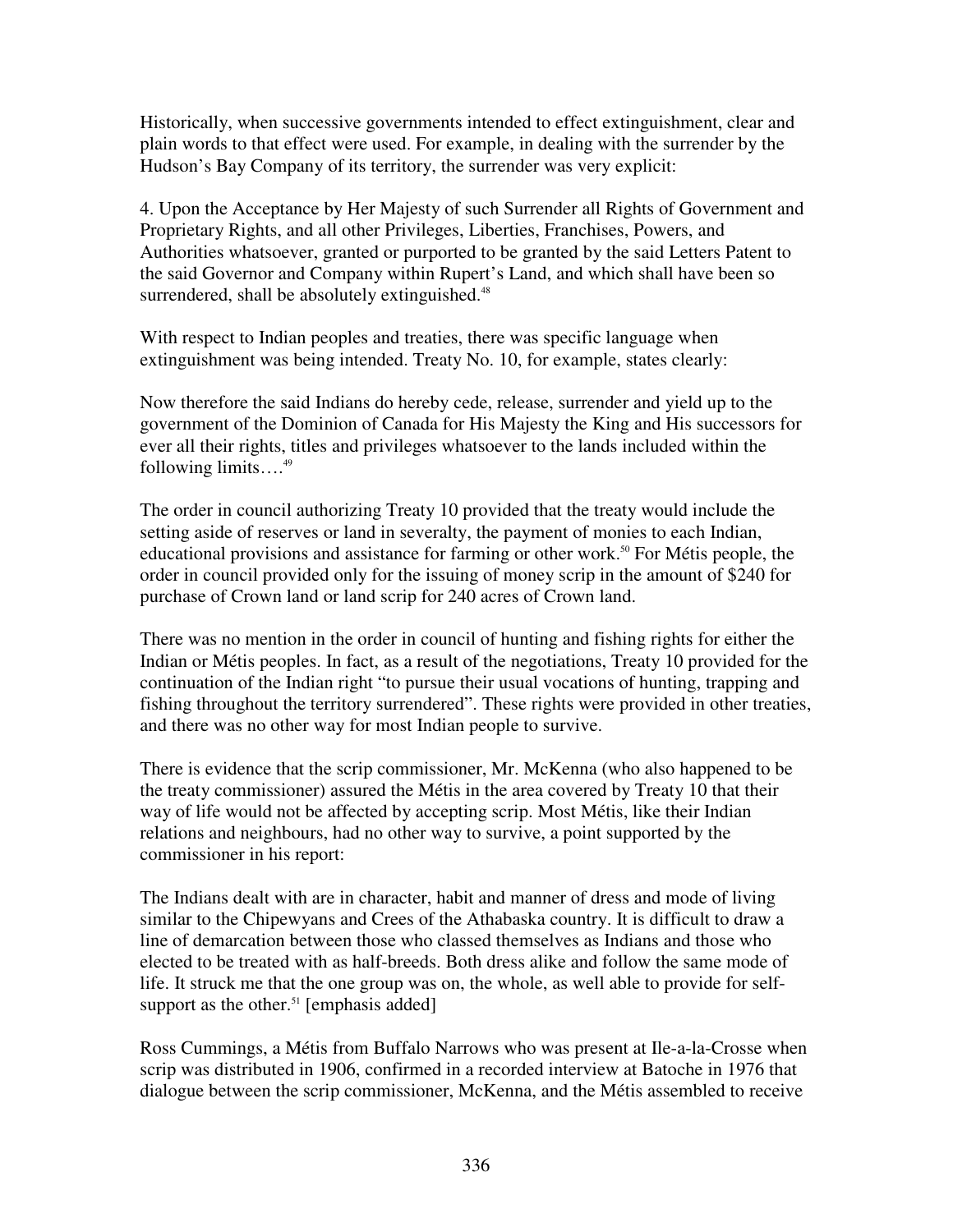him concerned the effect that accepting scrip would have on hunting, trapping and fishing rights. According to Cummings' recollection of the discussion, harvesting rights would not be affected:

CLEM CHARTIER: [English] Ask if the people knew that they were giving up their rights?

JACQUES CHARTIER: [interpreting in Cree] Did they know they were giving up their rights to hunt, fish and trap and the use of their land?

ROSS CUMMINGS: [Cree] The Big Boss [Scrip Commissioner] said I won't tell you guys what to do as long as the sun moves. I won't tell you guys what to do, I'll look after you. We'll look after you. That's what I heard him say. There was a lot of people outside that heard him say that too. You'll be given money and the money man [Indian Agent] will give you money to use. If you're given money, the money man will give you equipment to use. As long as the sun is moving they will always look after you. That's when they took the land and they took the money. The treaties first and then the halfbreeds. That's when I became a non-treaty and took the scrip.

CLEM CHARTIER: Were the halfbreeds told that too or just the treaty Indians?

JACQUES CHARTIER: Was everybody told that or just the halfbreeds?

ROSS CUMMINGS: Yes, yes he told everybody there gathered at the assembly.

CLEM CHARTIER: Even if you still took land scrip you'd still get hunting and fishing rights?

JACQUES CHARTIER: Even if you took land scrip you'd still get hunting and fishing rights?

ROSS CUMMINGS: Yes, yes. Nobody was told anything until maybe twenty years later and then they started telling us. Twenty years…[English] after that scrip. [Cree] Everybody hunted, we hunted everywhere and then all of a sudden they started to come after us. Then we had to pay for everything we did. [English] We pay everything. Pay everything. Worse every year. Even now worse everything.<sup>52</sup>

The following year, in 1977, Mr. Cummings and another scrip recipient were at a meeting at Palmbere Lake in northwestern Saskatchewan and informed participants through an interpreter, Louis Morin, as follows:

Charlie Janvier from LaLoche and Ross Cummings from Buffalo, they said they were 16 years old at the time they first gave the scrip and they were promised everything. They said they were promised everything as long as the sun moves you'll get what you want and this scrip, it's going to be just for a while, your kids or your children, they're going to have another scrip and they're going to get some more money and your hunting rights of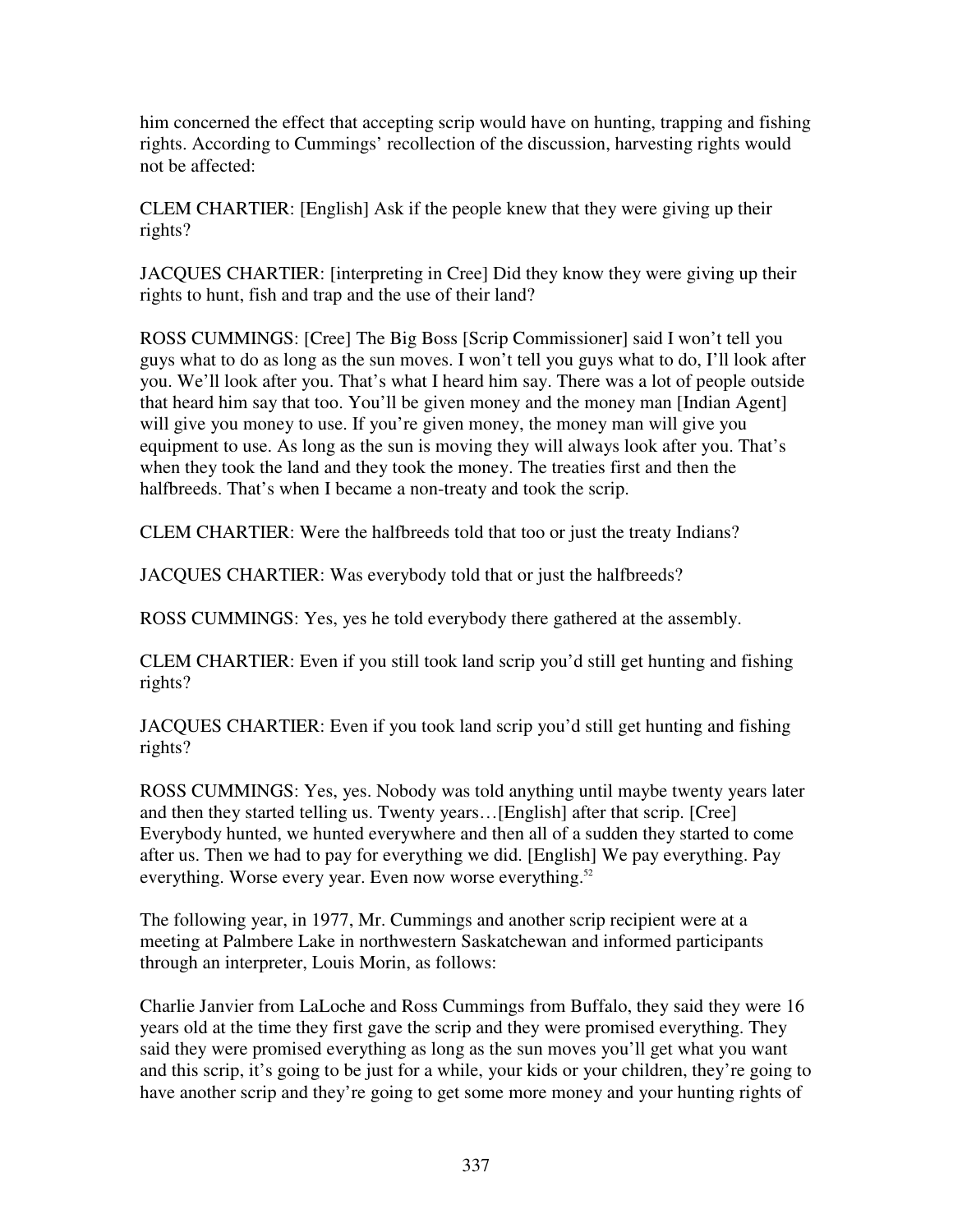everybody will never be affected. Now they say everything is broken, there is nothing what we were promised, that is what these two old...chaps, said.<sup>53</sup>

At that same meeting, one of the guests, elder, spiritualist and healer William Joseph of the Whitefish Reserve (also known as the Big River Reserve) near Debden, Saskatchewan, addressed the audience. According to Mr. Joseph, the understanding of the signatories to Treaty 6 was as follows:

Regards about land scrip, the Government promised the Indians, Métis Society to have their land scrip every 25 years, free taxes; I learned that over 50 years ago, by the people that signed the treaties, 1876, I seen them in person; I am the interpreter in my days, back about 60 years ago. I studied, I compared with Métis Society, the same with our treaties. They are the same thing, you people have no reserve, but you have the free land every 25 years. But the promise is dying away; Why?!! You don't study enough, you don't inquire what happened.

You have the same right to kill meat, but you seems to be shivering, you're afraid to step over, don't be ashamed, God will help you…. 54

Another scrip recipient, in his testimony in the Laprise trial in 1976, related that

Robbie Fontaine, 79 years of age, testified that he was a half-breed and that he had some recollection of the time when the Treaty and Scrip Commissioner attended the area. His evidence was that it had only been for the last twenty to thirty years that the Non-Treaty Indians have required licences to hunt. He said that Treaty and non-Treaty Indians always lived the same lifestyle in the area.

Mr. Fontaine further gave evidence of an occasion many years before where he took a trip similar in duration to that taken by the accused to hunt caribou, although he was not a Treaty Indian, that hunting was considered lawful. He corroborated the evidence of the accused with respect to the tradition of sharing the fruits of hunting.<sup>55</sup>

Further support is given to this understanding that Métis people had continuing hunting rights by another scrip recipient, Marie Rose McCallum of Ile-a-la-Crosse, in a questionnaire filled out in 1976. Mrs. McCallum was born on 26 February 1890 and would have been 16 years old when commissioner McKenna distributed scrip in that community. According to her, she and her contemporaries understood that they would continue to have hunting and fishing rights. She declared that hunting and fishing were done openly all year 'round and that it was only later that they could not hunt and fish without a licence. 56

While official government records or documents acknowledging that scrip commissioners guaranteed Métis people that their way of life would not be affected appear not to exist, corroboration for the statements made by the scrip recipients can be found in the 1911 final report of the Alberta and Saskatchewan fishery commission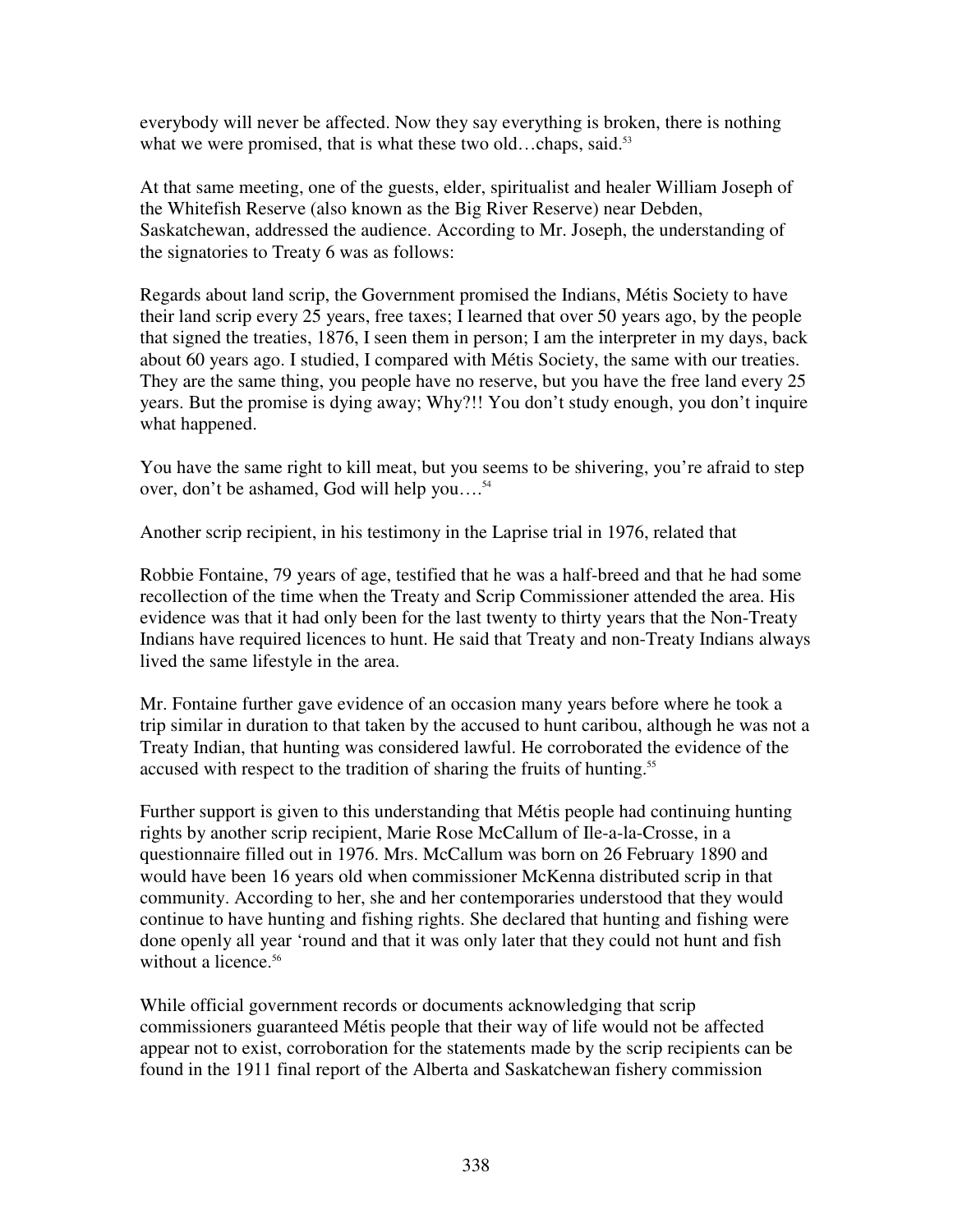(known as the Prince Commission), presented to J.D. Hazen, minister of marine and fisheries by commissioners Prince, McGuire and Sisley.

The report contains accounts of witness presentations. At Lac la Loche, Saskatchewan, the report lists the following witnesses: Lamuel Janvier, Michel Lamerge, Angus McLean at the Hudson's Bay Company post and Reverend Père Pinard, Joseph Janvier, Pierre Maurice and J. Pickering at Revillon Company Post. According to available scrip records, Michel Lamerge, Joseph Janvier and Pierre Maurice received scrip. It is assumed that Angus McLean, Reverend Pinard and J. Pickering were non-Aboriginal people. Lamuel Janvier was most likely Métis, as the records indicate his wife received scrip.

The following evidence was recorded:

Fish are hung in October….It would be hard on the natives to stop fishing in spawning time. Only lake near this is Whitefish Lake — great mortality of whitefish there two years ago. Worms there destroy nets in the fall — about 250 Indian residents around La Loche. Scrip Commissioners told the Indians they would not be interfered with in fishing or hunting. 57

It is clear that the commissioners are referring to the Métis of La Loche as Indians in a generic sense. It is also clear from Scrip Commissioner McKenna's report that the Aboriginal people at La Loche were Métis. Of his trip to La Loche, McKenna wrote:

The people at this point were all half-breeds and were dealt with as such. On the 8th of the same month, I left for La Loche mission, across La Loche lake, a distance of nine miles, where more half-breeds had to be met and dealt with. There were at this point three aged Chipewyan women who desired to be attached to the Clear Lake band, and I entered them as members and paid them treaty. 58

The following year, Scrip Commissioner Borthwick also travelled to La Loche and confirmed that the Aboriginal people living at La Loche Lake were Métis, although treaty Indians from Whitefish Lake (Garson Lake on the Saskatchewan-Alberta border) covered by Treaty 8 were also present:

In addition to the half-breeds assembled here, I found a number of families of Indians from Whitefish Lake, who asked very earnestly that I should pay them their annuities…. 59

These scrip commissioners' reports certainly indicate that the majority of occupants of the La Loche Lake area were Métis.

The Prince Commission report also provides evidence that Ile-a-la-Crosse was populated by Métis. Some of the witnesses listed in its records had received scrip. According to their evidence,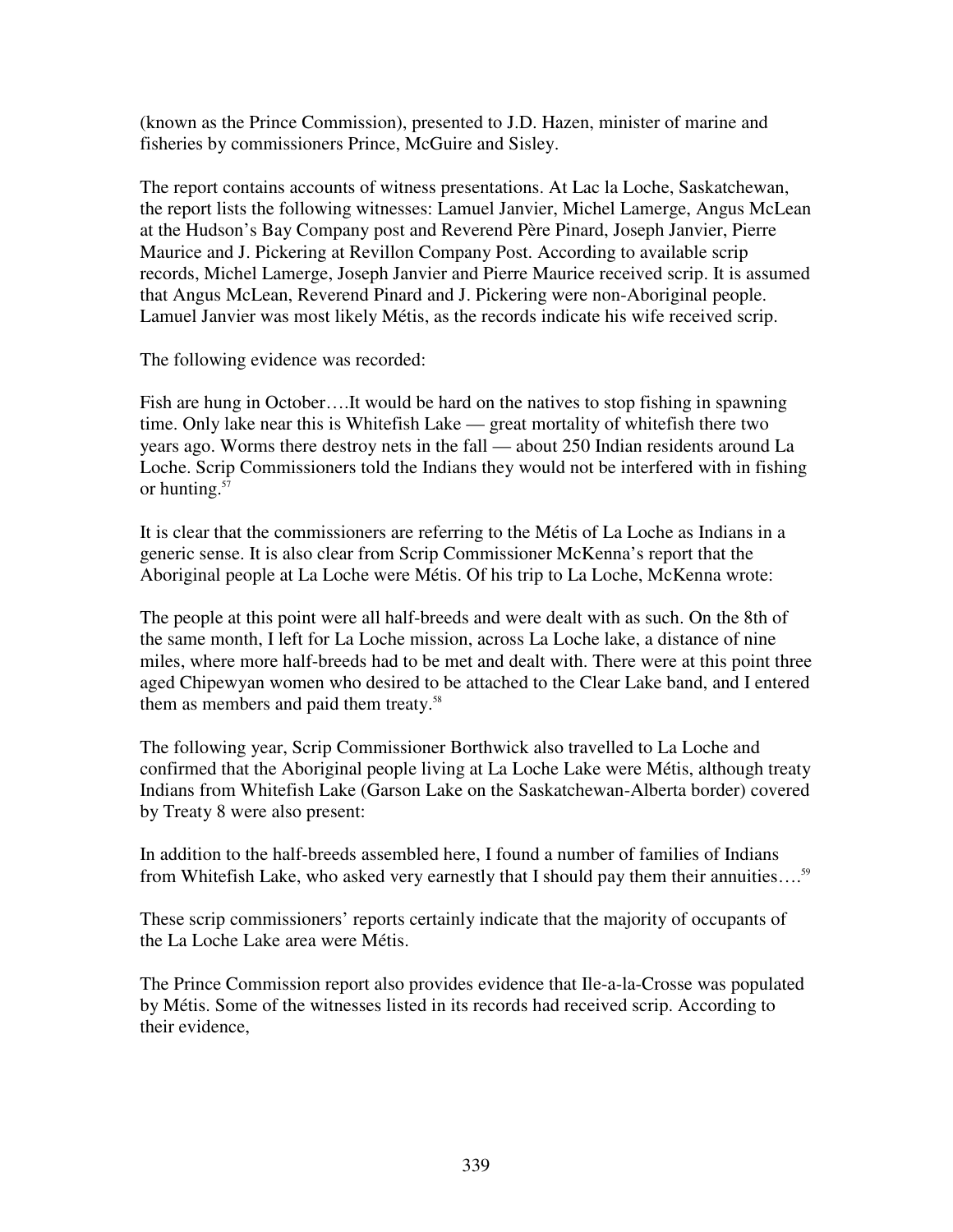Indians cannot fish in winter — their trappings time. Mr. McKenna, Treaty Commissioner said they would not be interfered with….Thirty natives fish for the Commercial Company. 60

Again, while this evidence is not crystal clear, Ile-a-la-Crosse was and remains a Métis community, and the 30 fishermen referred to must have been Métis. It should also be noted that the Prince Commission used the term Indian to encompass the Métis:

for the sake of brevity the term "Indian" is meant to include Halfbreed as well….The distinction is that the Halfbreed is a Canadian citizen while the Indian can be made so only with difficulty under our present Indian Act.<sup>61</sup>

That an Aboriginal right to hunt and fish or conduct other harvesting activities can exist independently of Aboriginal title to land is reflected in a letter written by Jean Chrétien as minister of justice and attorney general of Canada to the Native Council of Canada on 22 December 1981 (see annex to Appendix 5A):

I have, furthermore, stressed to you that land title does not exhaust the list of aboriginal rights which you may claim. It is therefore mistaken to say that to deny the validity of land claims is to deny you any and all rights.

Support for this proposition is given by the 1993 Federal Policy for the Settlement of Native Claims. Regarding the objectives of comprehensive claims settlements, the policy affirms:

The primary purpose…is to conclude agreements with Aboriginal groups that will resolve the debates and legal ambiguities associated with the common law concept of Aboriginal rights and title.<sup>62</sup> [emphasis added]

The document goes on to address lands and resources, saying that Aboriginal groups are asked to relinquish undefined Aboriginal rights to lands or resources, in favour of rights in the settlement agreements (p. 5).

From this it is clear that even if extinguishment is a factor, some Aboriginal rights, including resource-use rights, can survive independently of title to land if not clearly referred to in the document that purported to extinguish title. Certainly, there is doubt about whether the government clearly and plainly intended to extinguish Métis people's Aboriginal right to hunt and fish, which was integral to their way of life and necessary for their survival. In this connection, one can take guidance from the words of Judge Goodson in the Ferguson case. After referring to the Sparrow decision, he stated:

The last quotation makes reference to holding the Crown to a "substantive promise." In the case of the "Métis" the question that comes to mind is, "what is that substantive promise?" Is it land? Is it scrip money? Is it the right to hunt for food? It is difficult to imagine a more basic Aboriginal right than the right to avoid starvation by feeding oneself by the traditional methods of the community.63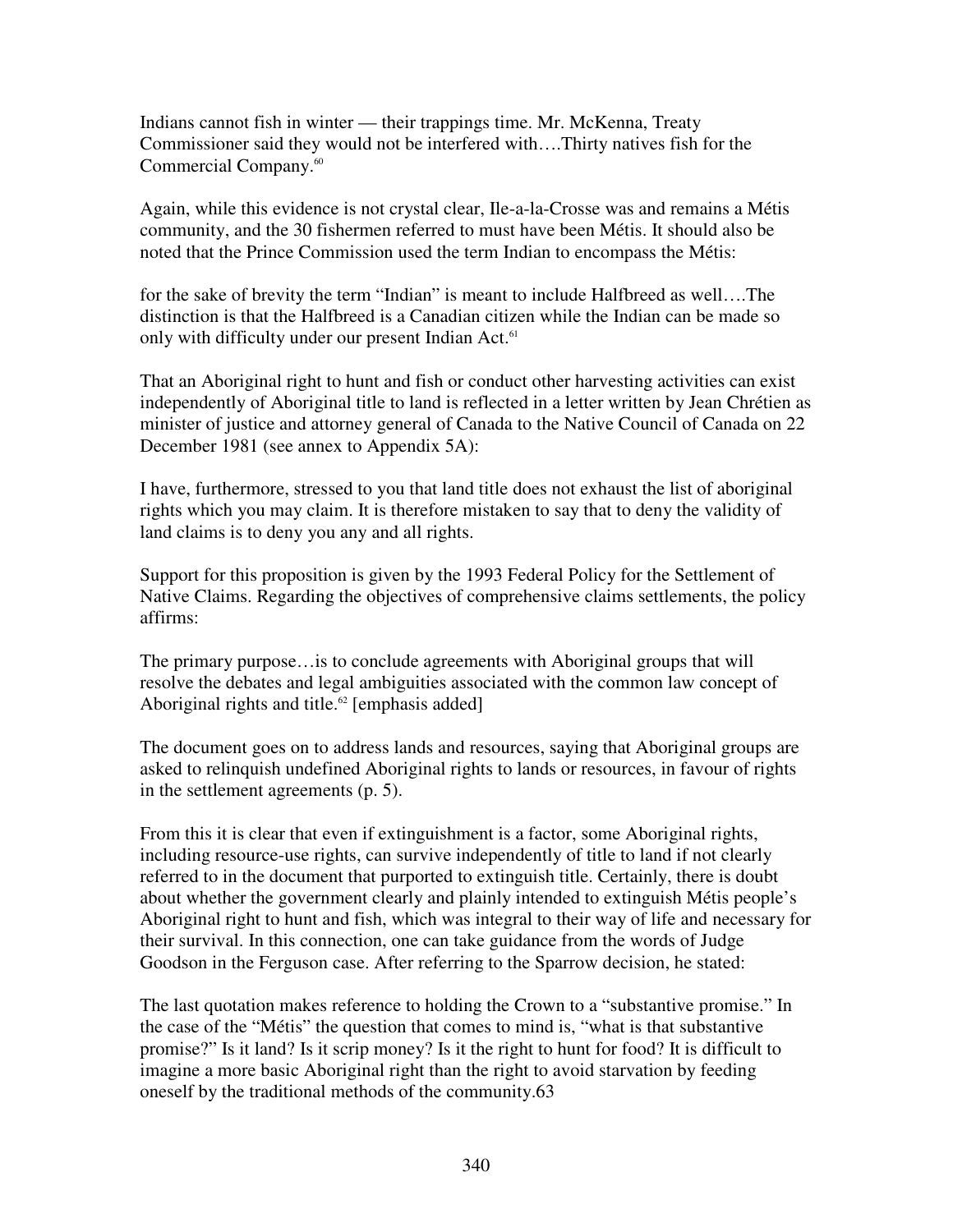Such a fundamental and basic right can be determined by the principles of interpretation reaffirmed by the Supreme Court of Canada in Sparrow:

In Nowegijick v. The Queen…the following principle that should govern the interpretation of Indian treaties and statutes was set out: 'treaties and statutes relating to Indians should be liberally construed and doubtful expressions resolved in favour of the Indians'. 64

Even if the term Indian is being used in its narrow meaning, it cannot be expected that the Supreme Court of Canada would fail to apply the same principle to all Aboriginal peoples, including the Métis.

The weight of evidence and developing case law would therefore support an interpretation that Métis Aboriginal rights to the harvesting of traditional resources are "existing" Aboriginal rights under section 35 of the Constitution Act, 1982. Whether the Manitoba trial judge deciding McPherson was correct in considering the rights to be restricted to Métis who have not abandoned a traditional hunter and gatherer lifestyle is very doubtful. Since that issue also arose in the Alberta case, we address it in that context.

#### *Ferguson case*

In the Ferguson case, noted earlier, a descendant of Métis scrip recipients based his defence on the Natural Resources Transfer Agreement between the federal government and the province of Alberta. The paragraph relied on is identical to paragraphs in the agreements with the provinces of Manitoba and Saskatchewan.

The main issue in this case was whether Métis are encompassed by the term Indian in those agreements. As seen earlier, the Saskatchewan Court of Appeal in Laprise ruled that non-treaty Indians and those not entitled to be registered under the Indian Act are not included. In Ferguson, however, the Alberta Court of Queen's Bench upheld the interpretation of provincial court Judge Goodson that non-treaty Indians are included. It should be noted that historical documentation aiding

the interpretation of the paragraph was available in Ferguson but not in Laprise.

In Ferguson the analysis revolved around the 1927 Indian Act definitions of Indian and non-treaty Indian. The receiving of scrip was not seen as a factor; what was considered relevant was whether the Métis person involved would be characterized as a non-treaty Indian:

2(h) "non-treaty Indian" means any person of Indian blood who is reputed to belong to an irregular band, or who follows the Indian mode of life, even if such person is only a temporary resident in Canada.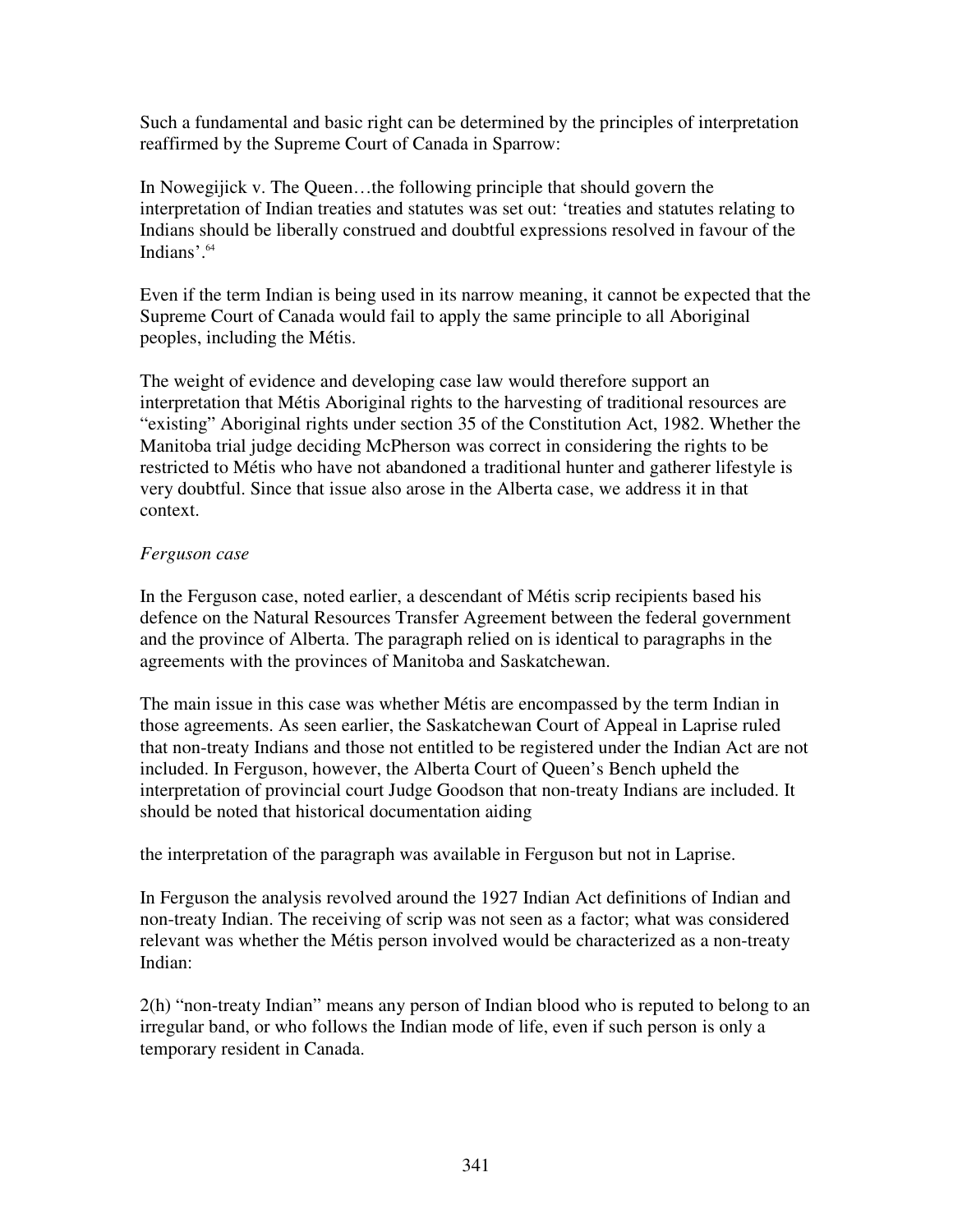Judge Goodson found on the facts of the case that Ferguson was "following the Indian mode of life" and was therefore a non-treaty Indian. While this ruling would cover a large number of Métis, particularly in the northern parts of the prairie provinces, it leaves open the question of whether it includes persons who do not appear to be following the Indian way of life. Assuming that it does not, the court's reliance on this definition raises the question of what defines the Indian mode of life. Many First Nations people no longer hunt. Does that mean that they no longer live the life of "Indians"? What about those who hunt only occasionally? Are modern hunting methods permitted, or must bows and arrows be used? Since the Canadian constitution has long been considered a "living tree" by the courts, it is probable that all such questions would be resolved in favour of a contemporary definition of the "Indian mode of life", unrestricted by old folkways. Another factor, however, appears to make mode-of-life questions irrelevant.

Why is the Indian Act definition so important? How can an Indian Act definition properly be the sole determinant of the meaning of words used in a constitutional guarantee like that contained in the transfer agreements? It is doubtful that it can, and if it cannot the whole question of mode of life becomes irrelevant. While the Indian Act in place in 1930 can be used as an aid in determining the definition of Indian in the transfer agreements, it cannot be the sole determining factor. The transfer agreements have constitutional status, which places them above the Indian Act. There are, moreover, other aids to assist in interpreting the agreements, including archival documents surrounding their enactment and legislative provisions with respect to hunting and fishing that were in place in 1930. Those aids suggest a broader meaning of Indian than the Indian Act definitions.

Shortly after the transfer agreements came into force, the government of Alberta requested from its legal advisers an interpretation of the terms 'game' and 'unoccupied Crown lands', mentioned in the section of the transfer agreements dealing with Aboriginal rights. They were concerned that Indians would be able to hunt in game preserves unless such areas could be classified as occupied lands. <sup>65</sup> They suggested that game should take the same meaning as that found in the provincial Game Act. In response, the assistant deputy attorney general of Alberta agreed that in the absence of a definition of game in the agreements, the term should be defined with reference to the Alberta Game Act.

The federal government was also asked for a legal interpretation on the question in a letter from the Alberta agriculture minister to Duncan Campbell Scott, deputy superintendent general of Indian affairs. W. Stuart Edwards, deputy minister of justice for Canada, provided the opinion in a letter dated 12 February 1931; it differed from the provincial interpretation in both respects. With respect to game, he stated,

I apprehend that the intent of this proviso is to secure to the Indians a definite right or privilege and to except the Indians from the application of the Provincial Game Laws in respect of the exercise of that right. The Assistant Deputy Attorney General of Alberta has expressed the opinion that the signification of the term "game" in this proviso is governed by the definition of "game" in the Provincial Game Laws, but, in my opinion, the more consistent and probable construction sanctions the view that the Indians are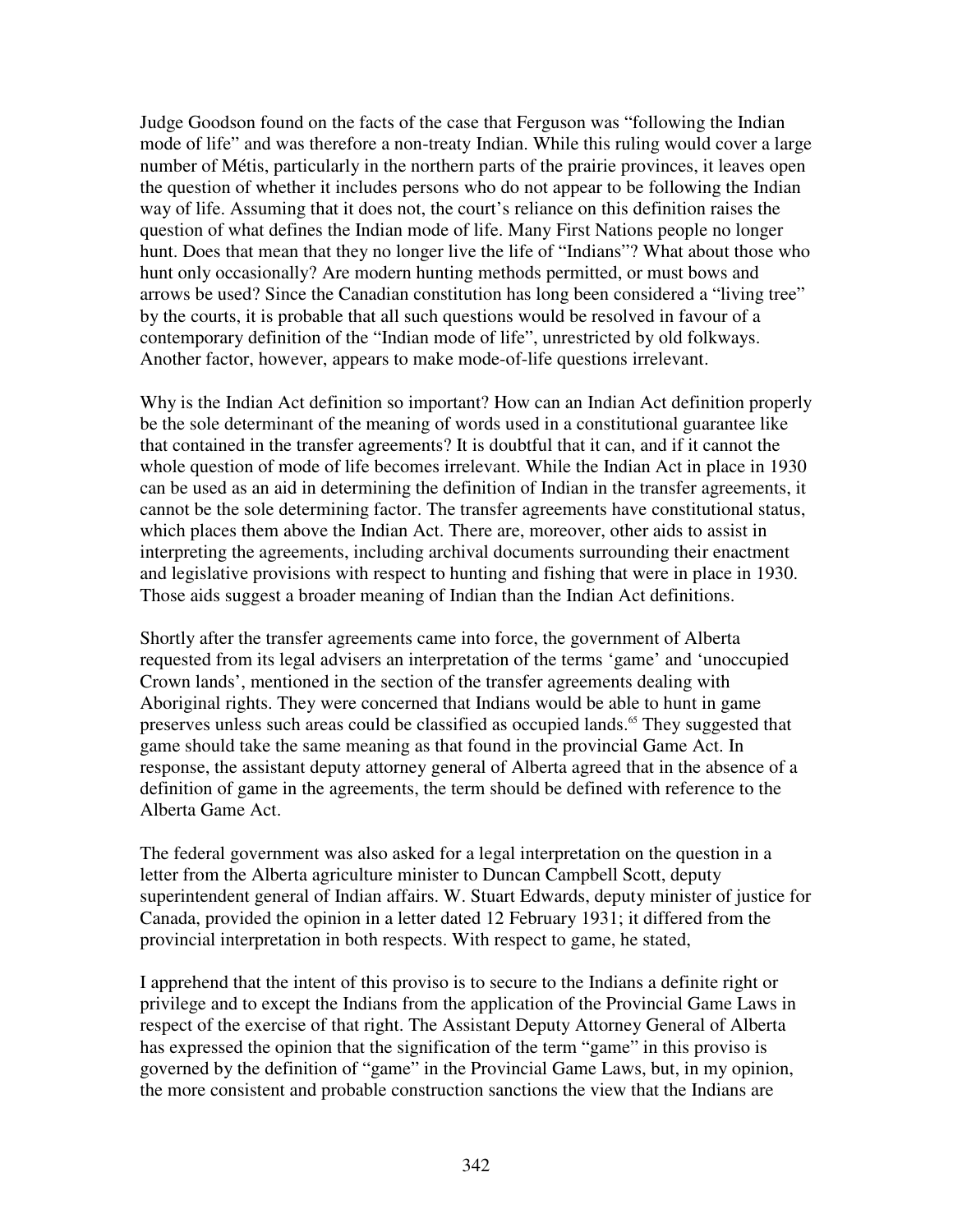entitled to enjoy the right secured to them by the proviso without reference to any limitations upon the meaning of the term "game" which may exist under the Provincial Game Laws from time to time in force, and that the term "game" in the proviso is, therefore, to be understood in its ordinary sense, i.e., as meaning birds and beasts of a wild nature, fit for food, such as may be obtained by hunting and trapping. I am further of opinion that, while the Province may competently enact regulations to prevent and punish any abuse of the right, secured to the Indians by clause 12, the right to regulate the exercise of that right and to place any restrictions upon it resides exclusively in the Dominion Parliament by virtue of sec. 91, Head No. 24, of the British North America Act, 1867.

He then defined unoccupied lands:

Secondly, with regard to the term "unoccupied Crown lands" in the proviso of clause 12, I am of opinion that this term may be taken to comprise all lands from time to time owned by the Crown within the Province (1) the title to, or right to the use and enjoyment of, which is not from time to time disposed of to any person, and (2) which are not, from time to time, bona fide, appropriated or set aside, by competent provincial authority, for a specific public purpose, (including, e.g., a park, a game preserve or a wild bird sanctuary) and in fact used and enjoyed for such purpose.

After internal discussion, that legal opinion was forwarded to the governments of the three prairie provinces.

The issue of interpretation arose again by way of a letter dated 5 August 1933 from W.S. Gray, of the Alberta attorney general's department, to the department of Indian affairs. Mr. Gray referred to the justice department's legal opinion with respect to game and unoccupied Crown lands and requested another legal opinion dealing with interpretation of the term Indians, suggesting the following interpretation:

We take it that the proper interpretation is the definition of Indians in The Indian Act, as distinguished from the definition of Non-Treaty Indians, and therefore that the privileges given to the Indians under Section 12 of the Act are confined to Treaty Indians.

In his reply, dated 30 August 1933, Edwards referred to R. v. Wesley,<sup>66</sup> in which the interpretation of the term game was the same as that provided by Edwards in his earlier opinion. With respect to Gray's interpretation of the term Indians, he said, in a letter sent on 7 October 1933:

With this opinion I do not agree. The terms "Indian" and "non-treaty Indian" are defined in section 2(d) and (h) of the Indian Act, R.S.C., 1927, c. 98, in and for the purposes only of that Act….There is nothing in the object of the clause or the context or in any other part of the Agreement to justify such a restriction of the primary and natural meaning of the expression "the Indians of the Province" in that clause, and I am of opinion that it embraces and was intended to embrace all the Indians of the Province, whether treaty or non-treaty Indians. This larger interpretation of the expression (which I regard as, in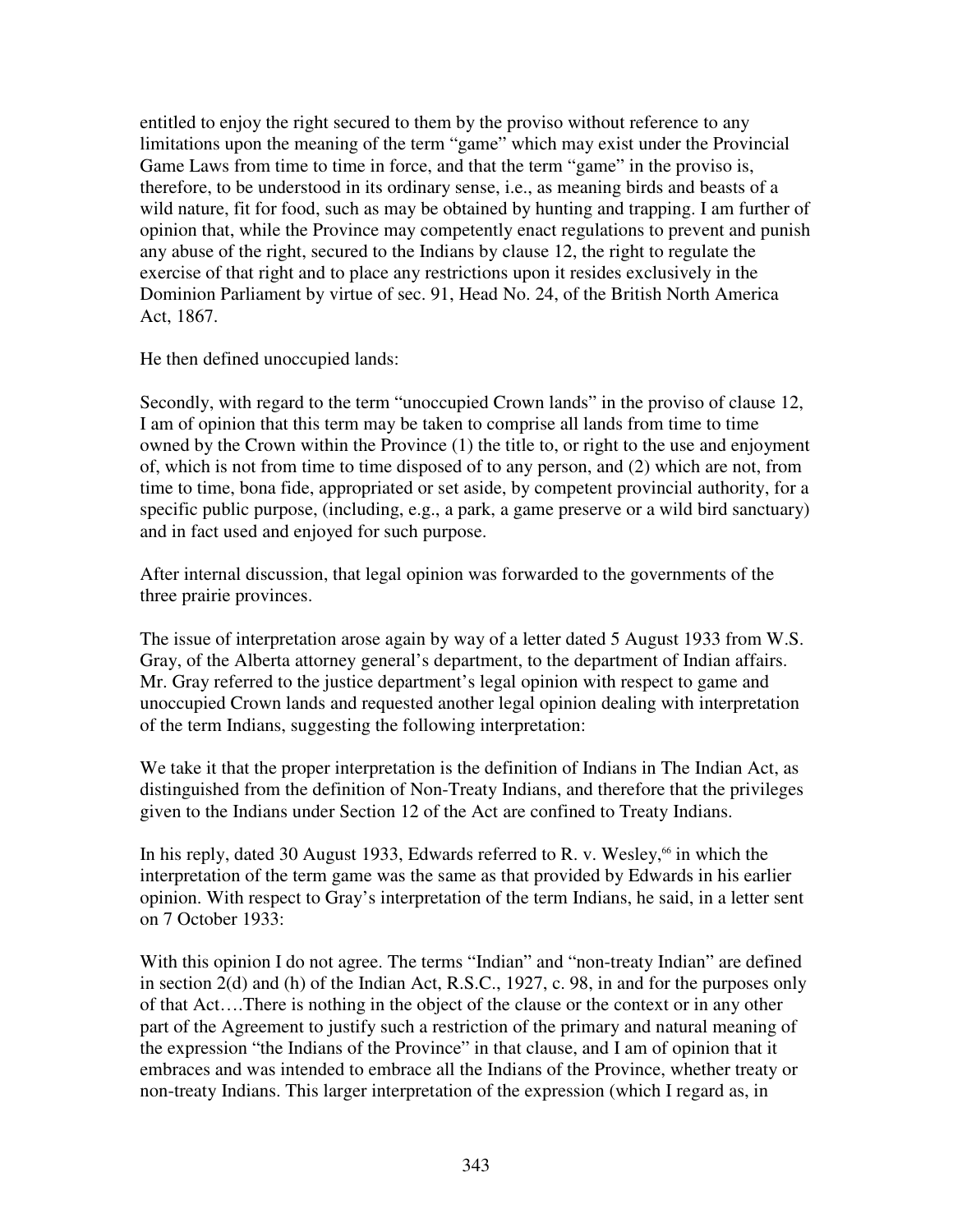itself, the more proper and natural) also seems to be the most consistent with the object of this particular clause of the agreement.

Gray requested further views from the department of Indian affairs in a letter sent on 7 October 1933:

With regard to the interpretation of the word "Indians" in this Section I think difficulties are liable to arise if the broad meaning put upon it by Mr. Edwards is to be followed. I think there is no doubt that the Natural Resources Agreement was intended to continue to the Indians the rights they formerly had under the various Treaties, and that it is a reasonable interpretation of the word "Indians" to construe it as being confined to the persons entitled to the benefit of the Treaties….Further, if a very general interpretation is put upon the word, no doubt half-breeds and all persons having any Indian blood would claim the benefits of the Agreement.

In response to this letter, Edwards wrote again on 7 November 1933 and concluded:

If the connotation of these words be considered simpliciter its descriptive signification seems to require and to admit of no plainer exposition than the language itself affords: any person so resident who answers the description of Indian, whether a treaty or a nontreaty Indian, is within the scope of that phrase….what is there in the terms of cl. 12 to require a more restrictive signification to be given to the words used? Nothing in my opinion; on the contrary, if the phrase is to be understood in the sense which best harmonizes with the declared object of the clause, namely, "to secure to the Indians of the Province the continuance of the supply of game and fish for their support and subsistence", non-treaty, no less than treaty, Indians, must be held to be within the scope of the phrase used, and, therefore entitled to the benefit of the clause. The assurance of the right to hunt and kill game for food on unoccupied Crown lands in a province surely cannot be said to be of less consequence to non-treaty than treaty Indians. Apart from these considerations, I desire to add that each of the two Governments, parties to this Agreement, were well aware of the distinction between treaty and non-treaty Indians; and I am satisfied that if they had intended to limit the benefit of this provision to treaty Indians, they would have taken care to express that intention unambiguously, as they might very easily have done, e.g., by using the words 'treaty Indians of the Province'.

With respect to the last point, Judge Goodson allowed into evidence in the 1993 Ferguson case a 9 January 1926 draft of the agreement between Canada and Alberta because it formed part of the legislative history leading to the agreement endorsed by both governments. That draft provided:

9. To all Indians who may be entitled to the benefit of any treaty between the Crown and any band or bands of Indians, whereby such Indians surrendered to the Crown any lands now included within the boundaries of the Province, the Province hereby assures the right to hunt and fish on all unoccupied Crown lands administered by the Province hereunder as fully and freely as such Indians might have been permitted to so hunt and fish if the said lands had continued to be administered by the Government of Canada.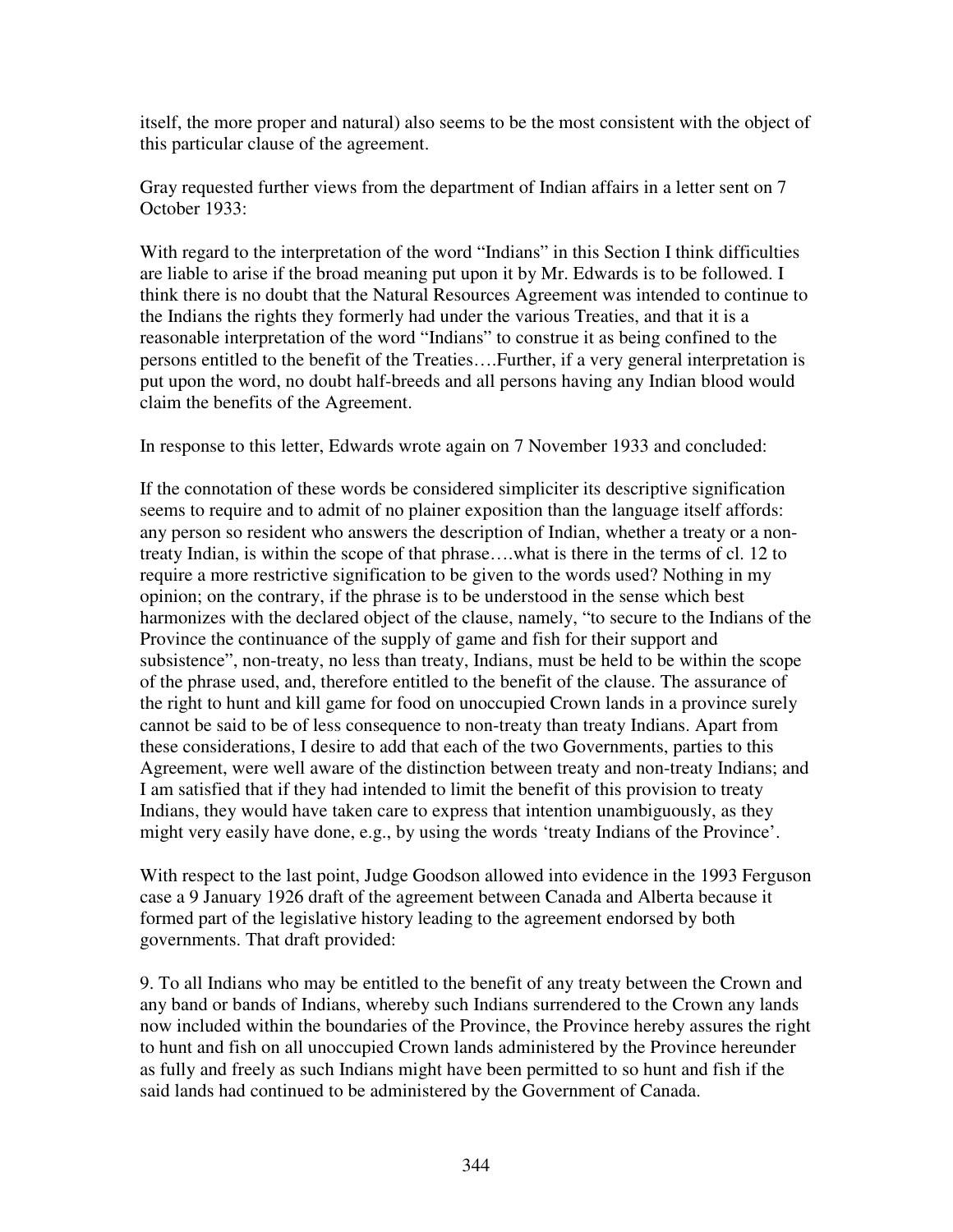Since the draft was eventually discarded in favour of one that dropped the reference to treaty, Judge Goodson concluded that the drafters clearly intended "Indians" to mean more than Indians with treaty status.

Another draft contained in the archival file dealing with the transfer agreements but that was not introduced in Ferguson is from the fall of 1929. This draft is between the governments of Canada and Manitoba, and it contains the same wording as the January 1926 Alberta draft. Like the Alberta draft, wording that excluded "treaty" replaced other text. These two drafts certainly support Edwards's legal opinion that if the parties to the agreements had intended to restrict the right expressed there only to treaty Indians, they could have retained the original wording.

While Edwards, the deputy minister of justice, did not directly address whether Métis were included in the term Indians, it is clear that he had them in mind as he prepared his second opinion in response to Gray's letter. Clearly, he was including Métis and all persons of Indian ancestry under the designation of non-treaty Indians.

Support for the view that the federal government knew about Métis reliance on wildlife was provided earlier in this appendix. This is evident from the special federal fisheries regulations for Saskatchewan, Alberta and the Northwest Territories, which were in force in 1930, and from federal orders in council for the N.w.T. in force in 1930.

A further argument that can be made as evidence of the inclusion of Métis in the Constitution Act, 1930 is the fact that the term Indian or Indians has never been defined in any of Canada's constitutional documents. From the Royal Proclamation of 1763 to the Constitution Act, 1982, there is strong support for the view that the term Indians was used generically to refer to Indigenous or Aboriginal peoples. In 1982, Aboriginal peoples replaced the term.

There does not appear to be any reason to believe that the term Indians had a different meaning in different constitutional documents as Canada's constitution evolved. Unless it can be shown otherwise, the appropriate approach is to give the same word in the same constitution the same meaning. In this connection, the Supreme Court of Canada held in 1939 that Inuit were encompassed by section 91(24); the same court also held that Inuit were covered by the Royal Proclamation.<sup>67</sup> It is highly probable that the courts would rule that Inuit in northern Manitoba are covered by the term Indians in the transfer agreement. And it is equally probable that Métis (who are expressly included in the term Aboriginal peoples in section 35 of the Constitution Act, 1982) will also be held to be Indians under the transfer agreements and other constitutional provisions, whatever their mode of life might be.

## **4.2 Commercial Uses**

Being Aboriginal is not inconsistent with being modern. While traditional forms of resource use — hunting, fishing and trapping — continue to be of primary economic importance to some Métis, and are central to the cultural values of all Métis, the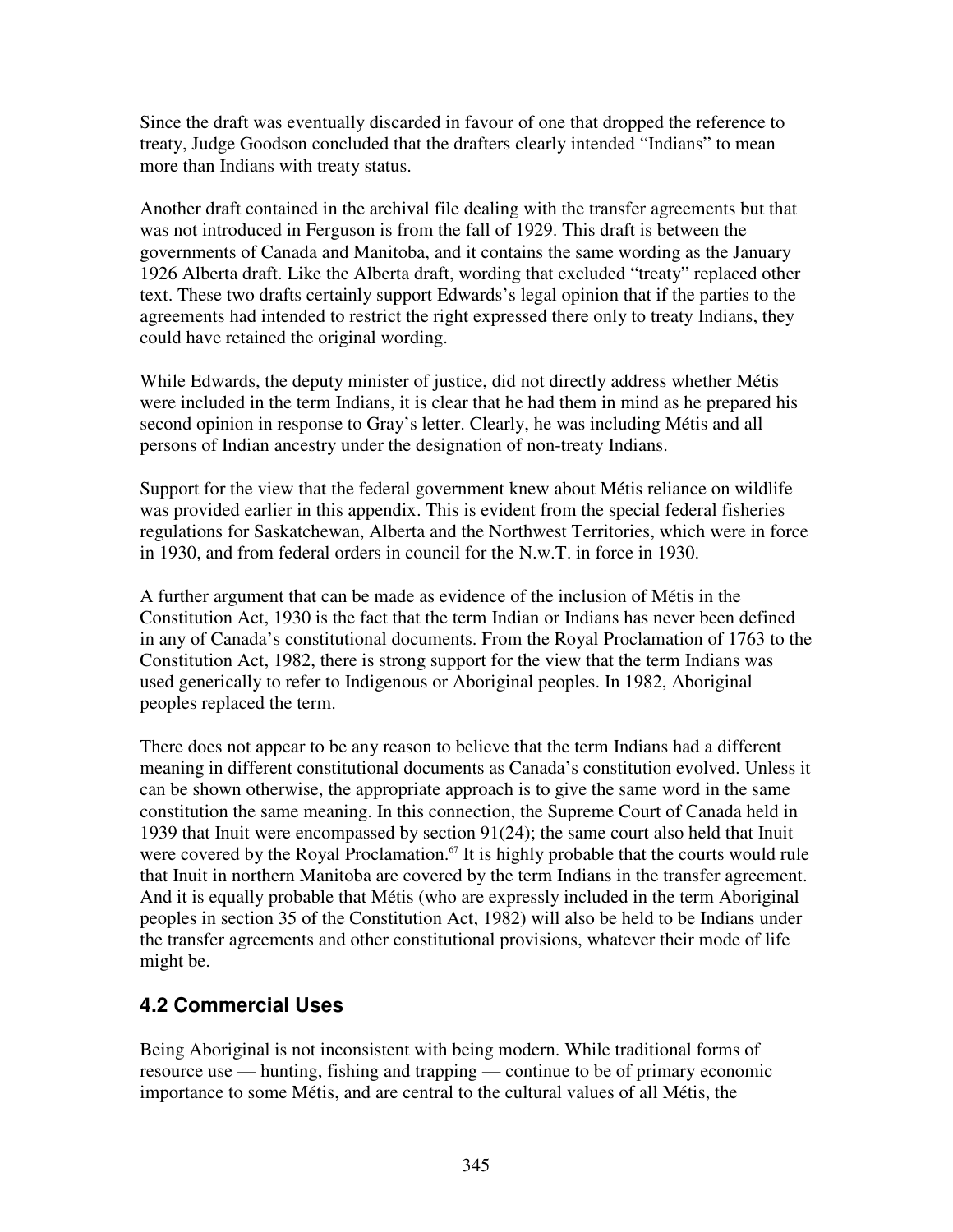economic survival of the Métis Nation in the modern world depends on its ability to exploit natural resources commercially, as peoples do the world over.

Forestry, mining, oil and gas extraction, commercial fishing, game farming, wild rice farming, tourism and outfitting and hydro-electric generation, and the manufacturing enterprises that spring from such activities must be available to the people of the Métis Nation. A substantial land base and the authority to develop are prerequisites of commercial use of the land.

To ensure the permanent existence of a resource base upon which these activities can depend, it goes without saying that development has to be on a sustainable basis. The resource-use record of Aboriginal peoples in general and the Métis Nation in particular over the centuries offers assurance that the environment would be no less safe under Métis management than it has been in non-Aboriginal hands.

## **4.3 Urban Lands**

Terms like Aboriginal land bases and resource uses conjure up images of wilderness or agricultural landscapes. These types of land bases are required by Canada's Métis, but as the statistics presented in Chapter 5 show, a high proportion of Métis are urban dwellers. Métis who live in cities retain a cultural need for connections with non-urban Métis land bases; but they also have need, as do all urban-dwelling Aboriginal persons, for easily accessible communal land bases, for cultural, social,

recreational, governmental and commercial purposes, in the cities where they live. Satisfactory settlement of Métis land claims must therefore include provision for adequate Métis-owned urban community facilities to serve the needs of Métis persons living in urban areas in numbers large enough to warrant such facilities.

## **4.4 Implementation**

Implementing resource use policies that permit sustainable modern commercial development alongside traditional harvesting practices will require sophisticated management strategies. Among the co-operative approaches required are co-jurisdiction arrangements with other governments; inter-governmental agreements to share rents, royalties and other resource revenues; resource-use licences granted to Métis Nation enterprises; and joint venture agreements with other (private and public) enterprises. Fundamental to all such arrangements will be a land claims agreement or agreements establishing viable land bases for the Métis Nation.

### **Notes:**

**1** See Paul L.A.H. Chartrand, Manitoba's Métis Settlement Scheme of 1870 (Saskatoon: Native Law Centre, University of Saskatchewan, 1991); "Aboriginal Rights: The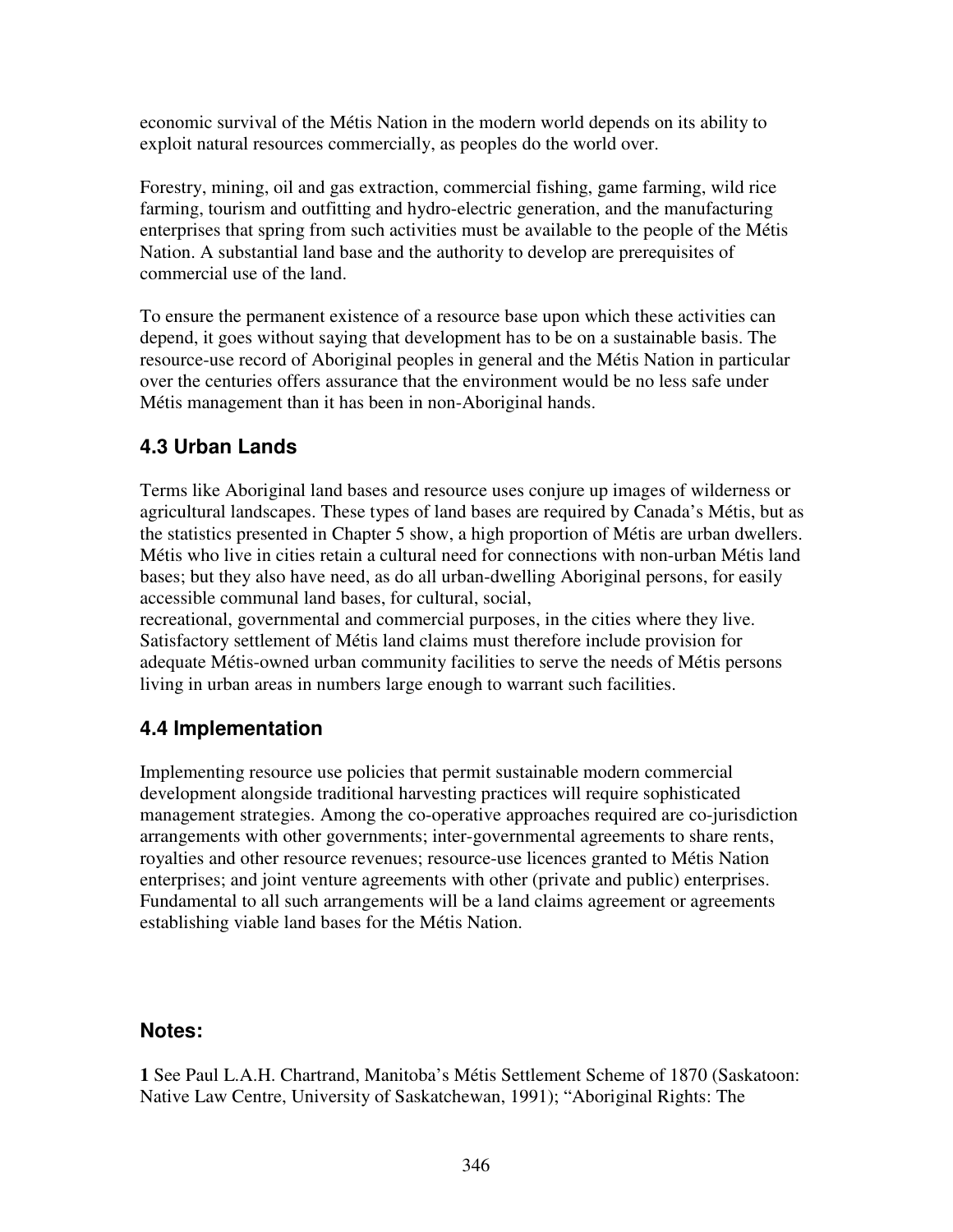Dispossession of the Métis" (1991), 29 Osgoode Hall L.J. 457; "The Obligation to Set Aside and Secure Lands for the "Half-breed" Population Pursuant to section 31 of the Manitoba Act, 1870", LL.M. thesis, University of Saskatchewan, 1988; D.N. Sprague, Canada and the Métis, 1869-1885 (Waterloo, Ontario: Wilfrid Laurier University Press, 1988); "Government Lawlessness in the Administration of Manitoba Land Claims, 1870- 1887" (1980), 10 Man. L.J. 415; Thomas Flanagan, Metis Lands in Manitoba (Calgary: University of Calgary Press, 1991); and Gerhard Ens, "Métis Lands in Manitoba", Manitoba History 5 (Spring 1983), p. 2.

**2** Flanagan, Metis Lands, pp. 225 and 227.

**3** Chartrand, Manitoba's Métis (cited in note 1), p. 22.

**4** Chartrand, Manitoba's Metis, p. 76.

**5** Chartrand says, for example, of 'benefit' with the technical meaning of 'grant' reveals the intention to provide a benefit to all members of the families by way of licence of occupation, whereas the children only obtain grants of estates in the land in accordance with the objects of a regulated land settlement scheme. (p. 32)

**6** See Flanagan, Metis Lands (cited in note 1), pp. 34-35 and p. 78 and following.

**7** An Act respecting the appropriation of certain Dominion Lands in Manitoba, S.C. 1874, c. 20.

**8** In fact, the grant to non-Métis "old settlers" had been authorized the previous year (An Act to authorize Free Grants of land to certain Original Settlers and their descendants, in the territory now forming the Province of Manitoba, S.C. 1873, c. 37) in a statute displaced before its implementation by the 1874 legislation: Dale Gibson, "Was Section 31 Really Aimed at Extinguishing Métis Title?", discussion paper prepared for the Royal Commission on Aboriginal Peoples [RCAP] (1994).

**9** Sprague, Canada and the Métis (cited in note 1).

**10** Sprague, Canada and the Métis, p. 139.

**11** See generally, Sprague, "Government Lawlessness" (cited in note 1).

**12** Even Sir John A. Macdonald acknowledged to the House of Commons in 1885 that "despairing of ever receiving patents for their lands, the majority of the claimants had disposed of their rights for a mere song to speculative friends of the Government" (House of Commons, Debates, 6 July 1885, p. 3117).

**13** Flanagan, Metis Lands (cited in note 1), pp. 168-171.

**14** Chartrand, Manitoba's Métis (cited in note 1), p. 138-144.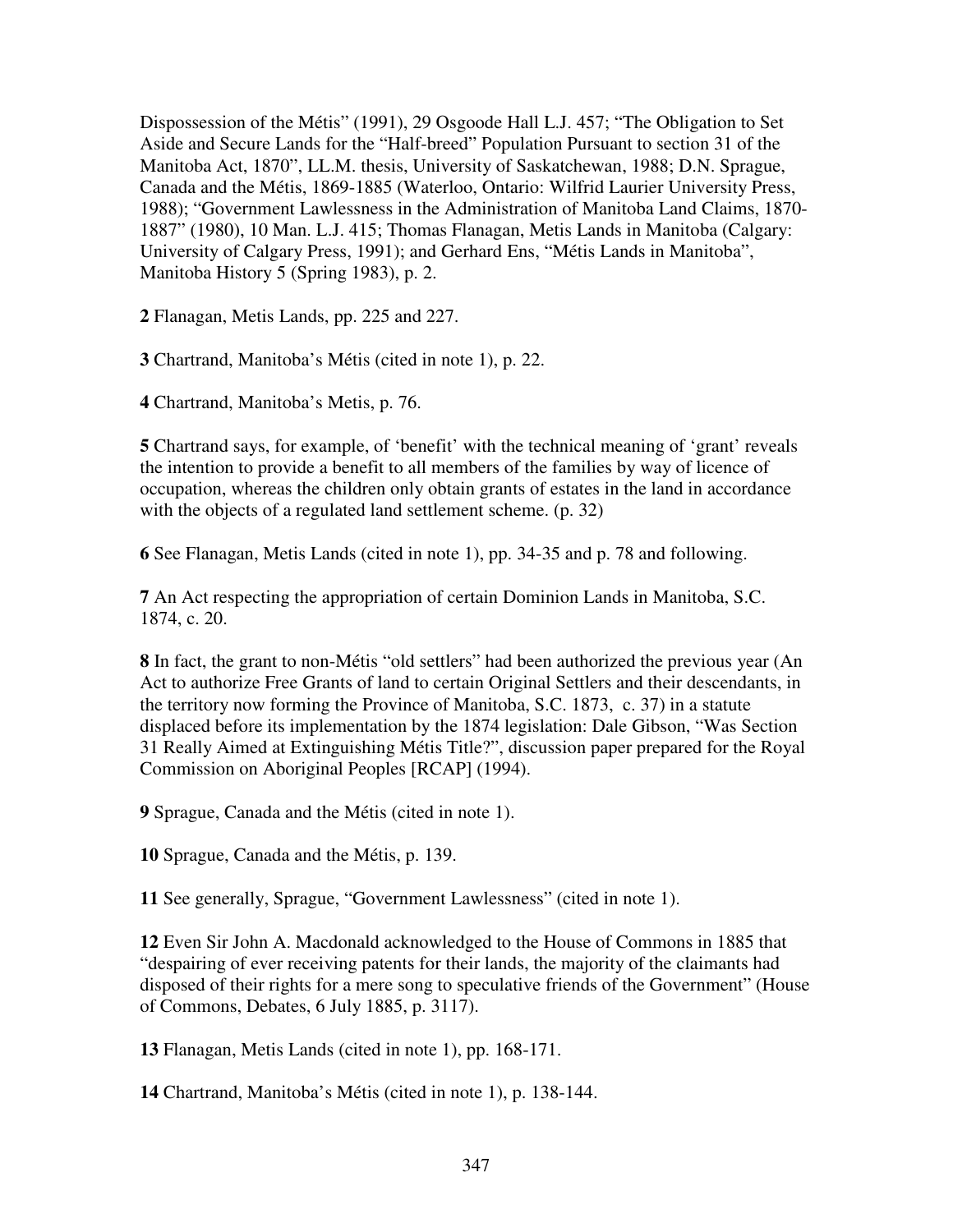**15** The Dominion Lands Act was first enacted in 1872, but it did not refer directly to Métis until it was amended in 1879. The 1872 act did, however, acknowledge Indian title in section 42: "None of the provisions of this Act respecting the settlement of Agricultural lands, or the lease of Timber lands, or the purchase and sale of Mineral lands, shall be held to apply to territory the Indian title to which shall not at the time have been extinguished."

**16** Douglas Sanders, "A Legal Analysis of the Ewing Commission and the Métis Colony System in Alberta" (Saskatoon: University of Saskatchewan Native Law Centre, 1978), p. 3. The Northwest Territories at the time included all the current prairie provinces, other than the 'postage stamp' province of Manitoba.

**17** Metis Association of Alberta and Joe Sawchuck, Patricia Sawchuck and Theresa Ferguson, Metis Land Rights in Alberta: A Political History (Edmonton: Metis Association of Alberta, 1981), pp. 38, 118. The authors state that the order was made in response to the growing unrest that culminated in the North-West Rebellion in the spring of 1885.

**18** Quoted in Richard I. Hardy, "Metis Rights in the Mackenzie River District of the Northwest Territories" (1980) 1 C. N. L. R. at 13.

**19** See Hardy, "Metis Rights", for a discussion of the procedures that had to be followed in applying for land grants.

**20** See, for example, Hardy, "Metis Rights"; Sanders, "A Legal Analysis" (cited in note 16); Metis Association et al., Metis Land Rights (cited in note 17); and Frank Tough and Leah Dorion, "'The claims of the Half-breeds---have been finally closed': A Study of Treaty Ten and Treaty Five Adhesion Scrip", research study prepared for RCAP (1993).

**21** Tough and Dorion, "'The claims of the Half-breeds'", estimate that for the Treaty 10 and Treaty 5 areas, only 1 per cent of the Métis land scrip was ever patented by Métis grantees.

**22** Re Paulette, [1973] 6 W.W.R. 97 at 136 (N.W.T.S.C.).

**23** For discussion of Métis as 'Indians' under section 91(24) of the Constitution Act, 1867, see Chapter 5 and Appendix 5A. For discussion of whether Métis are within the Rupert's Land Order, 1870, see Appendix 5B. The Supreme Court's observations are found in Guerin v. R., [1984] 2 S.C.R. 335 at 376.

**24** Redbacking allowed a scrip buyer/middleman to take possession of land without the Métis claimant being present. This was essential given that the Métis scrip claimant might live in York Factory, Manitoba, while the lands were located in Peace River territory in Alberta. See Tough and Dorion, "'The claims of the Half-breeds'" (cited in note 20).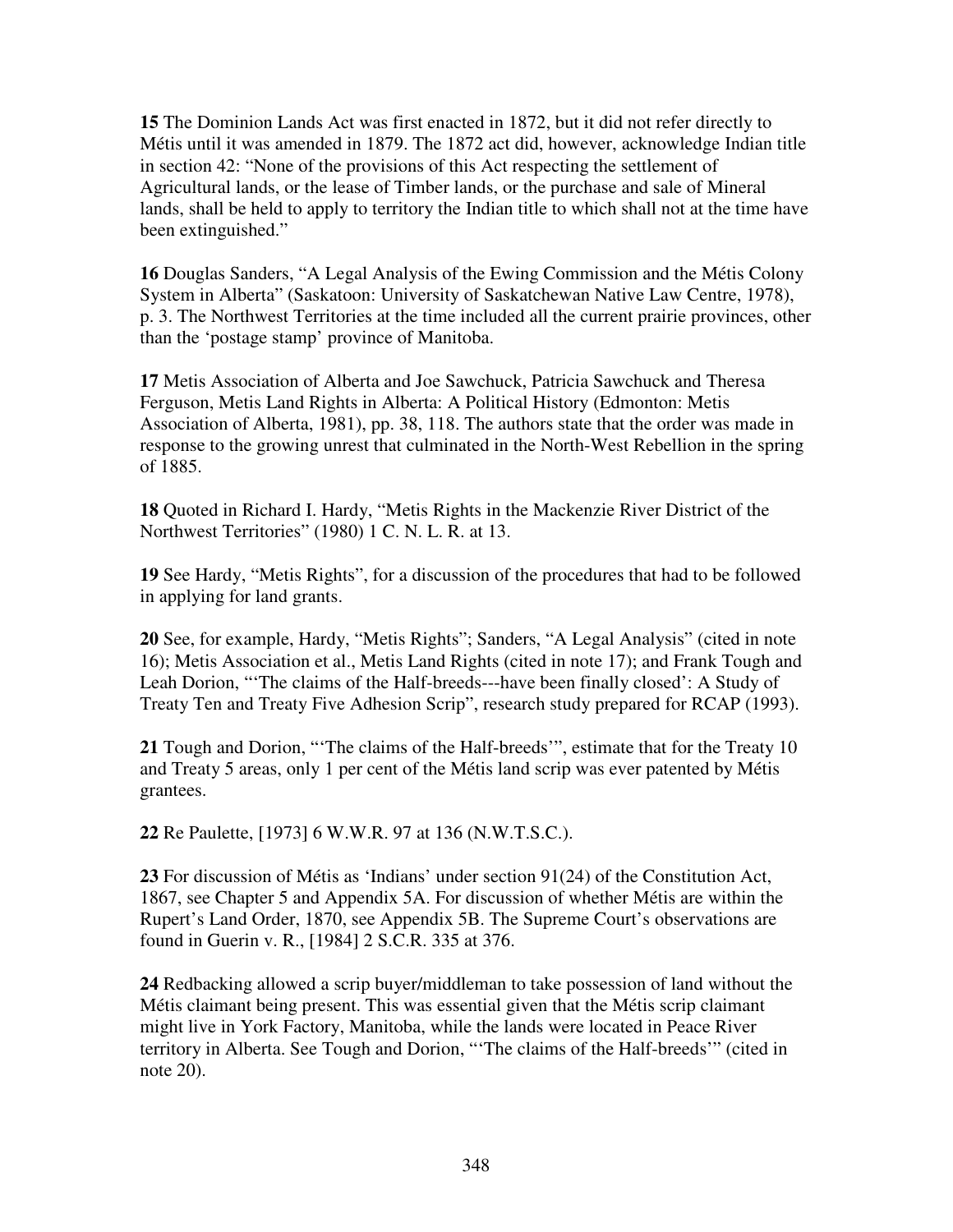**25** National Archives of Canada [NAC], Record Group [RG] 10, Vol. 4009, File 249, p. 462, pt. 1A, 24 October 1910.

**26** Quoted in Metis Association et al., Metis Land Rights (cited in note 17), p. 92, from which the following account is drawn.

**27** See, for example, L. Heinemann, Association of Metis and Non-Status Indians of Saskatchewan, "A Research Report: An Investigation into the Origins and Development of the Metis Nation, the Rights of the Metis as an Aboriginal People, and their Relationship and Dealings with the Government of Canada", 31 March 1984, Métis Nation of Saskatchewan Archives. See also Metis Association et al., Metis Land Rights (cited in note 17), pp. 146-151, for other examples of scrip injustices.

**28** Joseph E. Magnet, "Métis Land Rights in Canada", research study prepared for RCAP (1993).

**29** M. Ollivier, British North America Acts and Selected Statutes, 1867-1962 (Ottawa: Queen's Printer, 1962), p. 178. This order is part of the constitution, being contained in a schedule to the Constitution Act, 1982 under the title British Columbia Terms of Union.

**30** Report From the Select Committee on the Hudson's Bay Company, ordered by the House of Commons to be printed 31 July and 11 August 1857; Saskatchewan Archives Board [SAB], Government Publications Section, Shortt, F, 1060.43, G 78, C.1., p. 356. Isbister left for England in 1841 or 1842, as indicated in his response to question 2402, p. 121.

**31** We are referring here only to that portion of the Métis Nation lying north of the boundary between Canada and the United States. The traditional Métis Nation homeland includes a considerable portion of the north-central United States.

**32** Excerpt from a presentation made by a delegation of mayors from northwestern Saskatchewan to the General Assembly of the Métis National Council, September 1986.

**33** Order in council P.C. 1927-1034, NAC RG2, Vol. 1404.

**34** Order in council P.C. 1931-51.

**35** Order in council P.C. 1947-2567.

**36** Order in council P.C. 1939-1925.

**37** R. v. Rocher, [1982] 3 C.N.L.R. 122 (N.W.T. Terr. Ct.); [1983] 3 C.N.L.R. 136 (N.W.T.S.C.); [1985] 2 C.N.L.R. 151 (N.W.T.C.A.).

**38** R. v. Rocher, [1985] 2 C.N.L.R. 155.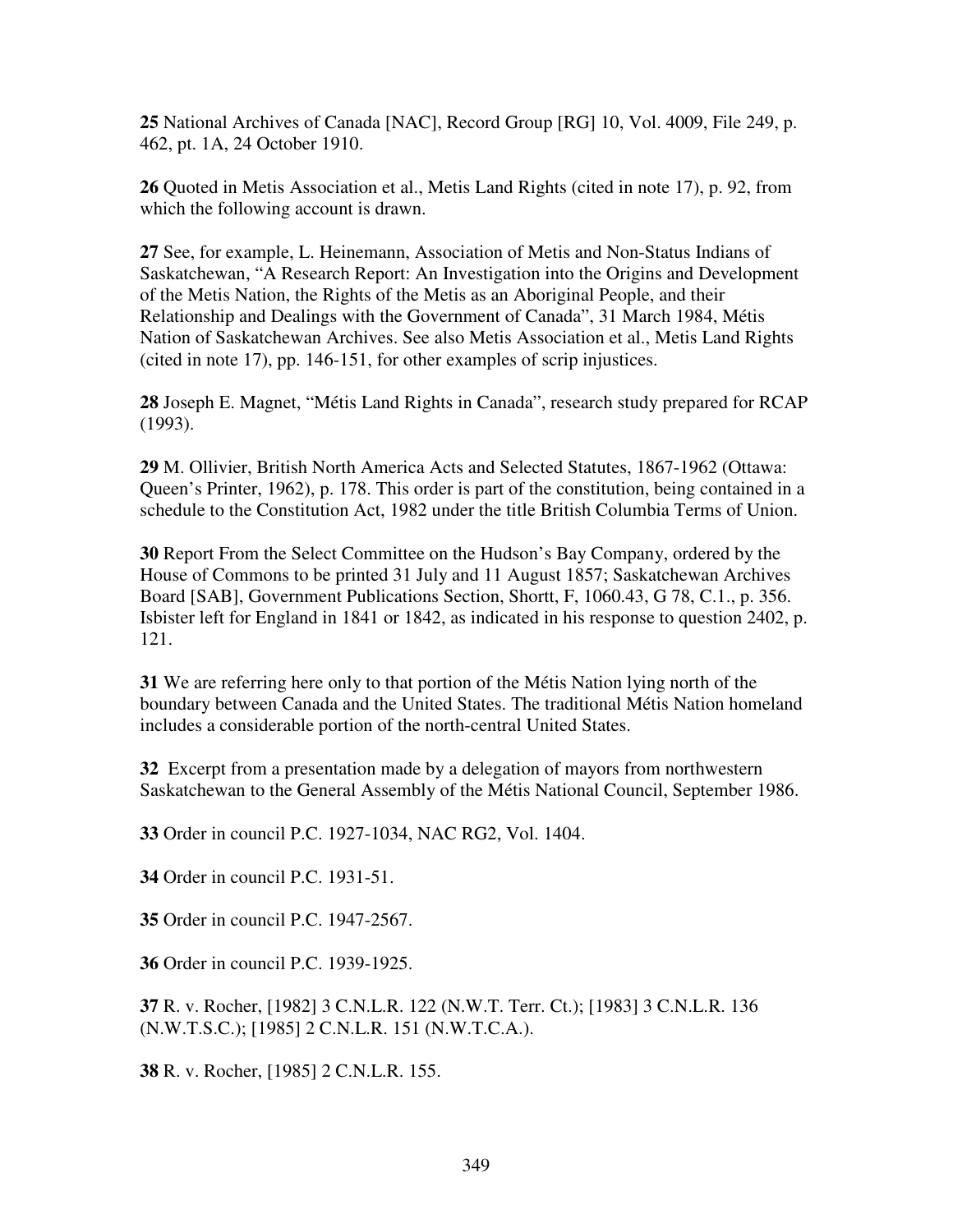**39** NAC RG10, MR C-8535.

**40** Alberta, Enquiry into and Concerning the Problems of Health, Education and General Welfare of the Half-Breed Population of the Province of Alberta: Report (Edmonton: 1936).

**41** SAB, NR 1/2 120.

**42** SAB R 33.1,372 (999-16).

**43** R. v. Laprise, [1978] 1 C.N.L.B. (No. 4) 118; [1978] 6 W.W.R. 85 (Sask. C.A.).

**44** R. v. McPherson, [1992] 4 C.N.L.R. 144 (Man. Prov. Ct.); R. v. Fiddler, [1994] 4 C.N.L.R. 137 (Man. Q.B.).

**45** R. v. Ferguson, [1993] 2 C.N.L.R. 148 (Alta. Prov. Ct.); [1994] 1 C.N.L.R. 117 (Alta. Q.B.).

**46** R. v. McPherson, (cited in note 44), p. 156.

**47** R. v. Sparrow (1990), 70 D.L.R. (4th) 385 at 401.

**48** Rupert's Land Act, 1868 (U.K.), c. 105, reprinted in R.S.C. 1985, App. II, No. 6.

**49** Treaty No. 10 and Reports of Commissioners [1907]. Reprint. (Ottawa: Queen's Printer, 1966).

**50** Order in council P.C. 1906-1459, in Treaty No. 10.

**51** Treaty No. 10.

**52** Tape recording made at Batoche in September 1976. Mr. Ross was 18 years old when he witnessed the assembly with the scrip commissioner at Ile-a-la-Crosse.

**53** Metis Family and Community Justice Services [Saskatchewan], "Governance Study: Metis Self-Government in Saskatchewan", research study prepared for RCAP (1993) [note omitted].

**54** William Joseph lived in the area covered by Treaty 6. He was 82 years of age in 1977; he passed over to the spirit world in 1978. At the time Mr. Joseph was a senator of the Federation of Saskatchewan Indians and had been a founder and president of the Queen Victoria Treaty Protection Association, which later merged to form the FSI. The passage is quoted in Clem Chartier, "British North America Act, 1930: The Legal Right to Hunt, Trap and Fish", 13 March 1978, paper for Law 390B.

**55** R. v. Laprise (cited in note 43).